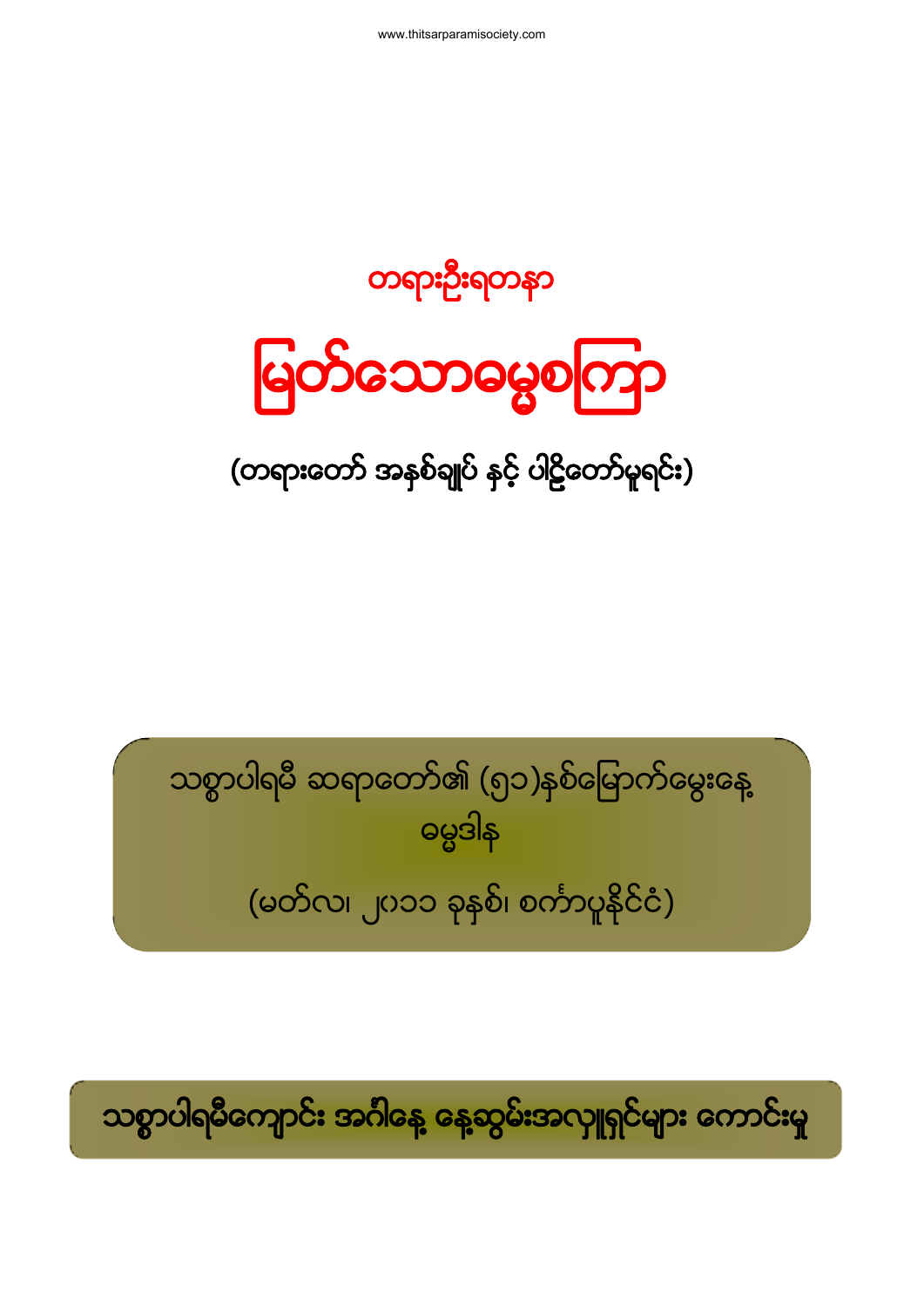| မၛွိုမပဋိပဒါ အကျင့် စွမ်းရည် (၆) မျိုး 14                  |  |
|------------------------------------------------------------|--|
|                                                            |  |
| မၛွိုမပဋိပဒါ လမ်းစဉ်ကို သိက္ခာ (၃) ပါးနှင့်တွဲပုံ 15       |  |
| သံဝေဂဉာဏ်ရကြောင်း သစ္စာ (၄) ပါး16                          |  |
|                                                            |  |
| [၂] သမုဒယသစ္စာ သရုပ်ပြတရား17                               |  |
| $\left[\mathsf{\varphi}\right]$ နိရောဓသစ္စာ သရုပ်ပြတရား 18 |  |
| [၄] မရွိမပဋိပဒါကျင့်စဉ် မဂ္ဂသစ္စာ သရုပ်ပြတရား19            |  |
| အရိယသစ္စာ (၄) ပါးကို ဉာဏ် (၃) ဆင့်ဖြင့် ဝေဘန်ပုံ 21        |  |
|                                                            |  |
|                                                            |  |
|                                                            |  |
| [၄] ဒုက္ခနိရောဓဂါမိနီ ပဋိပဒါ အရိယသစ္စာ 24                  |  |

 $\bigcup$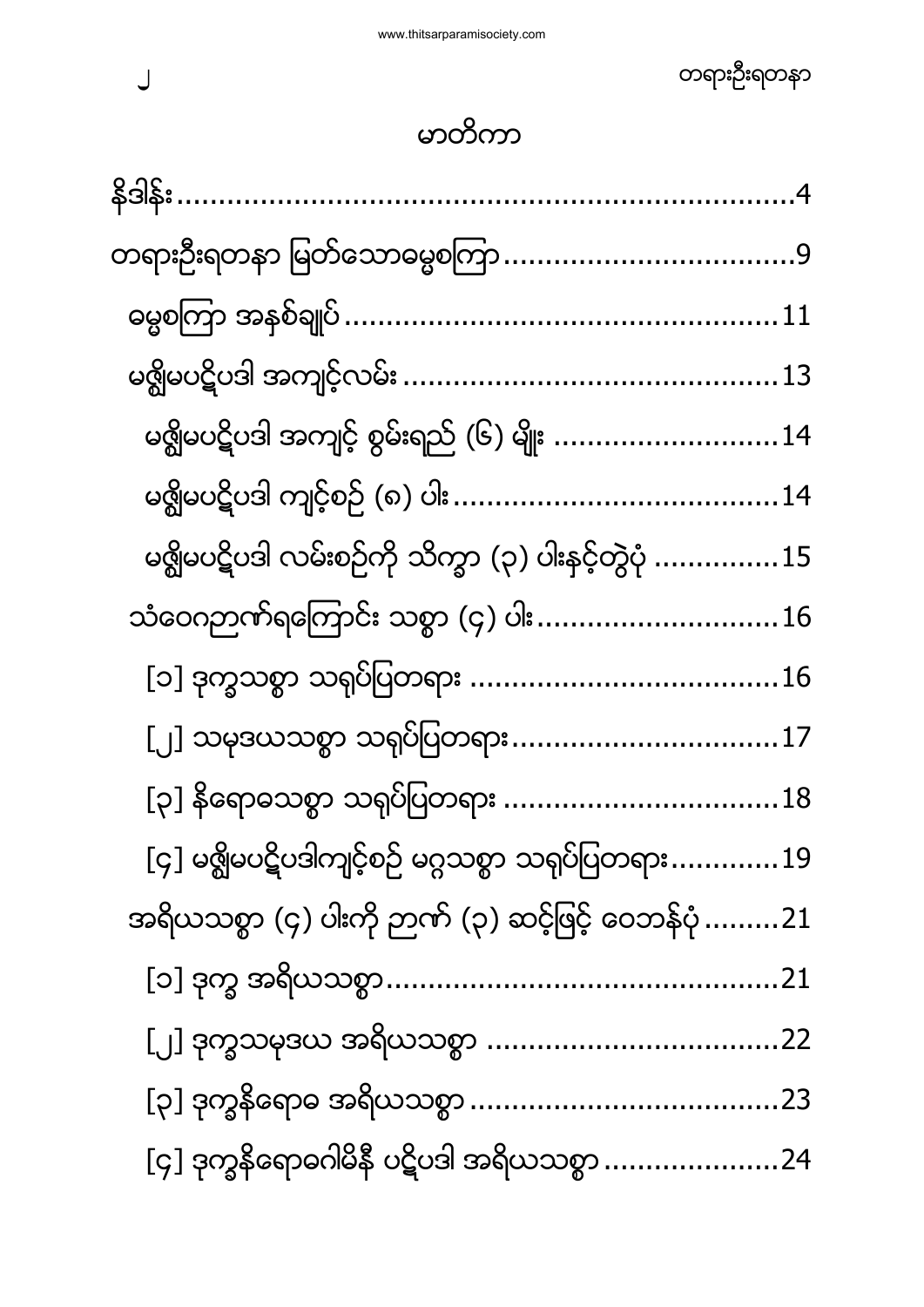| မြတ်သောဓမ္မစကြာ                                    | ۴ |
|----------------------------------------------------|---|
|                                                    |   |
|                                                    |   |
|                                                    |   |
| လောကဓါတ်လှုပ်၊ အလင်းရောင်ကြီးဖြစ်ပေါ် 29           |   |
| သောတာပန် အရှင်ကောဏ္ဍည အသိထူး(၈)မျိုး ပေါ် လာပုံ 30 |   |
|                                                    |   |
|                                                    |   |
| ဝိပဿနာ လုပ်ငန်းခွင်သုံး ကျက်မှတ်စရာများ 47         |   |
|                                                    |   |
|                                                    |   |
|                                                    |   |
|                                                    |   |
| ရတနာ သုံးပါးအား ပူဇော်ခြင်းနှင့် ဆုတောင်း 51       |   |
|                                                    |   |
|                                                    |   |
|                                                    |   |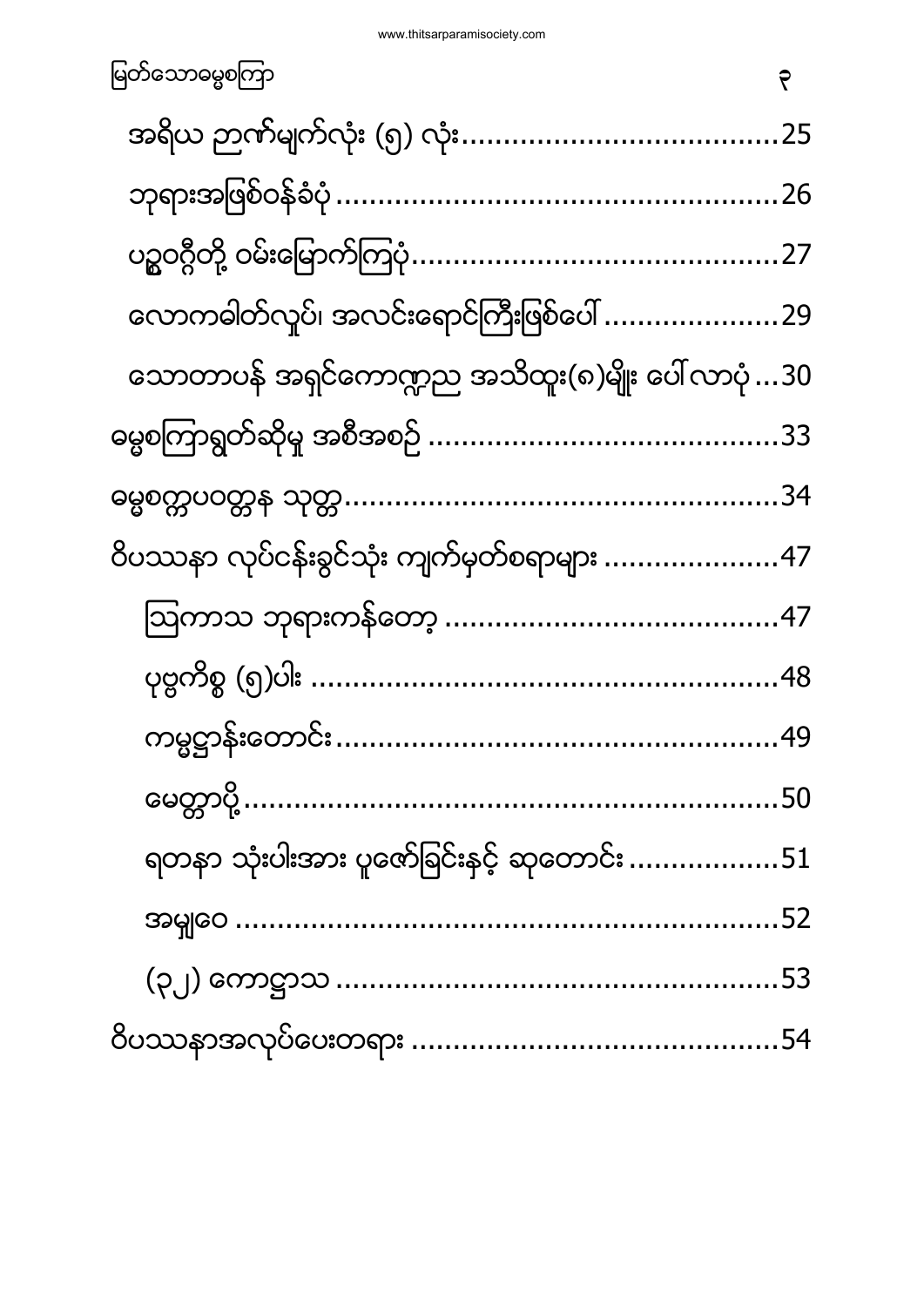ထိုသူများနှင့် ဆုံဆည်းမိသောအခါ စကားစပ်မိတိုင်း ဓမ္မစကြာရွတ်ဆိုကြောင်း ပြောကြားကြ၏။ ဓမ္မစကြာ အဓိပ္ပါယ် နားလည်သလားဟုမေးကြည့်လျင် ရွတ်သာရွတ် နေတာပါ နားမလည်ကြောင်းကို လျောက်ထားကြ၏။ မိမိ သည် ဓမ္မစကြာတရားနင့်ပတ်သက်၍ အထူးစိတ်ဝင်စား၏။

မိမိသည် စင်္ကာပူနိုင်ငံတွင်နစ်နစ်ခန့် နေလာသည့်အခါ စဉ်စားမိ၏။ စင်္ကာပူရောက် မြန်မာအများစုသည် ဓမ္မ စကြာ ပါဠိတော်ကို တစ်ဦးချင်းစီ ရွတ်ဆိုပူဇော်မူ၊ အုပ်စုဖွဲ့၍ ဘုန်းတော်ကြီးကျောင်းများ၌ ရွတ်ဆိုပူဇော်မှု အတော် အတန်များကြောင်း သတိထားမိ၏။

<span id="page-3-0"></span>၂၀၁၁ခု၊ မတ်လတွင် မိမိအသက် (၅၁)နစ်သို့ ချဉ်းနင်းဝင်ရောက်ပြီးဖြစ်သည်။ အသက်ကြီးရင့်လာမှုဒဏ် ကိုလည်း လက်သင့်ခံနေရ၏၊ ထိုကြောင့်မိမိ၏ လက်ရှိဘဝ နောက်ကြောင်းကို စဉ်းစားရင်း မွေးနေ့လက်ဆောင်တစ်ခု ပေးလိုသောဆန္ဒကို အကောင်အထည်ဖော်ကာ ဤဓမ္မ စကြာတရားကို ရေးဖြစ်ခဲ့၏။

န္ဒဒါန်း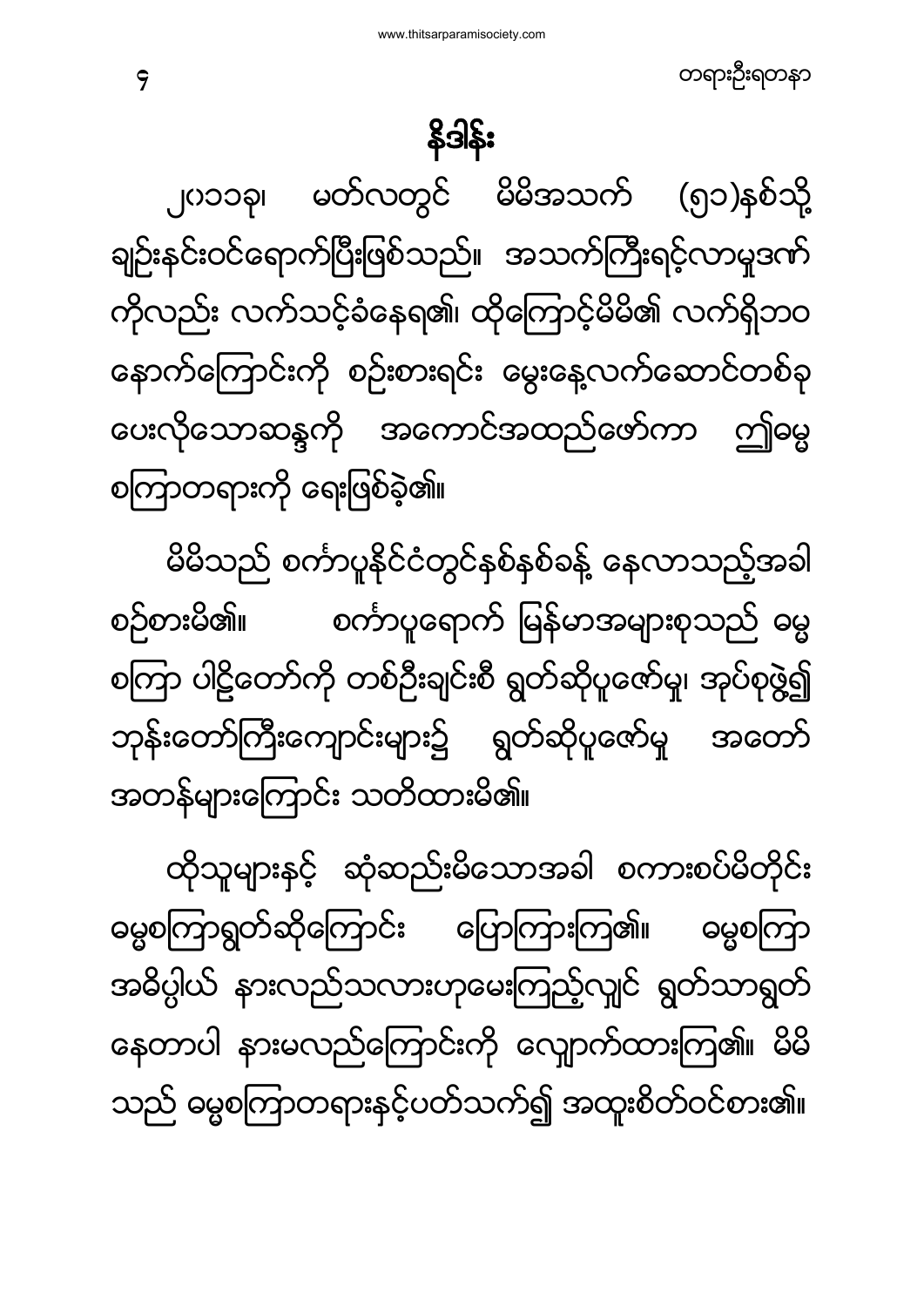မိမိ၏ (၅၁)နစ် မွေးနေ့သည် မွေးနေ့မွေးရက် နှစ်ခုလုံး တိုက်ဆိုင်နေ၏။ ယွင်မွေးနေ့များတုန်းက ထူးထူးခြားခြား မွေးနေ့ပွဲ တစ်ခါမျှကျင်းပခဲ့သည်ဟူ၍မရှိ။ သို့သော် စာသင် တိုက်ကြီးများ၌ ဆွမ်းတစ်ထပ်ကပ်လှူခြင်းမျိုးတော့ နှစ်စဉ် နိုးပါး ပြုလုပ်လာခဲ့၏။ နစ်(၅၀)မြောက် မွေးနေ့ကိုကား မိမိ မွေးရပ်မြေ၌ ပြိုပျက်လျက်ရှိသော ပေ(၆၀)ခန့်အရှည်

၂၀၀၆ခု နှစ်မှစ၍ ဓမ္မစကြာပါဠိတော်ကို နေ့စဉ် ရွတ်ဖတ်ပူဇော်ခဲ့၏။ ဓမ္မစကြာတရားနှင့်ပတ်သက်၍ ကျေးဇူးတော်ရှင် လယ်တီဆရာတော်ဘုရားကြီး၏ ဓမ္မစကြာမြန်မာပြန်၊ ကျေးဇူးတော်ရှင် မဟာစည် ဆရာတော်၏ တရားစာအုပ်၊ မဟာဂန္ဓာရုံ(တောင်မြှို)၏ တရားစာအုပ်နှင့် ဆရာတော်များ ဟောပြောထားမှု ကိုလည်း ဖတ်ရှုလေ့လာနာကြား၏။ အထပ်ထပ်လည်း လေ့လာနေဆဲဖြစ်၏။ ဖတ်၍မဝ၊ နာ၍မဝ၊ ရွတ်ပွါး၍ မရောင့်ရဲနိုင်အောင်လည်း ခံစားမိ၏၊ ကြည်ညိုမိ၏၊ တန်ဖိုး ထားမိ၏။ မွေးနေ့လက်ဆောင်အဖြစ် သည်တရားကို သိလွယ်၊ ဆောင်လွယ် စာအုပ်ငယ်တစ်အုပ်အဖြစ် ဓမ္မဒါန ပြုလိုမှု ဖြစ်ပေါ် လာ၏။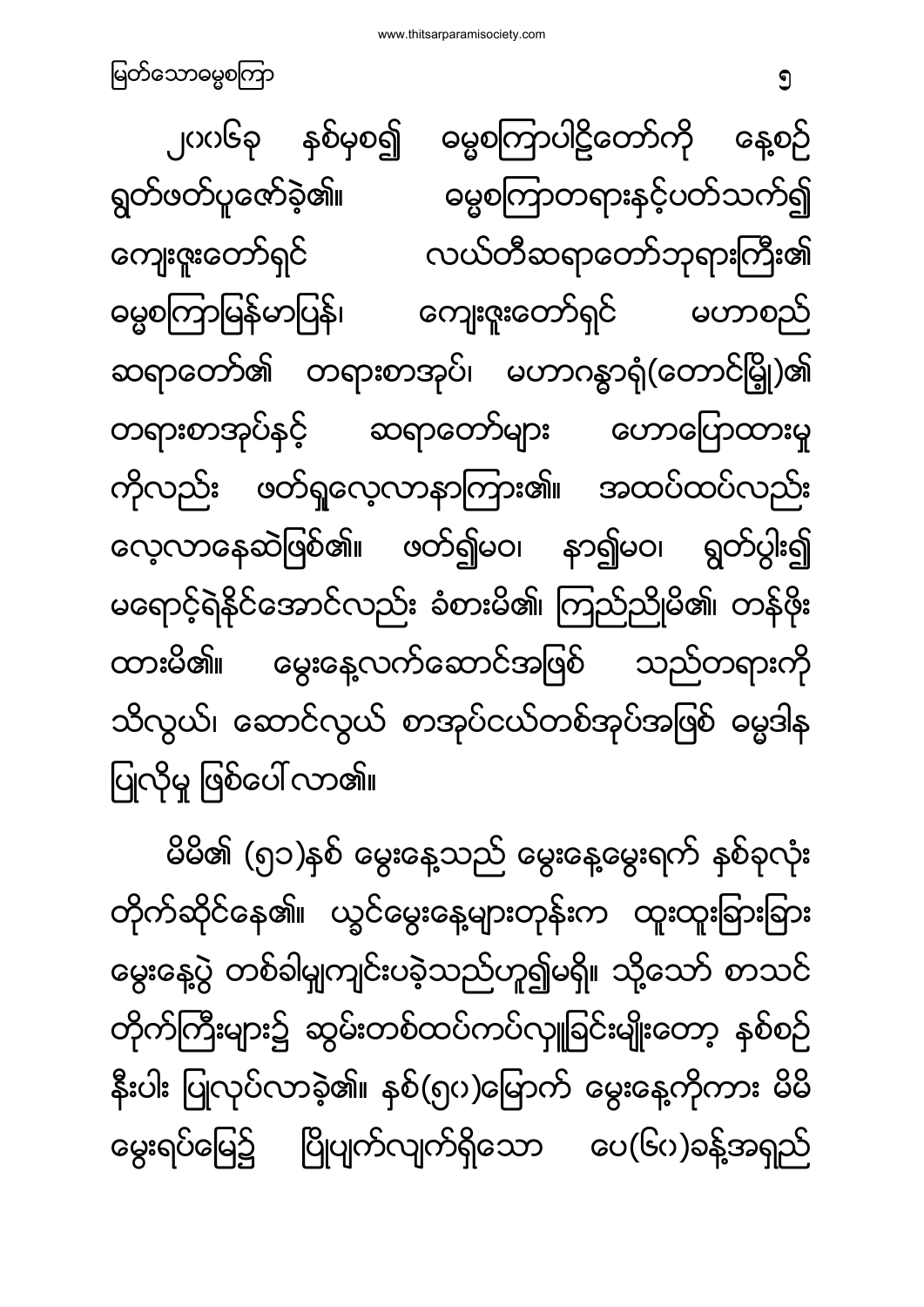ထိုအလှူအားလုံးထက် မိမိတန်းဖိုးထားမှုကတော့ ဤဓမ္မဒါန ဓမ္မစကြာတရား အလျ၊တော်သာဖြစ်၏။ ဤတရားမြတ်ကို ဗုဒ္ဓဘာသာအားလုံးတို့အား မိမိသည် အလွန်သိစေချင်၏၊ နားလည်စေချင်၏၊ တန်ဖိုးထားစေချင် ၏။ တန်ဖိုးထားထိုက်သော၊ သိပ်သည်း ကျစ်လစ်သော တရားတော် အနှစ်ချုပ်လည်းဖြစ်၏။ ဤတရားတော်ကို နားလည်လျှင် ဝိပဿနာဓမ္မနယ်ပယ်သို့လည်း အလို အလျောက် သက်ဝင်သွားမည်ဖြစ်၏။

(၅၁)နစ် မွေးနေ့အထိမ်းအမှတ်ကိုလည်း မွေးရပ်မြေ တွင် ဟောင်းနွမ်းပြိုပျက်လုနီးဖြစ်နေသော ကျေးလက် ဆေးပေးခန်း အဆောက်အဦးကို ဦးဆောင်ကာ ဆောက် လုပ်ခဲ့ပြန်၏။ မိမိ၏ ယျွ(၅၁)နှစ်မွေးနေ့ ပွဲကို မိမိ၏ society အဖွဲဝင်များ ဝင်ရောက်စီစဉ်ပေးမှုကြောင့် အတော်အသင့် ကျယ်ပြန့်စွာ မွေးနေ့ပွဲတစ်ခုဖြစ်ပေါ်ခဲ့၏။ မွေးနေ့ပွဲလာ ပရိသတ်တို့အားလည်း (၁၇)သိန်းခန့်တန်ဖိုးရှိ ပစ္စည်းများ အား မဲစနစ်ဖြင့် မဲဖောက်ကာလှုုဒါန်းခဲ့၏။

တံတားတစ်ခုကို ကွန်ကရိတံတားအဖြစ် ကိုယ်တိုင်မတည် ဦးဆောင်လျက် ဆောက်လုပ်ဖြစ်၏။

တရားဦးရတနာ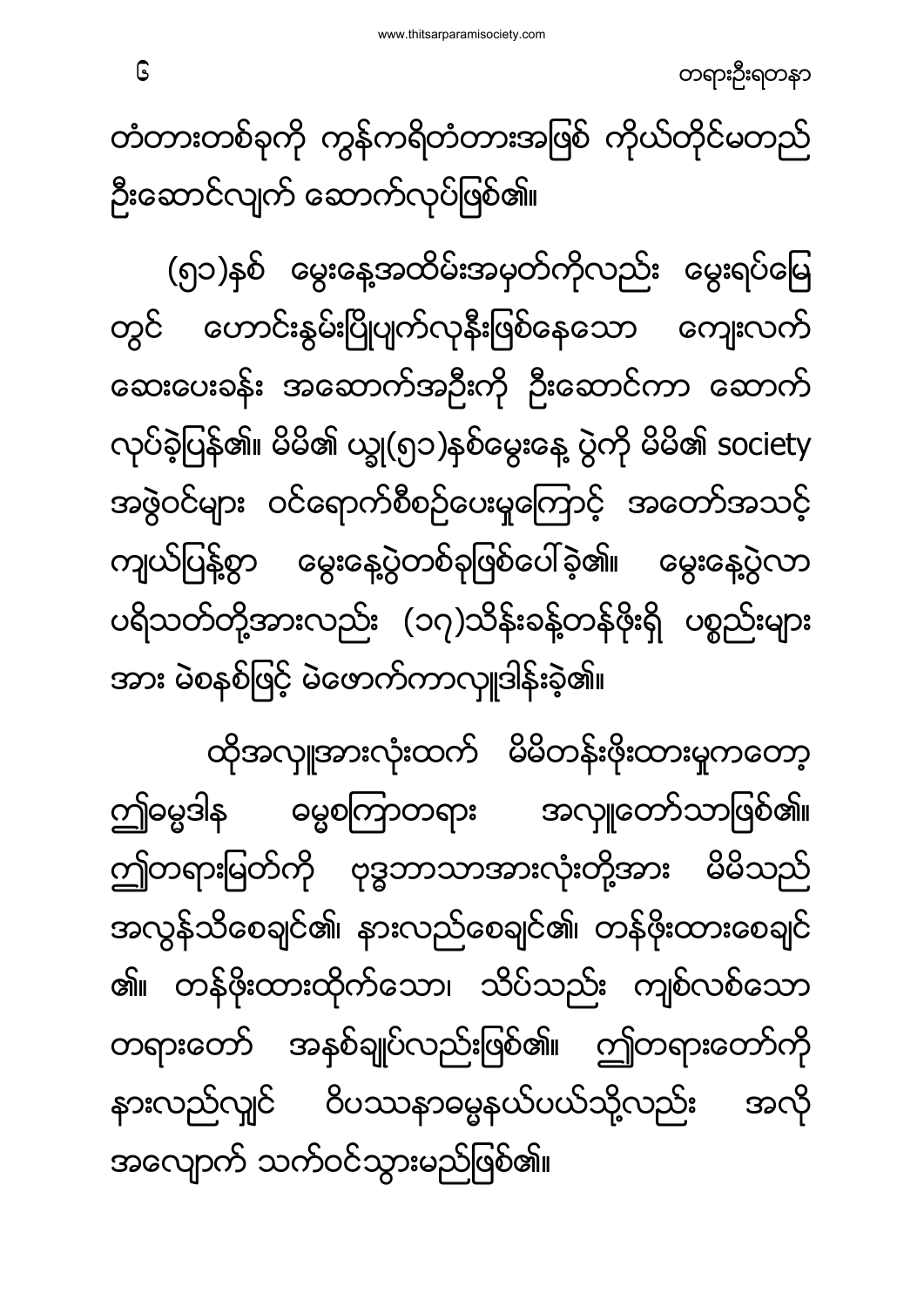နောက်လူသားတစ်ဦးသည် အပျော်မက်ခြင်း၊ အတော မသတ်နိုင်အောင် အပျော်လိုက်စားခြင်း၊ အပျော်လိုက်ရင်း အချိန်ကုန်နေခြင်း များနေလျင် ထိုသူသည် လက်ျာယိမ်း

ဤဓမ္မဒေသနာတော်သည် လောကီဘဝလောက၊ လောကုတ္တရာ ဓမ္မလောက နယ်ပယ်နစ်ခုလုံး၌ ကျင့်သုံး ထိုက်၏။ ဓမ္မစက်ဒေသနာတော် အနစ်ချုပ်မှာ- လက်ဝဲ၊ လက်ျာ အစွန်းနစ်ဖက် မရောက်စေပဲ အလယ် မရွိမပဋိပဒါ လမ်းကို လျှောက်တတ်ရန်ဖြစ်၏။ ထိုသို့လျှောက်နိုင်ရန်မှာ မဂ္ဂင်ရှစ်ပါးကို လက်ကိုင်ထား၍ လျောက်ရမည်ဖြစ်သည်။ လောကလူသားတစ်ဦးဦးသည် စိတ်ပျက်ခြင်း၊ စိတ်ဓါတ် ကျခြင်း၊ မကျေနပ်ခြင်း၊ ဒေါသဖြစ်ခြင်း၊ ရန်ငြိုးထားခြင်း၊ လက်စားချေလိုခြင်းများ ဖြစ်သည်ဆိုလျှင် ထိုသူသည် ဓမ္မစကြာဒေသနာအရ လက်ဝဲယိမ်းအစွန်းတရားသို့ ကပ်ရောက်နေပြီဖြစ်သည်။ နောက်ဆက်တွဲ ဆိုးကျိုးများစွာ ဖြစ်လာပေတော့မည်။ ထိုစိတ်ဒဏ်ရာကို မဂ္ဂင်ရှစ်ပါး ဓမ္မသဘောဖြင့် စဉ်းစား၍ ပျောက်ကင်းအောင် ကုသ နိုင်လျင် မဇ္ဈိမပဋိပဒါလမ်း၌ ချမ်းသာစွာနေနိုင်မည် ဖြစ်သည်။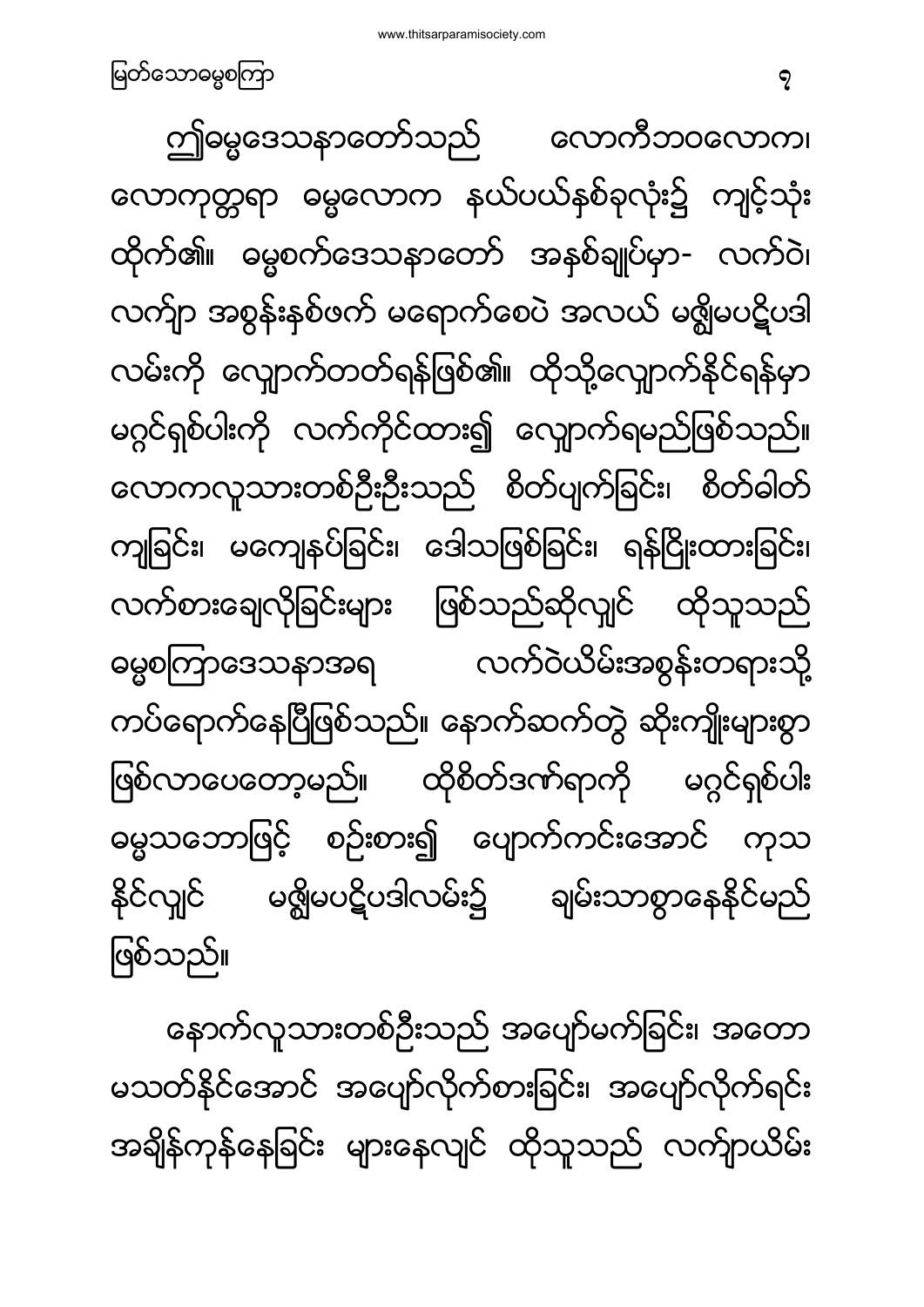မှတ်ချက်။ ။ ဤစာအုပ်ငယ်ကိုရိုက်နိပ်ရန် လှူဒါန်း ကြသော စင်္ကာပူနိုင်ငံ၊ သစ္စာပါရမီကျောင်း၏ **အင်္ဂါနေ့ နေ့ဆွမ်းအလှူရှင်များအဖွဲ့**နှင့် ဤစာအုပ်ဖြစ်ပေါ် လာအောင် စာစီရိုက်နှင့် အစစ စီစဉ်ပေးသည့် **ကိုသက်မောင်အေး** တို့အား အထူး ကျေးဇူးတင်အပ်ပါသည်။

ဤဓမ္မစက်ဒေသနာတော်၏ လမ်းညွှန်မှုကို ခံယူကျင့် သုံးမည်ဆိုလျှင် ကျင့်သုံးသောပုဂ္ဂိုလ်တိုင်းသည် ငြိမ်းချမ်း သော ဘဝပိုင်ရှင်တစ်ဦးအဖြစ်ဖြင့် မိမိ၏ပစ္စုပ္ပန် ဘဝကို အကျိုးရှိရှိ လျောက်လှမ်းနိုင်မည်ဖြစ်သည်။ ထို့ကြောင့် ဗုဒ္ဓဘာသာဝင်သူတော်စင် ပုဂ္ဂိုလ်တိုင်းသည် ဤဒေသနာ တော်ကို နားလည်သဘောပေါက်ကာ လက်တွေ့ကျင့်သုံး နိုင်ကြလျက် ငြိမ်းချမ်းနိုင်ပါစေဟု ဆန္ဒပြုလိုက်ရပေသည်။

အစွန်ရောက်တရားသို့ ကပ်ရောက်နေပြီဖြစ်သည်။ ထိုစိတ် ဒဏ်ရာကိုလည်း မဂ္ဂင်ရှစ်ပါး မဇ္ဈိမပဋိပဒါ တရားတော် ဓမ္မစက်ကို လက်ကိုင်ထား၍ ကုသနိုင်ပါက ပျောက်ကင်း ချမ်းသာနိုင်မည်ဖြစ်သည်။ ထိုဒဏ်ရာကို အချိန်မီမကုသ ပါက နောက်ဆက်တွဲ ဖြေရှင်း၍ပင် မရနိုင်သည့် ဆိုးကျိုး များစွာ ဖြစ်ပေါ် လာမည်ဖြစ်သည်။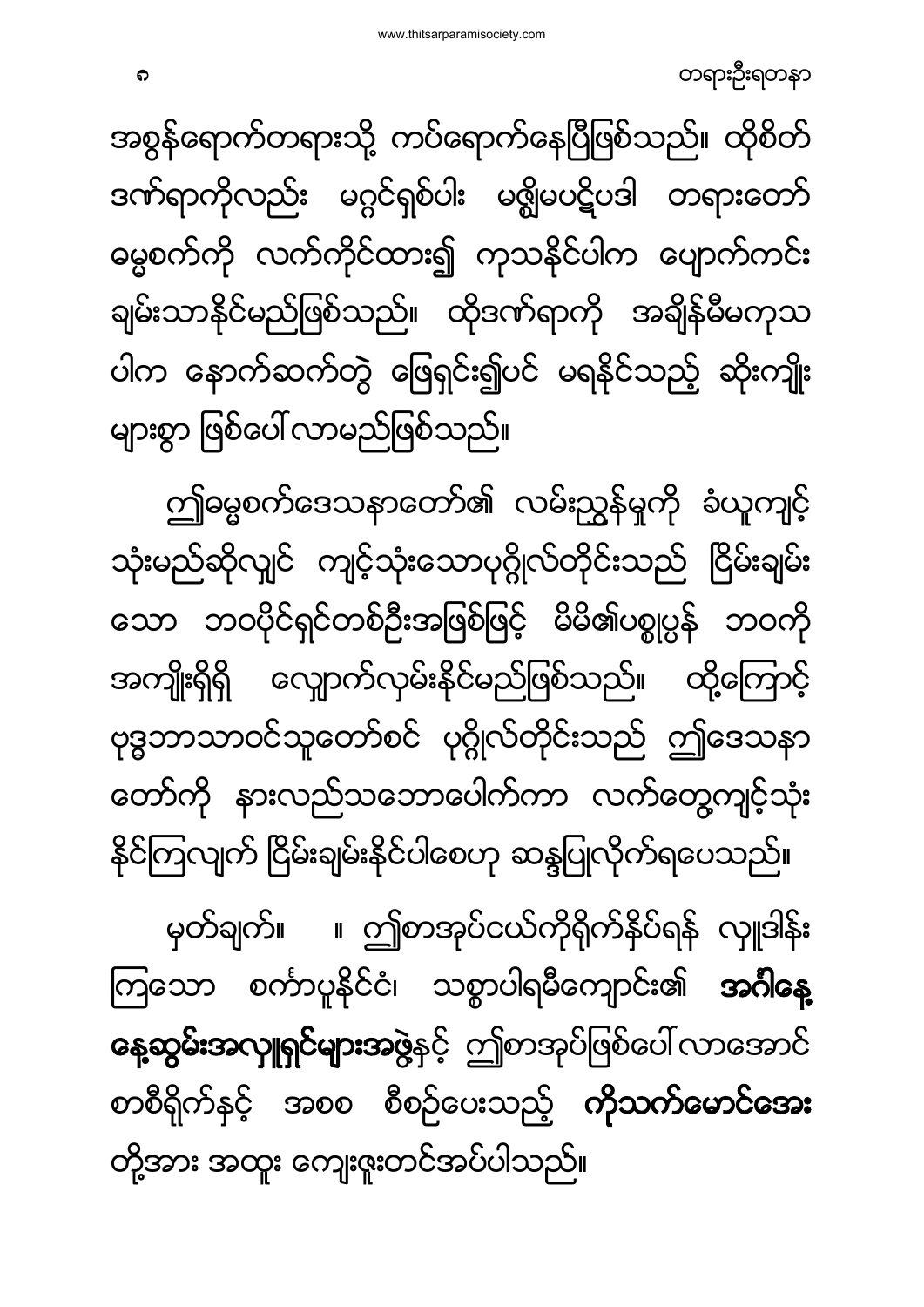



#### <span id="page-8-0"></span>တရားဦးရတနာ မြတ်သောဓမ္မစကြာ

HE HE HE HE

အချိန်ကား လွန်ခဲ့သော နစ်ထောင့်ငါးရာ ငါးဆယ့်လေးနှစ်ကျော်ခန့်ကဖြစ်၏။ လူသုံးပါးတို့၏ ဆရာ သခင်ဘုရားရှင်သည် ပွင့်တော်မူစပင်ဖြစ်၏။ ဘုရားဖြစ်ပြီး နောက် ဗောဓိမဏ္ဍိုင်တွင် (၄၉)ရက်ကြာ ဝိမုတ္တိသုခ ချမ်းသာမြတ်ကို တဝကြီးခံစားပြီးနောက်တွင် ဗုဒ္ဓဂယာမှ တရာဏသီသို့ ဓမ္မစက်ဒေသနာကို ဟောကြားတော်မူရန် ကြွတော်မူခဲ့သည်။

တရားနာပရိသတ်ကား ကောဏ္ဍည၊ ဝပ္ပ၊ ဘဒ္ဒိယ၊ မဟာနာမ်၊ အဿဇိ ရသေ့သူတော်စင်ငါးဦးတို့နှင့် စကြာဝဠာ လောကဓါတ် တိုက်တစ်သောင်းမှ နတ်ဗြဟ္မာ များဖြစ်၏။ ဟောကြားသည့် နေရာကား ဗာရာဏသီမြို အနီး မိဂဒါဝှန်တောပင်ဖြစ်၏။ မိဂဒါဝှန်တောသည်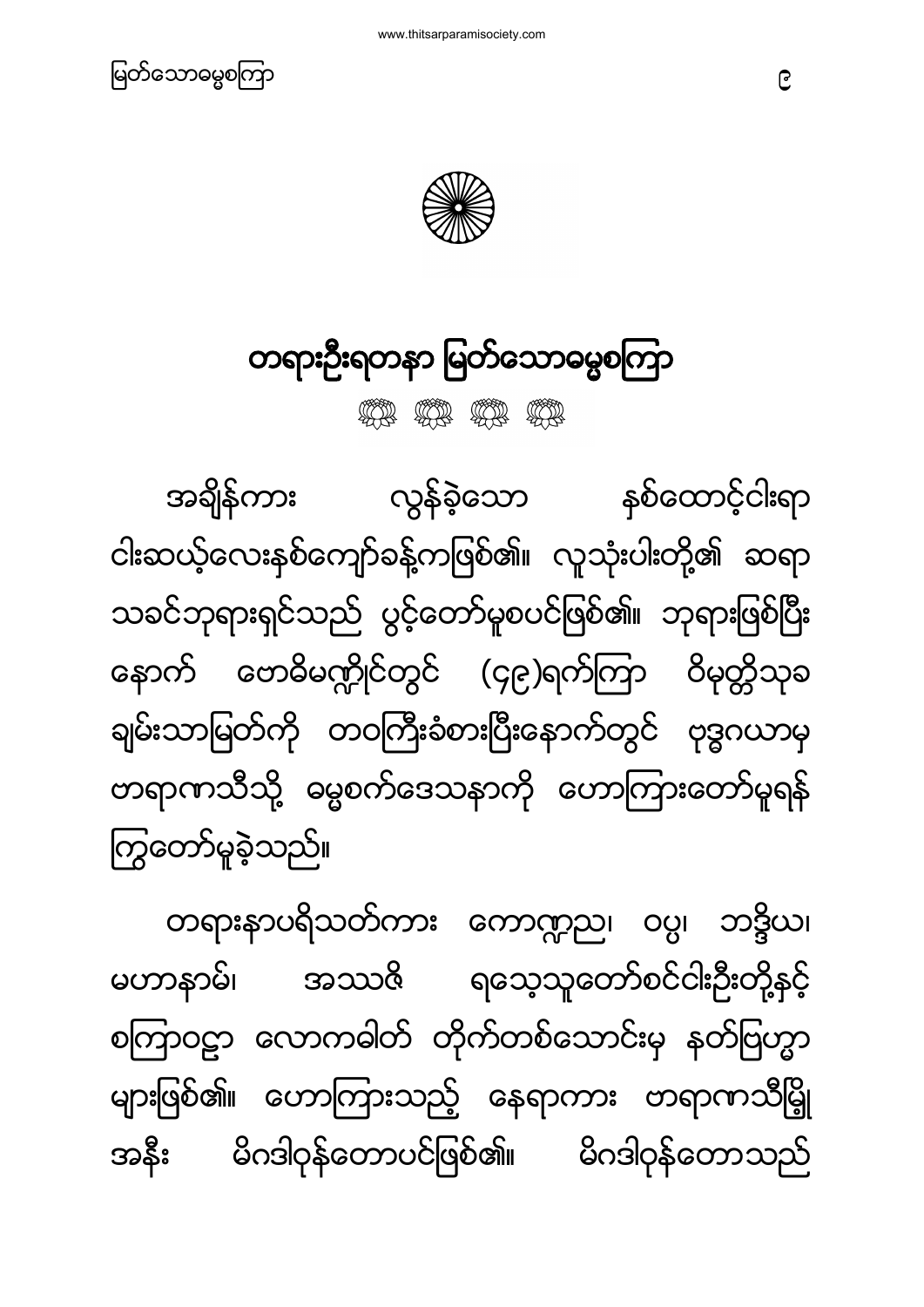ဘုရားရှင်သည် ပဉ္စဝဂ္ဂီငါးဦးတို့အား ဝါဆိုလပြည့်ကျော် (၄)ရက်နေ့အထိ အနီးကပ်စောင့်ကြပ် ဟောကြားကာ တရားအားထုတ်စေခဲ့သဖြင့် တစ်ရက်လျင်တစ်ပါးကျစီ သောတာပန်အရိယာ ဖြစ်တော်မူခဲ့ကြသည်။ ဝါဆို

ထိုတော၏ ထူးခြားမှုတစ်ခုမှာ ဟိမဝန္တာစသော အဝေးမှ ကောင်းကင်ခရီးဖြင့် ဈာန်ယာဉ်စီးကာ ကြွတော်မူ ကြသည့် ပစ္စေကဗုဒ္ဓါ အရှင်သူမြတ်များနှင့် ရတေ့ သူတော်စင်တို့ ကောင်းကင်မှ ဆင်းသက်တော်မူကြရာ ဓါတ်ခံကောင်းသည့် တောဝနာမြေပင်ဖြစ်သည်။ ထိုနယ်မြေမြတ်တွင် ဗုဒ္ဓဘုရားရှင်သည် ပဉ္စဝဂ္ဂီ အမျုး ပြုသော နတ်ဗြဟ္မာတို့အား မဟာသတ္တရာဇ် (၁၀၃)ခု ဝါဆိုလပြည့် စနေနေ့၊ နေမင်းကလည်းအဝင် လမင်း ကလည်း ထွက်ပြူစအချိန်၌ ဤဓမ္မစက်ဒေသနာကို စတင် ဟောကြား တော်မူခဲ့သည်။

သာယာ၏၊ လှပ၏၊ ရှုမောဖွယ်ရာလည်းဖြစ်၏။ ဗာရာဏသီ မြို့ကြီးသားတို့ အပမ်းဖြေကြရာ နေရာလည်းဖြစ်၏။ သားသမင်စသော တိရစ္ဆာန်များအား ဘေးမဲ့ပေးထားသော နေရာလည်းဖြစ်၏။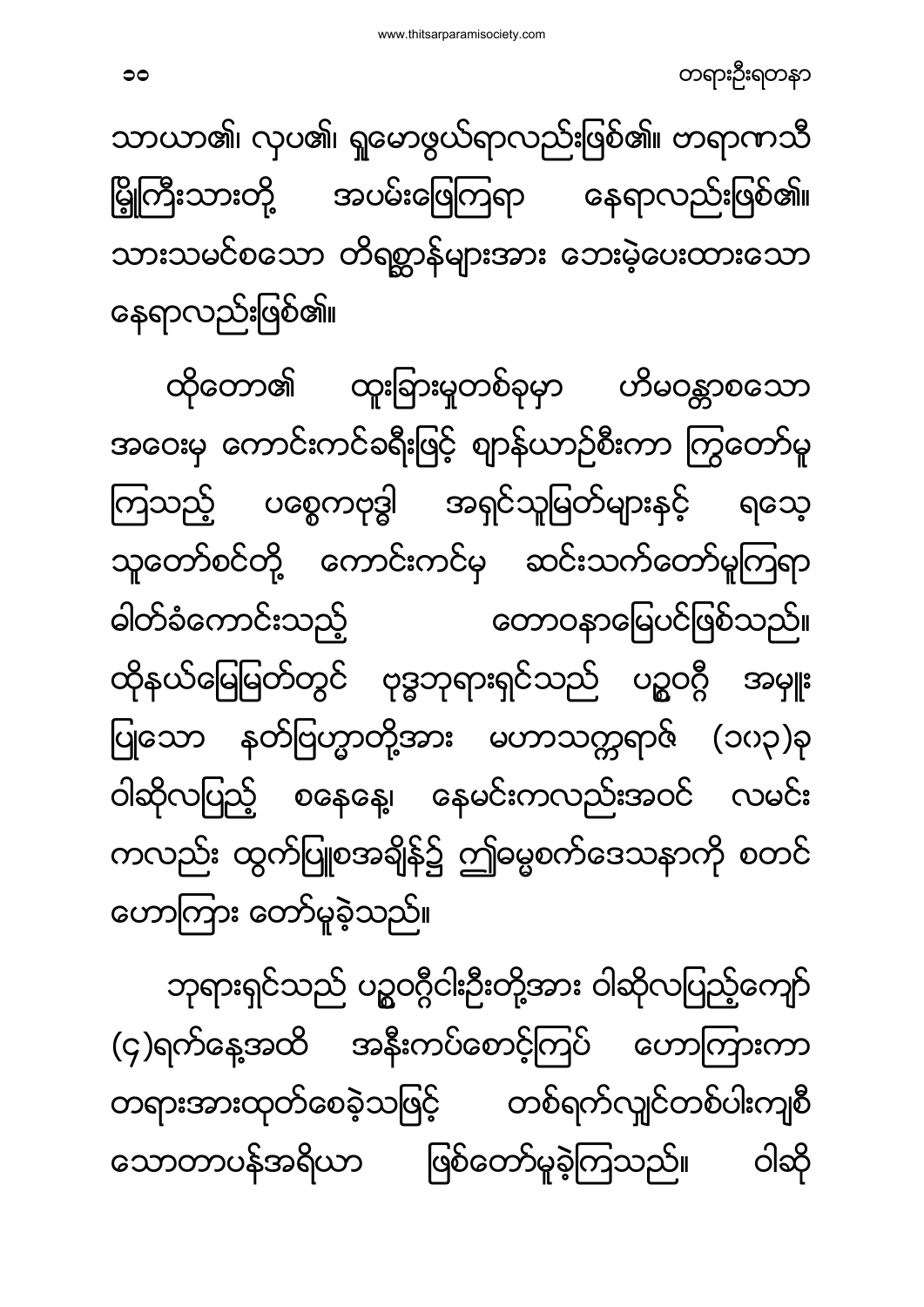ဤကာမဂုဏ်ချမ်းသာလိုက်စားမှု အစွန်းရောက် တရားသည် -

နံပါတ်တစ်၊ လက်ျာယိမ်း အစွန်းရောက်တရားကို ဗုဒ္ဓဘုရားသည် အကြောင်း (၅)ချက်ပြ၍ ရှတ်ချတော် မူခဲ့သည်။

(၂) မိမိကိုယ်ကို ဆင်းရဲဒုက္ခရောက်အောင်ပြုလုပ်မှု၊ လက်ဝဲယိမ်း အစွန်းရောက်တရား။

(၁) ကာမဂုဏ်ချမ်းသာကို သာယာမက်မောစွာ ထပ်တလဲလဲခံစားမှု၊ လက်ျာယိမ်း အစွန်းရောက်တရား။

<span id="page-10-0"></span>အယုတ်၊ အညံ့စား အစွန်းရောက်တရား (၂)ပါး နိဗ္ဗာန်ချမ်းသာ အငြိမ်းခါတ်ကိုလိုလားသော ဗုဒ္ဓသား တော်၊ သမီးတော်များသည် ဖေါ်ပြပါ အယုတ်၊ အညံ့စား နှစ်မျိုးကို ရှောင်ကြဉ်ရမည်။

လပြည့်ကျော် (၅)ရက် မြောက်နေ့တွင်မူကား အနတ္တလက္ခဏ သုတ်တော်မြတ်ကို ဟောကြားအပြီး (၅)ပါးလုံးပင် ရဟန္တာဖြစ်တော်မူခဲ့ကြသည်။

ဓမ္မစကြာ အနှစ်ချုပ်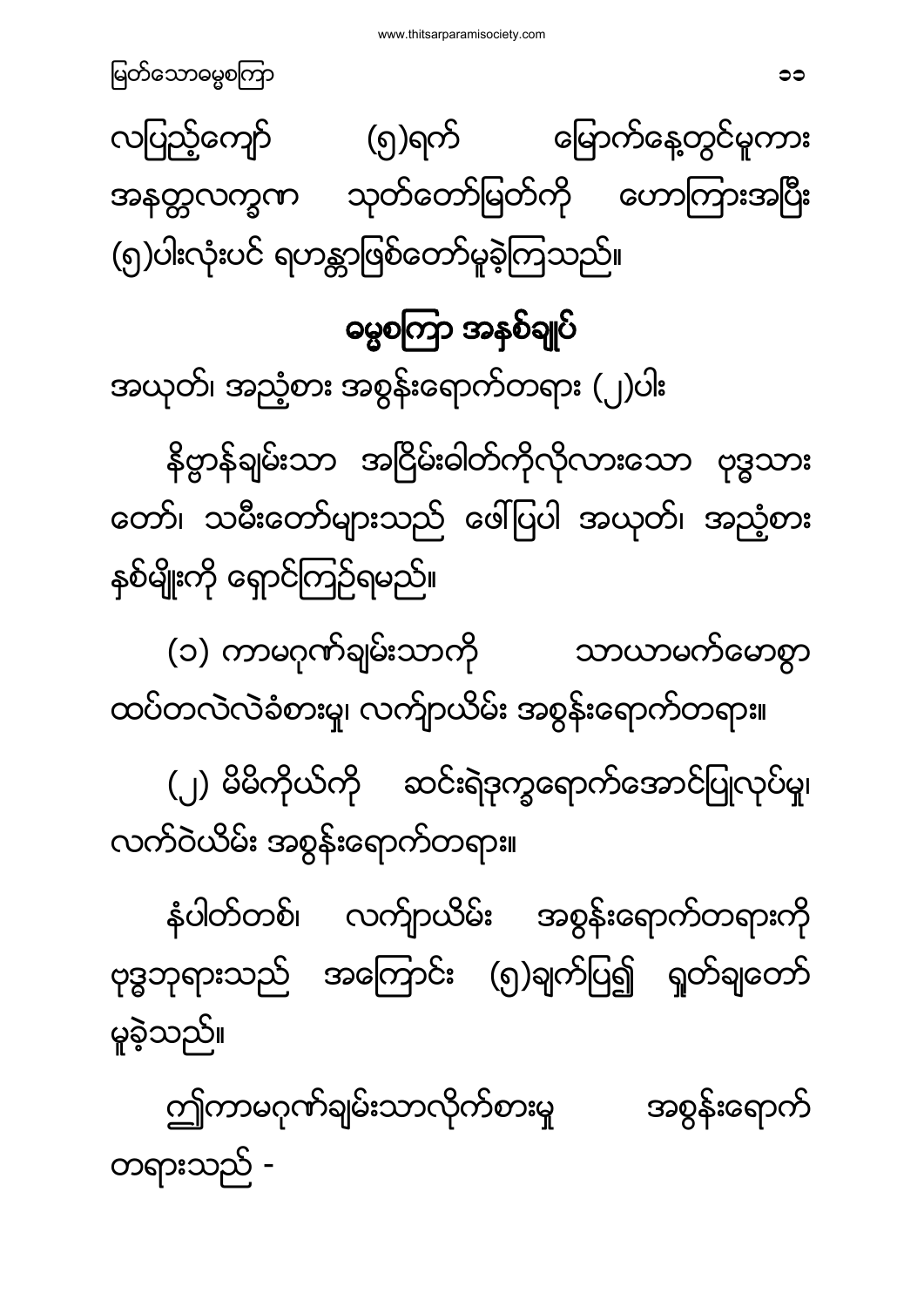ကာမချမ်းသာကို ထပ်တလဲလဲ သာယာမက်မောစွာ ခံစားနိင်မှသည် လူနတ်များသာမဟုတ်၊ အနိမ့်စား သတ္တဝါများဖြစ်ကြသည့် ကြက်၊ ဝက်၊ ဘဲစသော တိရစ္ဆာန် များလည်း ခံစားနိုင်ကြသည်။ ယုတ်စွအဆုံး အိမ်သာ ကျင်းထဲမှ ပိုးလောက်ကောင်များပင် ကာမချမ်းသာကို သာယာစွာ ခံစားနိုင်ကြသဖြင့် ထိုကာမချမ်းသာဆိုသည်မှာ

။

(၄) အရိယာသူတော်စဉ်တို့ ထွေးအန်တော်မူကြသည့် အန်ဖတ် အညစ်အကြေးသဖွယ် ဖြစ်သည့်တရား။ နိဗ္ဗာန်ချမ်းသာကိုရရှိရေးနှင့် ဇီလာကန့်လန့် (၅)

။

(၃) ပူလောင်မှုကိလေသာ အပြည့်ရှိသည့် ပုထုဇဉ်တို့ သုံးဆောင်သည့် (အရိယာအသုံးအဆောင် မဟုတ်သည့်)

(၂) ရွာသူရွာသား၊ မြို့သူမြို့သား အညတရတို့ ခံစားကြသည့်တရား။

အညံ့စားတရား။

(၁) အညံ့စားပုဂ္ဂိုလ်တို့ သုံးဆောင်သည့် အယုတ်စား၊

တရားဦးရတနာ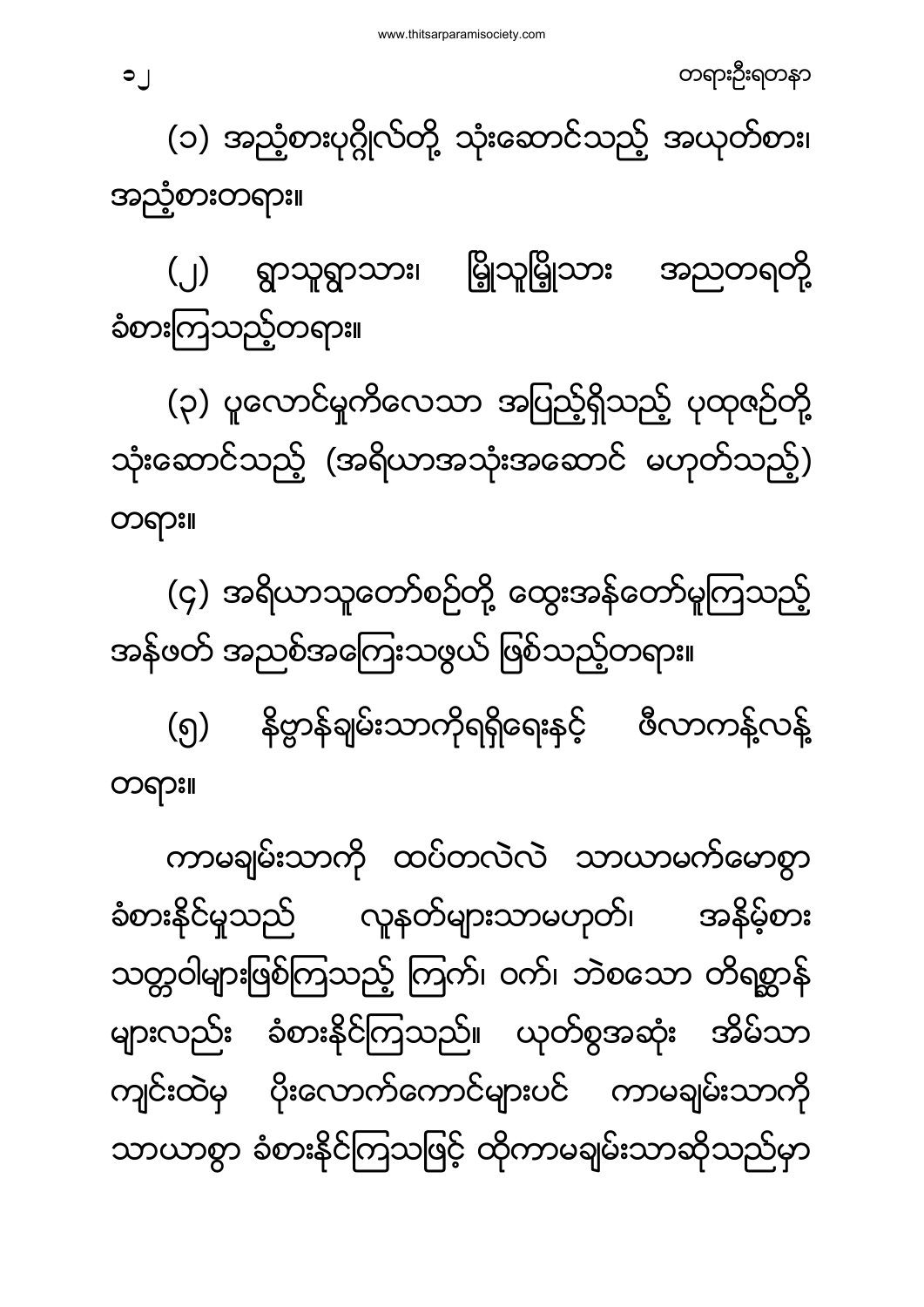<span id="page-12-0"></span>မၛွိမပဋိပဒါ အကျင့်လမ်း ဗုဒ္ဓဘုရားရှင်သည် ထိုအစွန်းရောက်တရား (၂)မျိုးသို့ မယိမ်းစေရပဲ မဇ္ဈိမပဋိပဒါလမ်းကို ကျင့်ကြံနိုင်သဖြင့် သဗ္ဗညုတဉာဏ်တော်ကို ရရှိတော်မူ၍ ဘုရားဖြစ် တော်မူသည်။

။

 ။ (၂) အရိယာတို့ အသုံးအဆောင် မဟုတ်သည့်တရား။ (၃) နိဗ္ဗာန်ချမ်းသာကို ရရှိရေးနှင့် ဖီလာကန့်လန့်

ဤ လက်ဝဲယိမ်း အစွန်းရောက်တရားသည် -(၁) ကိုယ်ဆင်းရဲ၊ စိတ်ဆင်းရဲ ကိုသာဖြစ်စေသည့်

နံပါတ်နစ် လက်ဝဲယိမ်းအစွန်းရောက်တရားကိုလည်း ဗုဒ္ဓဘုရားရှင်သည် အကြောင်း (၃)ချက်ပြ၍ ရှတ်ချတော် မူခဲ့လေပြန်သည်။

မြတ်သောဓမ္မစကြာ မြတ်အောင်များ အားသား အများ အများ အများ အများ အများ အများ အများ အများ အများ အများ အများ အများ အ<br>ကြံပြီး အများ အများ အများ အများ အများ အများ အများ အများ အများ အများ အများ အများ အများ အများ အများ အများ အများ အဆင့်မြင့်ချမ်းသာမျိုး ဘယ်နည်းနှင့်မှုုမဖြစ်နိုင်ပါ။ အညံ့စားစသည်ဖြင့် ထို့ကြောင့် ရှုတ်ချတော်မူခြင်း ဖြစ်သည်။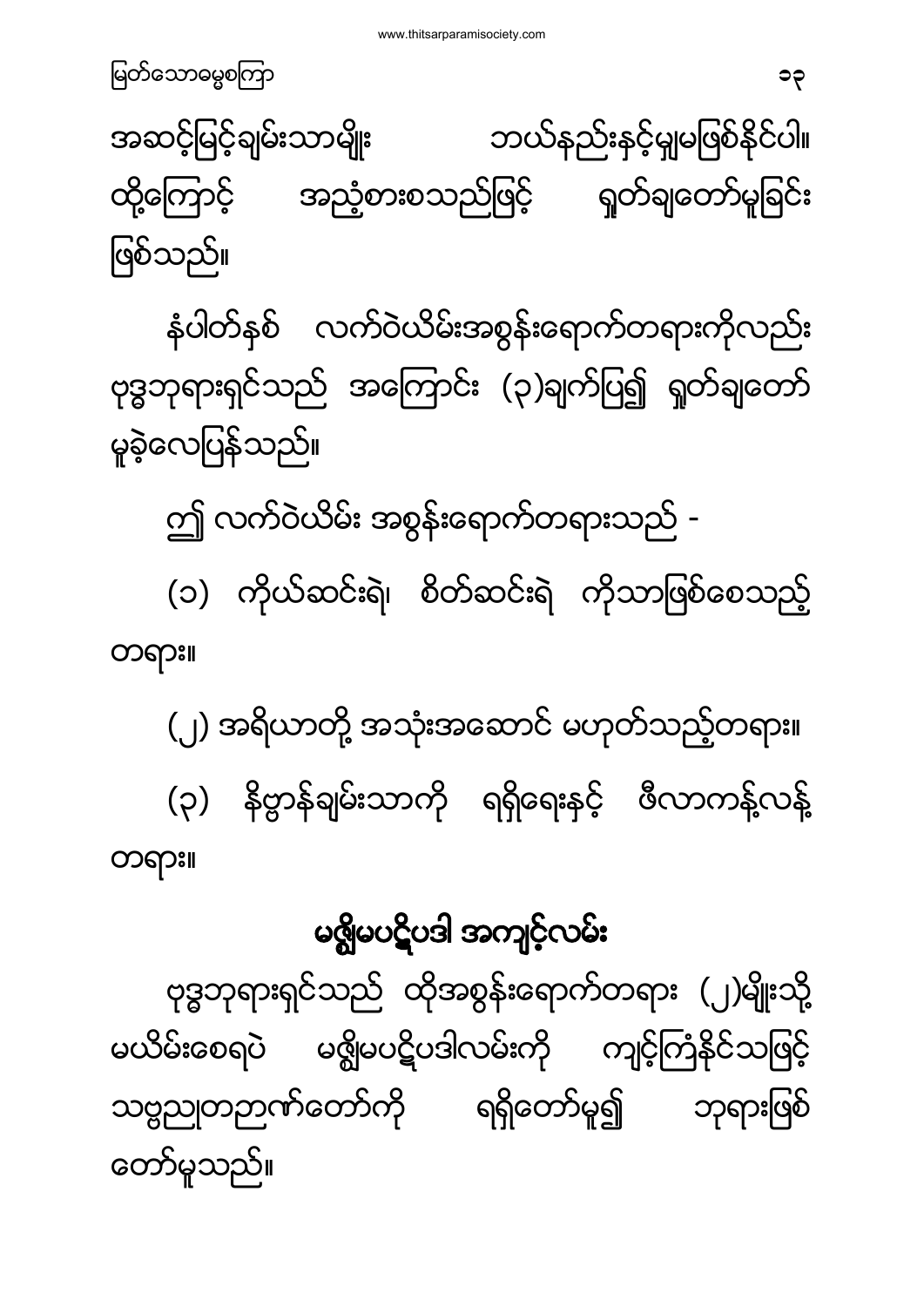<span id="page-13-1"></span><span id="page-13-0"></span>မရွိုမပဋိပဒါ (အလယ်) အကျင့်လမ်းစဉ်သည် -(၁) ဉာဏ်ပညာ မျက်စိအမြင်ကို ဖြစ်ထွန်းစေသည်။ (၂) အကြောင်းအကျိုးနှင့်ယှဉ်၍ အသိဉာဏ်ကို ရှင်းလင်း စေသည်။ (၃) ကိုယ်စိတ် ပူလောင်မူကို ထာဝရအေးငြိမ်းစေနိုင်သည်။ (၄) အသိထူးကို ပွင့်လင်းသွားစေနိုင်သည်။ (၅) သစ္စာဆိုက်အောင် ထိုးထွင်းသိမြင်စေနိုင်သည်။ (၆) ဘဝပြဿနာပေါင်း သောင်းခြောက်ထောင်ကို ထာဝရ ငြိမ်းအေးသွားစေနိုင်သည်။ မရွိျမပဋိပဒါ ကျင့်စဉ် (၈) ပါး ထိုမရွိျမပဋိပဒါ ကျင့်စဉ်တရားမှာ ကြောင်းကျိုးညီညွတ် အစွန်းလွတ်သည့် မဂ္ဂင်ရှစ်ပါးပင်ဖြစ်သည်။ (၁) သမ္မာဒိဋ္ဌိ - မှန်ကန်သော အမြင်။ (၂) သမ္မာသင်္ကပ္ပ - မှန်ကန်သော အတွေး(အကြံ)။ (၃) သမ္မာဝါစာ - မှန်ကန်သော ပြောဆိုတတ်မှု။

မၛ္လိုမပဋိပဒါ အကျင့် စွမ်းရည် (၆) မျိုး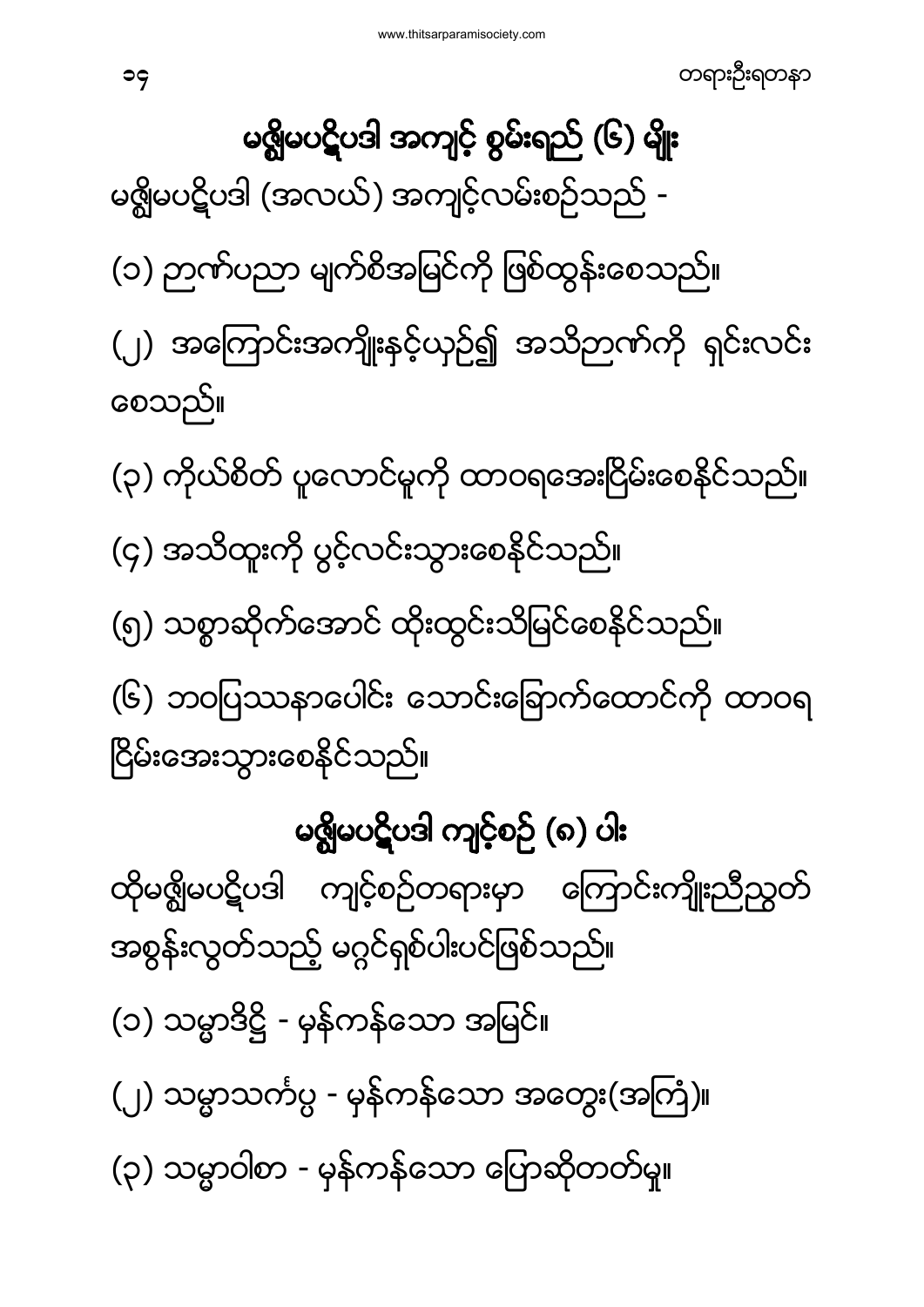<span id="page-14-0"></span>

| မိဖ္လျမိဳဝင္ရွိဝဒါ လမ်းစဉ္မကို သက္မွာ (၃) ဝါးနိုင္နိတ္မွဝု |              |                                                   |  |
|------------------------------------------------------------|--------------|---------------------------------------------------|--|
| သမ္မာဒိဋ္ဌိ                                                | ပညာ သိက္ခာ   | ရှုဉာဏ်တရား။                                      |  |
| သမ္မာသင်္ကပ္ပ                                              |              |                                                   |  |
| သမ္မာဝါယာမ                                                 | သမာဓိ        | စူးစိုက်တည်ငြိမ် စေသည့်                           |  |
| သမ္မာသတိ                                                   | သိက္ခာ       | တရား။                                             |  |
| သမ္မာသမာဓိ                                                 |              |                                                   |  |
| သမ္မာဝါတ                                                   |              |                                                   |  |
| သမ္မာကမန္တ                                                 | ဘ္မွတ္ ဘွယ်သ | ကာကံ၊ ဝစီကံကို မှန်ကန်<br>ဖြောင့်မတ် စေသည့် တရား။ |  |
| သမ္မာအာဇီဝ                                                 |              |                                                   |  |

 $3.8 - 8.2$ 

(၇) သမ္မာသတိ - မှန်ကန်သော မမေ့တတ်မှု။ (၈) သမ္မာသမာဓိ- မှန်ကန်သော စူးစူးစိုက်စိုက်တည်ငြိမ်မှု။

တတ်မှု။

(၆) သမ္မာဝါယာမ - မှန်ကန်သော တွန်းအားပေးကြိုးစား

(၄) သမ္မာကမ္မန္တ - မှန်ကန်အောင် လုပ်ဆောင်တတ်မှု။ (၅) သမ္မာအာဇီဝ - မှန်ကန်သော ဘဝအသက်ရှင်ရပ်တည် တတ်မှု။

မြတ်သောဓမ္မစကြာ မြန်မာနိုင်ငံ မြန်မာနိုင်ငံ မြန်မာနိုင်ငံ မြန်မာနိုင်ငံ မြန်မာနိုင်ငံ မြန်မာနိုင်ငံ မြန်မာနိုင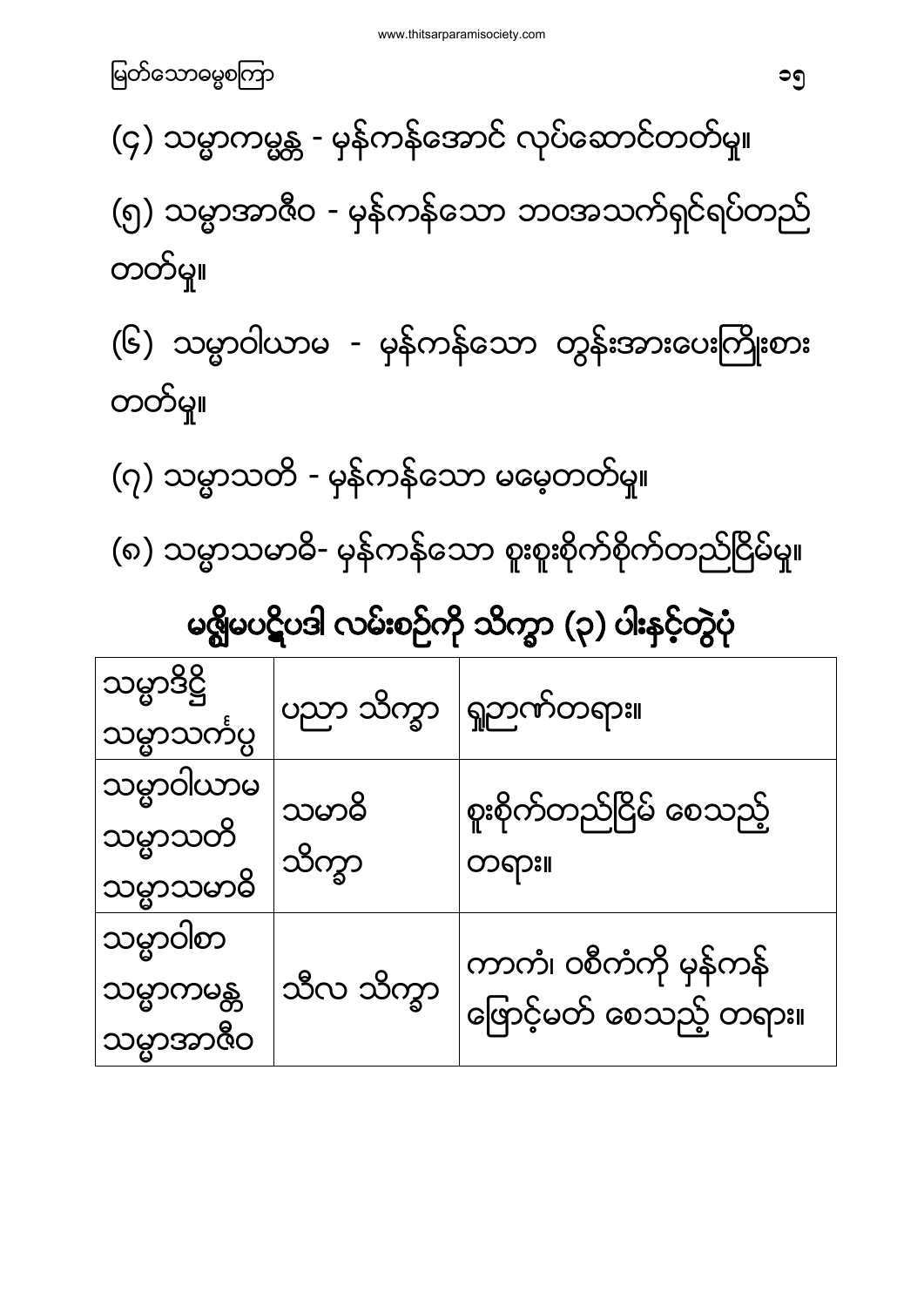<span id="page-15-1"></span><span id="page-15-0"></span>[၁] ဒ ရှောင်လွှဲ၍မရ ဘဝမှာကြုံနေကြရသည့် ဒုက္ခသစ္စာ သရုပ်ကို ဗုဒ္ဓဘုရားရှင် ထုတ်ဖေါ် ဟောပြတော်မူခဲ့သည်။ (၁) ဇာတိဒုက္ခ - အပုပ်နံ့၊ အညှိနံ့ နံစော်ပြီး ကျဉ်းကျပ် လှသော မိခင်ဝမ်းတွင်း၌ ပူစပ်ပူလောင်စွာဖြင့် ကိုးလ၊ ဆယ်လ နေကြရသည့် ဆင်းရဲ။ (၂) ဇရာဒုက္ခ - တေဇောမီးဓါတ် အပူမြိုက်၍ အာဟာရ အကူအညီဖြင့် ကြီးရင့်နေကြရသည့် ဆင်းရဲ။ (၃) ဗျာတိဒုက္ခ - ရောဂါမျိုးစုံကို ရင်ဆိုင်ကာ ဖြေရှင်းလျက် နာကျင်ခံခက်အနှိပ်စက် ခံရသည့် ဆင်းရဲ။ (၄) မရကဒုက္ခ - ထွက်သက်လေ၊ ဝင်သက်လေ ပြတ်စဲ ကာ ပင်ပန်းကြီးစွာဖြင့် သေဆုံးရခြင်း ဆင်းရဲ။ (၅) အပ္ပိယ သမ္ပယောဂဒုက္ခ - မမြင်လို၊ မကြားလိုသူတို့နှင့် အတူဆုံကာ နေရခြင်း ဆင်းရဲ။ (၆) ဗိယ ဝိပ္ပယောဂဒုက္ခ - မြင်လို၊ ကြားလိုသော သူတို့နှင့် ခွဲကာ ကွဲကွာနေရခြင်း ဆင်းရဲ။

သံဝေဂဉာဏ်ရကြောင်း သစ္စာ (၄) ပါး

တရားဦးရတနာ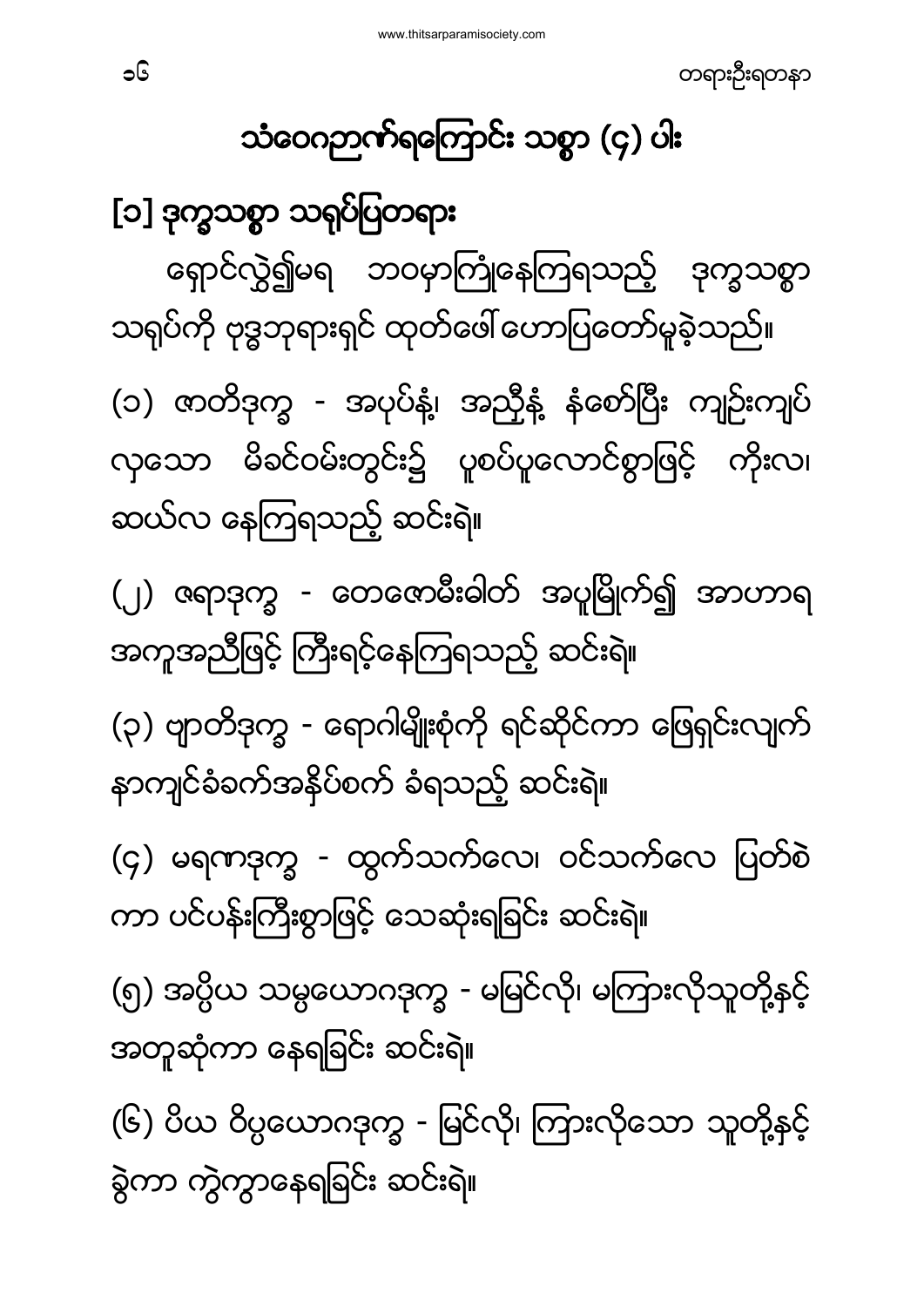ထိုသမုဒယသစ္စာကို "တဏှာ" သိုမဟုတ် "လောဘ" ဟုလည်း သိမှတ်နိုင်သည်။ ထိုတကှာ (လောဘ) နှင့် မက်မောမူသည် ဘဝအသစ်အသစ်များစွာ ဖြစ်ပေါ်လာ အောင် ဖန်တီးပြုလုပ်ပေးတတ်သည်။ စွဲလန်းမှုနှင့်ဆက်စပ် နေသည်။ အသစ်ဖြစ်ပေါ်လာသော ဘဝသစ်ကိုလည်း ပျော်ရွှင်နှစ်သက်သာယာကျေနပ်နေအောင် ပြုလုပ်တတ် သည်။

<span id="page-16-0"></span>[၂] ဒ ဆင်းရဲဒုက္ခအပေါင်း ထောင်သောင်းများစွာကို ဖြစ်ပေါ် စေတတ်သော ဆင်းရဲစေကြောင်း "သမုဒယသစ္စာတရား" အမှန်တကယ်ရှိကြောင်း ဗုဒ္ဓမိန့်ကြားသည်။

(၈) အထက်ပါ (၇) မျိုးသော ဒုက္ခများသည် ခန္ဓာရရှိလာ၍ ဖြစ်ပေါ် လာရသော ဒုက္ခအခက်အလက်မျသာဖြစ်ကြသည်။ ပင်ရင်းဒုက္ခအစစ်မှာ ဉပါဒါန်ဖြင့် စွဲလမ်းရာ ဤမိမိတို့၏ ခန္ဓာငါးပါး ပင်ဖြစ်သည်။

(ရ) ယံပိစ္ဆံ နလဘတိဒုက္ခ - ရချင်၊ ဖြစ်ချင်၊ ပိုင်ဆိုင်ချင် မှုများ မပြည့်စုံ၊ မရရှိနိုင်သဖြင့် ဖြစ်ရသော ဆင်းရဲ။

မြတ်သောဓမ္မစကြာ မြတ်သော အောက် အောက် များကို အောက် များကို အောက် များကို အောက် များကို အောက် များကို အောက် များ<br>ကြက် များကို အောက် များကို အောက် များကို အောက် များကို အောက် များကို အောက် များကို အောက် များကို အောက် များကို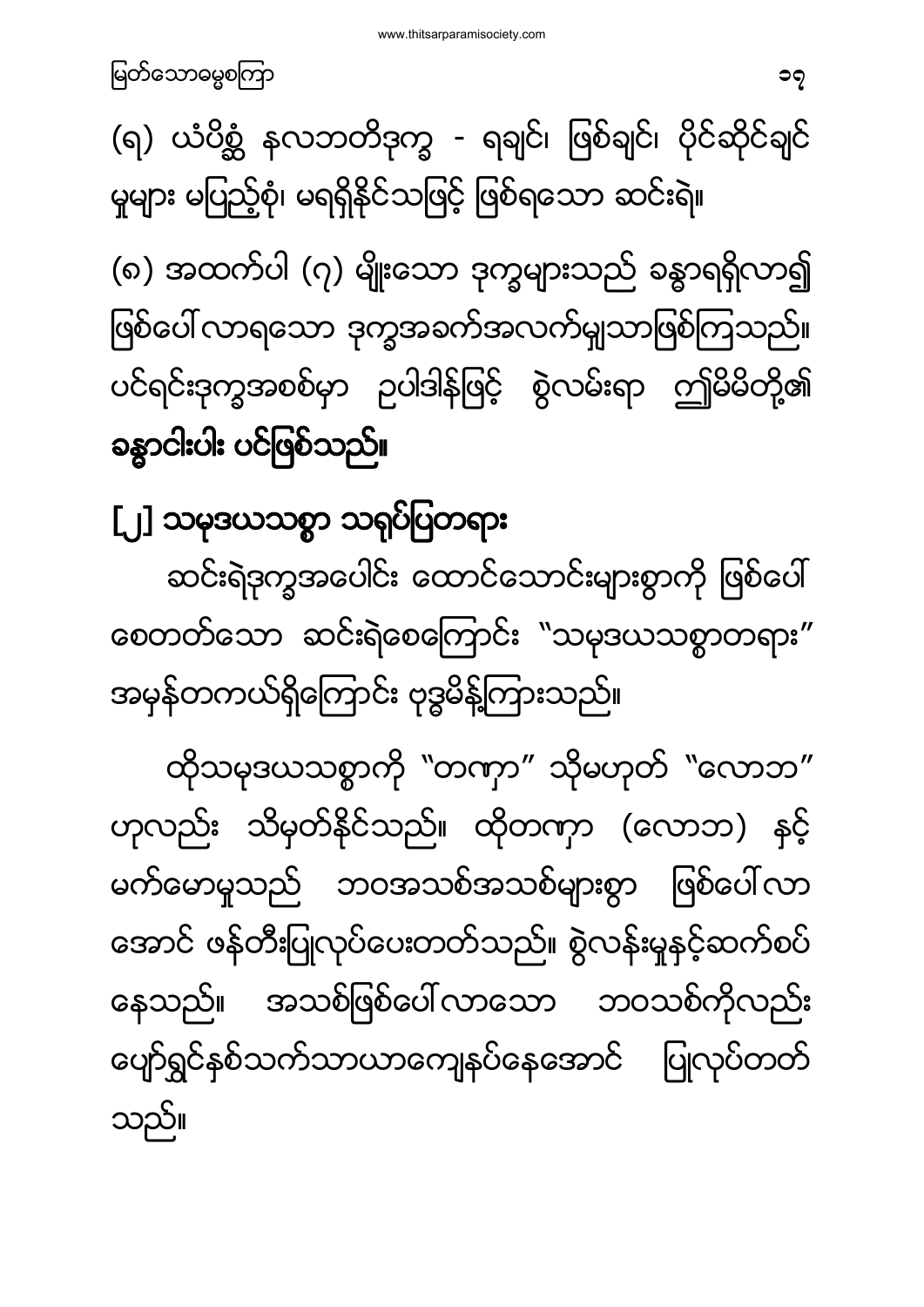# (၂) စာဂ - လိုချင်မှုလောဘကို စွန့်ပစ်နိုင်ခြင်း။

(၁) တကှာ အသေသဝိရာဂ နိရောဓ - လိုချင်မက်မော နေမှု(တဏှာလောဘ) အကြွင်းအကျန်မရှိ ကုန်ဆုံး သွားခြင်း၊ ပျက်စီးသွားခြင်း။

နိရောဓသစ္စာ သရုပ် (၅) ပါး

<span id="page-17-0"></span>[၃] နိရောဓသစ္စာ သရုပ်ပြတရား ဆင်းရဲဒုက္ခအပေါင်း သောင်းခြောက်ထောင်တို့ အကုန် ချုပ်ငြိမ်း၊ ဒုက္ခသိမ်းသွားခြင်း "နိရောဓသစ္စာ" တရား အမှန် တကယ် ရှိကြောင်း ဗုဒ္ဓမိန့်ကြားသည်။

လိုချင်မှု။ (၃) ဝိဘဝတဏှာ - သေပြီးလျှင် ဘဝပြတ်သွားသည်ဟု **ဘဝပြတ်** အယူတမျိုးကို (မှားယွင်းစွာ)မက်မောသာယာမှု။

(၁) ကာမတဏှာ - မြင်ရာ၊ ကြားရာ၊ စားရာ၊ ထိတွေ့ရာ၊ တွေးရာ ကာမဂုဏ် အာရုံများကို မက်မောသာယာမှု။ (၂) ဘဝတဏှာ- အထက်တန်းဖြစ်သောဘဝကို မျော်မုန်း

သမုဒယသစ္စာ သရုပ် (၃) ပါး

တရားဦးရတနာ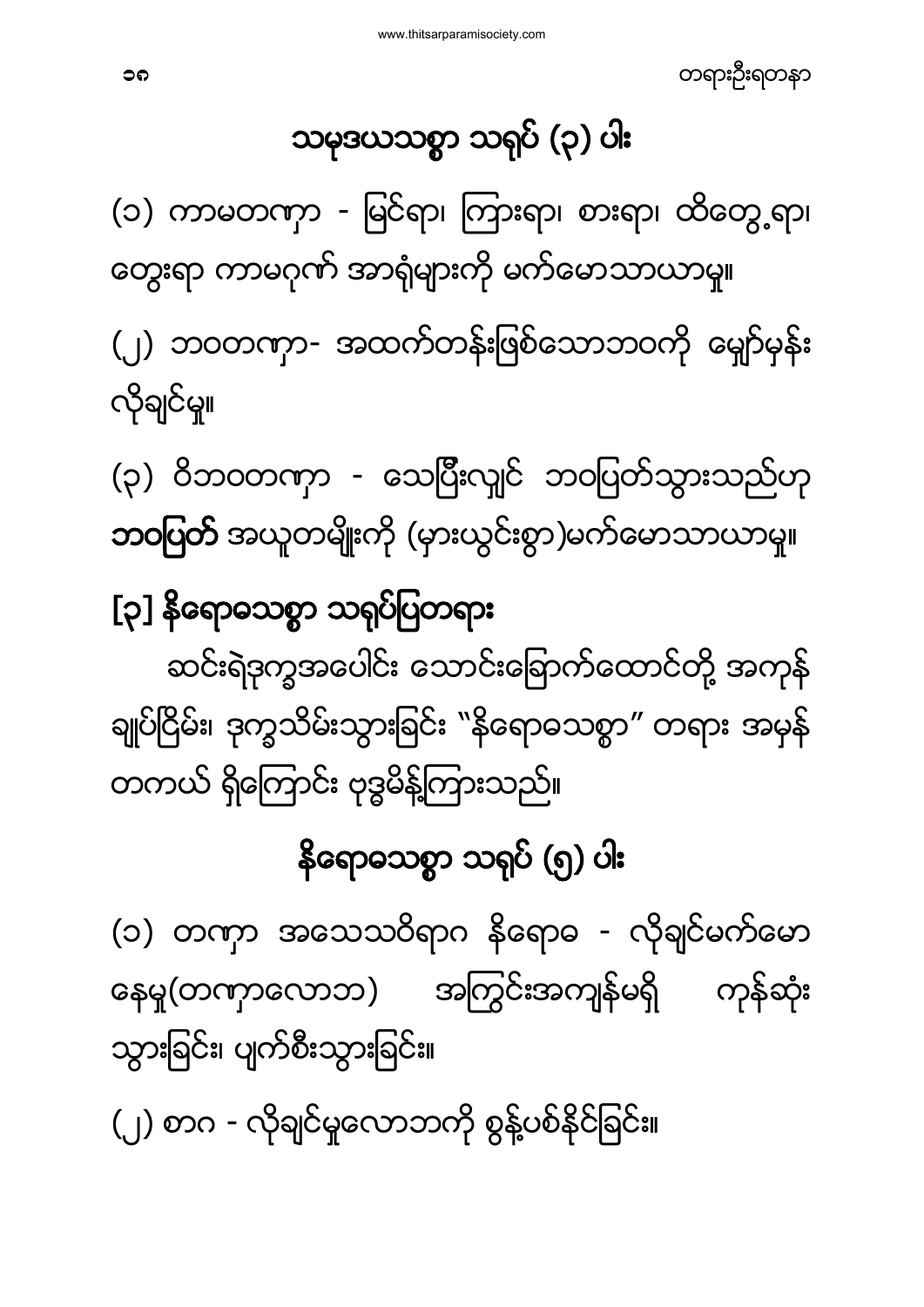ဆင်းရဲဒုက္ခအားလုံးတို့၏ချုပ်ငြိမ်းရာ နိဗ္ဗာန်သို့ ရောက်စေနိုင်ကြောင်း မရွိုမပဋိပဒါကျင့်စဉ် မဂ္ဂသစ္စာတရား အမှန်တကယ်ရှိကြောင်း ဗုဒ္ဓမိန့်ကြားသည်။ ထိုတရား

<span id="page-18-0"></span>[၄] မ<mark>ရ</mark>ွိမပဋိပဒါကျင့်စဉ် မဂ္ဂသစ္စာ သရုပ်ပြတရား

နိဗ္ဗာန်သဘောကို ဤရှင်းပြချက် (၅)မျိုးဖြင့် မှန်းဆ၍ သိသာနိုင်ပေသည်။ သို့သော် "နိဗ္ဗာန်" သည် လောကအလွန် သိမ်မွေ့လွန်းသော တရားတော်ဖြစ်၍ အပြည့်အစုံနားလည်နိုင်ရန် မလွယ်ကူနိုင်ပေ။ ကိုယ်တိုင် အားထုတ်၍ ကိုယ်တိုင်ရမှပင် နိဗ္ဗာန်သဘောကို ပြည့်ပြည့် စုံစုံသိနိုင်မည်ဖြစ်သည်။

မြေနိုင်ခြင်း။ (၅) အနာလယ - မည်သည့် အာရုံမျိုးပဲဖြစ်ဖြစ် လိုချင်မှု မဖြစ်တော့ပဲ ငြိတွယ်သာယာမှုကို လုံးဝဖြတ်တောက် နိုင်ခြင်း။

(၃) ပဋိနိဿဂ္ဂ - လိုချင်မှုလောဘကို အငြိအတွယ်မရှိပဲ လုံးဝစွန့်ပစ်နိုင်ခြင်း။ (၄) မုတ္တိ - လိုချင်မှုလောဘဖြင့် ဆုပ်ကိုင်ထားရမှုကို လုံးဝ

ျောက် အသုံးကြောက် အသုံးကြောက် အသုံးကြောက် အသုံးကြောက် အသုံးကြောက် အသုံးကြောက် အသုံးကြောက် အသုံးကြောက် အသုံးကြေ<br>ကြောက် အသုံးကြောက် အသုံးကြောက် အသုံးကြောက် အသုံးကြောက် အသုံးကြောက် အသုံးကြောက် အသုံးကြောက် အသုံးကြောက် အသုံးကြ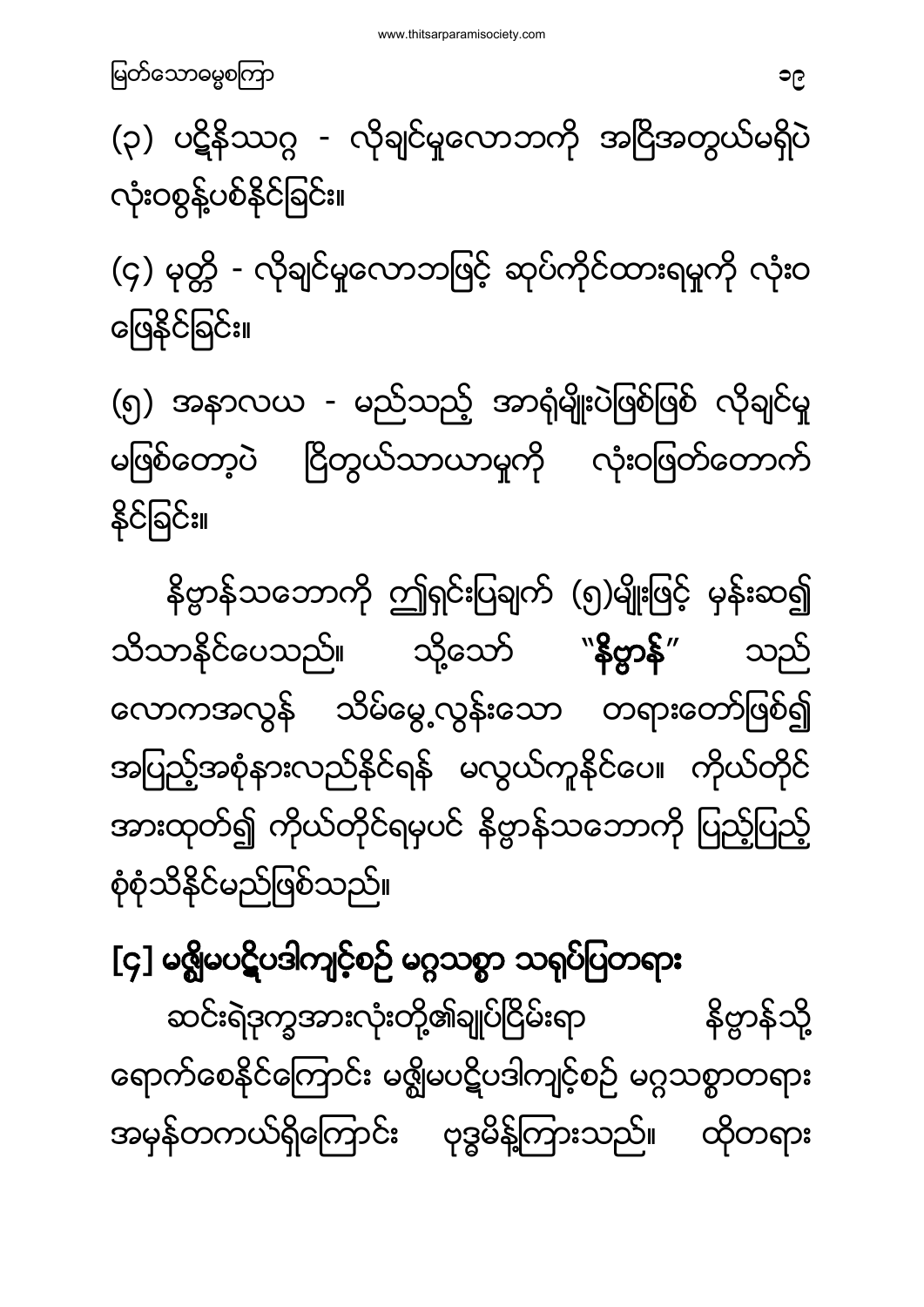မြတ်သည် အလွန်မြင့်မြတ်အထက်တန်းကျ၍ အင်္ဂါ (၈)မျိုး နှင့်လည်း ပြည့်စုံတော်မူသဖြင့် မဂ္ဂင်(၈)ပါးဟု ခေါ်ဆိုရပေ သည်။ (၁) သမ္မာဒိဋ္ဌိ - ကြောင်းကျိုးညီညွတ် အစွန်းလွတ်သည့် မှန်ကန်သော အမြင်။ (၂) သမ္မာသင်္ကပ္ပ - ကြောင်းကျိုးညီညွတ် အစွန်းလွတ် သည့် မှန်ကန်သော အတွေး(အကြံ)။ (၃) သမ္မာဝါစာ - ကြောင်းကျိုးညီညွတ် အစွန်းလွတ်သည့် မှန်ကန်သော ပြောဆိုတတ်မှု။ (၄) သမ္မာကမ္ဗန္တ - ကြောင်းကျိုးညီညွတ် အစွန်းလွတ် သည့် မှန်ကန်အောင် လုပ်ဆောင်တတ်မှု။ (၅) သမ္မာအာဇီဝ - ကြောင်းကျိုးညီညွတ် အစွန်းလွတ် သည့် မှန်ကန်သော ဘဝအသက်ရှင်ရပ်တည်တတ်မှု။ (၆) သမ္မာဝါယာမ - ကြောင်းကျိုးညီညွတ် အစွန်းလွတ် သည့် မှန်ကန်သော တွန်းအားပေး ကြိုးစားတတ်မှု။

ထား၍ ကျင့်သုံးတော်မူကြသည်။ ထိုမဂ္ဂသစ္စာတရားတော်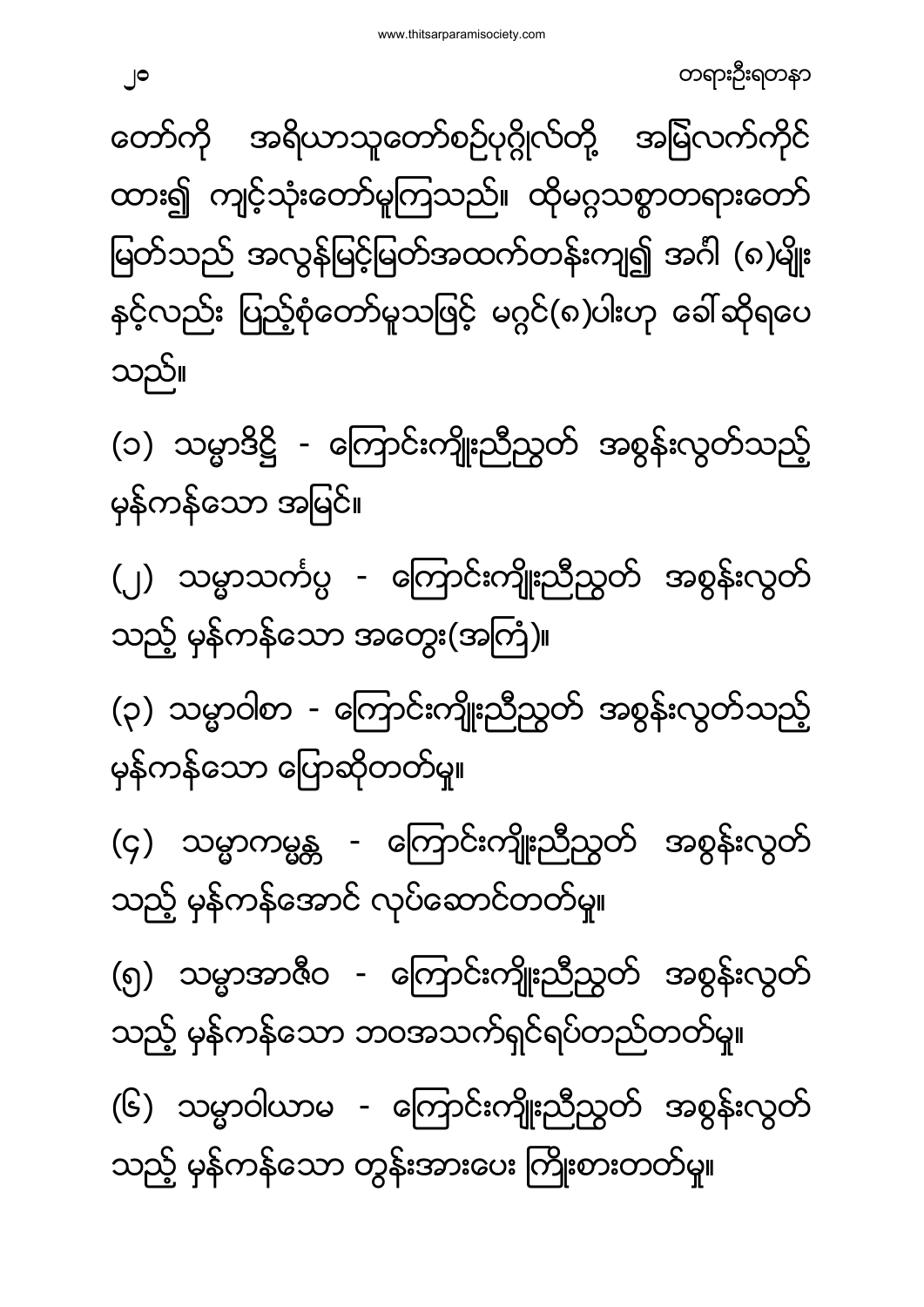<span id="page-20-1"></span><span id="page-20-0"></span>အရိယသစ္စာ (၄) ပါးကို ဉာဏ် (၃) ဆင့်ဖြင့် ဝေဘန်ပုံ [၁] ဒ ဖြစ်ဖြစ်သမျှ သုံးဆယ့်တစ်ဘုံရှိ သတ္တဝါ အနန္တတို့၏ ခန္ဓာငါးပါး၊ ခန္ဓာလေးပါး၊ ခန္ဓာတစ်ပါး ရုပ်နာမ်များသည် အချိန်တိုင်းအသစ်အသစ်ဖြစ်ပေါ်၍ အချိန်တိုင်းပျက်စီး နေကြခြင်း ဆင်းရဲအစစ်ကို ရှင်တော်ဗုဒ္ဓသည် (၁) ဤတရားသည်ကား ``ဒုက္ခသစ္စာ" အစစ်ဟု သစ္စာ ဆိုက်အောင် သိတော်မူခြင်း <mark>သစ္စဉာဏ်</mark>၊ (၂) ဒုက္ခသစ္စာ(ခန္ဓာဖြစ်ပျက်)၌ ဉာဏ်ချ၍ထပ်တလဲလဲ လေ့ကျင့်အားထုတ်တော်မူခြင်း **ကိစ္စဉာဏ်**၊ (၃) ဒုက္ခသစ္စာ(ခန္ဓာဖြစ်ပျက်)အဆုံးကို မဂ်ဉာဏ်လေးပါး ဖြင့် ပိုင်းခြား၍သိခြင်းကိစ္စ ပြီးဆုံးတော်မူခြင်း **ကတဉာဏ်**၊

(၇) သမ္မာသတိ - ကြောင်းကျိုးညီညွတ် အစွန်းလွတ် သည့် မုန်ကန်သော မမေ့တတ်မှု။ (၈) သမ္မာသမာဓိ - ကြောင်းကျိုးညီညွတ် အစွန်းလွတ် သည့် မှန်ကန်သော စူးစူးစိုက်စိုက် တည်ငြိမ်မှု။

မြတ်သောဓမ္မစကြာ မြတ်သော အောက်အား အများ အများ အများ အများ အများ အများ အများ အများ အများ အများ အများ အများ အများ<br>မြတ်သောဓမ္မစကြာ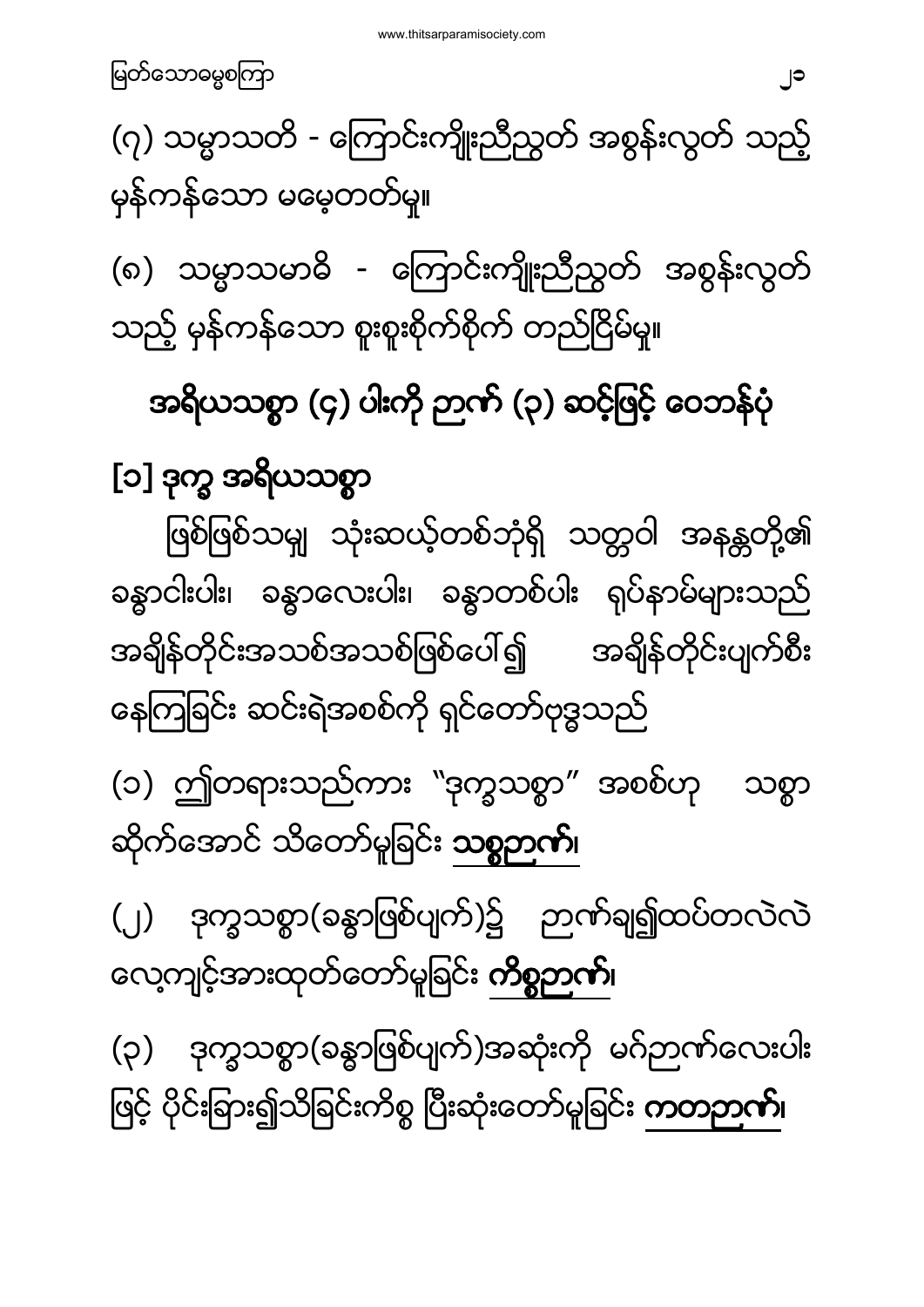#### ကတဉာဏ်၊

လောဘ)ကို ပယ်နိုင်အောင် ထပ်တလဲလဲ လေ့ကျင့် အားထုတ်တော်မူခြင်း **ကိစ္စဉာဏ်**၊ (၃) ဆိုင်ရာဆိုင်ရာ ထိုသမုဒယသစ္စာ (တကှာလောဘ)ကို မဂ်ဉာဏ်လေးပါးဖြင့် အပြီးပယ်သတ်တော်မူနိုင်ခြင်း

(၁) ဤတရားသည်ကား "**သမုဒယသစ္စာ**" အစစ်ဟု သစ္စာ ဆိုက်အောင် သိတော်မူခြင်း <mark>သစ္စဉာဏ်</mark>၊

(၂) ခန္ဓာ(ဖြစ်ပျက်)၌ ဉာဏ်ချ၍ သမုဒယသစ္စာ(တဏှာ

<span id="page-21-0"></span>[၂] ဒုက္ခသမုဒယ အရိယသစ္စာ အတောမသတ်နိုင်အောင် မက်မောသာယာတတ် သော "**တကှာ၊လောဘ**" သည် ခန္ဓာဆင်းရဲဒုက္ခမျိုးစုံ ဖြစ်ပေါ် ရခြင်း၏ ပင်မတရားခံအကြောင်းရင်း ဖြစ်သည်ဟု ရှင်တော်ဗုဒ္ဓက ဟောကြားတော်မူကာ ထိုသစ္စာနင့် ပတ်သက်၍လည်း

ဤဘဏ်(၃)ပါးဖြင့် လေ့ကျင့်အားထုတ်တော်မူကာ ဆင်းရဲအစစ်ကို ပိုင်ပိုင်နိုင်နိုင် ပိုင်းခြားသိတော်မူခဲ့ကြောင်း ကို ပဉ္စဝဂ္ဂီတို့အား မိန့်ကြားတော်မူခဲ့ပေသည်။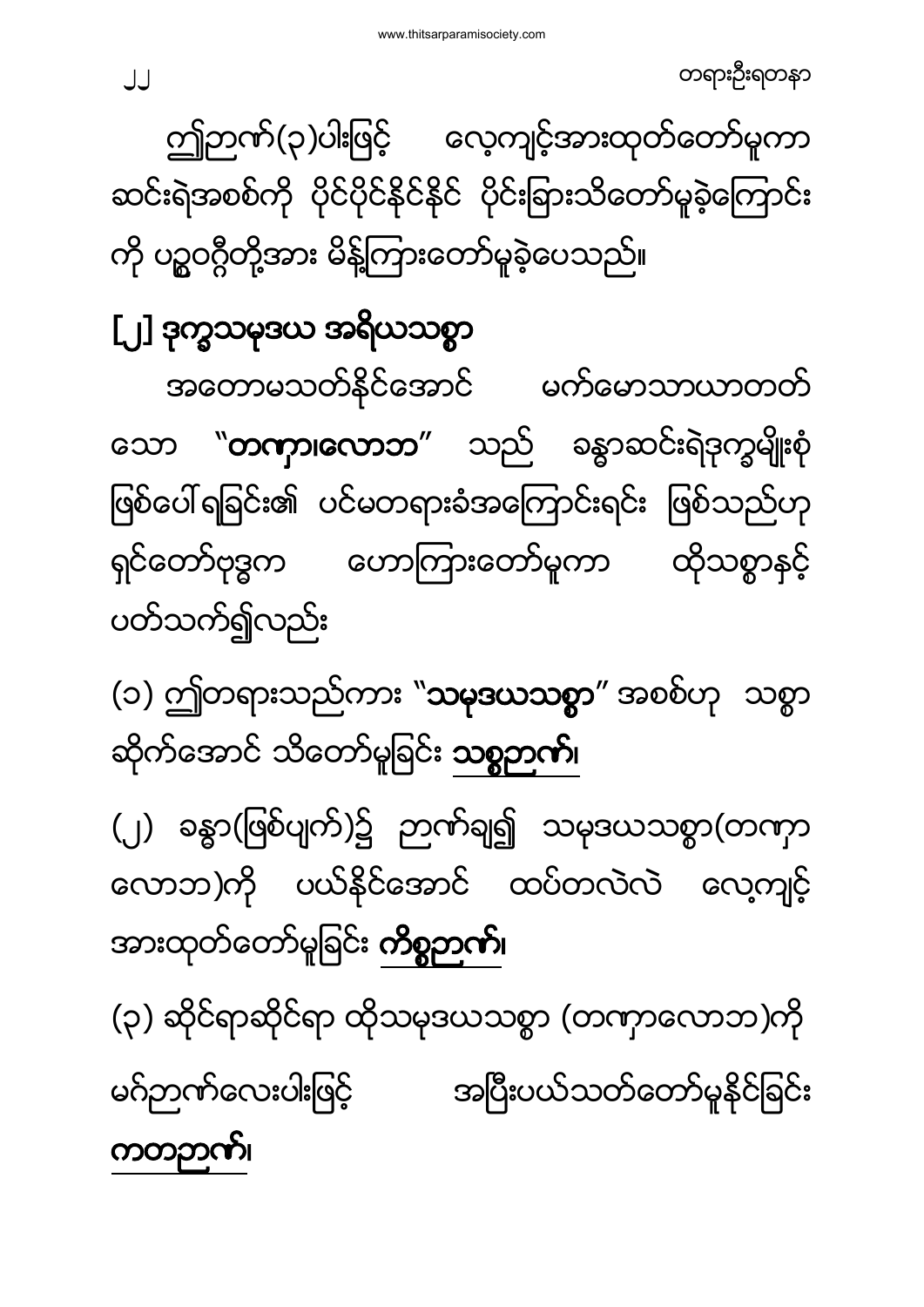(၃) နိရောဓသစ္စာနှင့် ပတ်သက်၍ မဂ်ဉာဏ်လေးပါး၊ ဗိုလ်ဉာဏ်လေးပါးဖြင့် ကိုယ်တိုင်မျက်ဝါးထင်ထင် သိမြင် ခြင်းကိစ္စ ပြီးမြောက်တော်မူသည့် **ကတဉာဏ်**၊

# (၂) နိရောဓသစ္စာကို မိမိ၏ဉာဏ်စိတ်ထဲတွင် ဒုက္ခချုပ်ဆုံး မှ ဖြစ်ပေါ်လာနိုင်အောင် လေ့ကျင့်အားထုတ်တော်မူခြင်း ကိစ္စဉာဏ်၊

(၁) ဤတရားသည်ကား "နိရာဓသစ္စာ" အစစ်ဟု သစ္စာ ဆိုက်အောင် သိတော်မူခြင်း **သစ္စဉာဏ်**၊

<span id="page-22-0"></span>[၃] ဒုက္ခနိရောဓ အရိယသစ္စာ ဖြစ်ဖြစ်သမျှ သုံးဆယ့်တစ်ဘုံသား ပုဂ္ဂိုလ်၊ သတ္တဝါ တို့၏ ခန္ဓာ့ရုပ်နာမ်ဆင်းရဲဒုက္ခ ထာဝရချုပ်ငြိမ်း၊ အေးချမ်းရာ နိဗ္ဗာန်ဓါတ်အစစ်ကို ရှင်တော်ဗုဒ္ဓသည် -

ဤဉာဏ်(၃)ပါးဖြင့် လေ့ကျင့်အားထုတ်တော်မူကာ ဆင်းရဲဒုက္ခ ဖြစ်ပေါ် စေကြောင်းတရားအစစ်ကို ပယ်သတ်နိုင်တော်မူခဲ့ကြောင်းကိုလည်း ပဉ္စဝဂ္ဂီ **3232** တို့အား မိန့်ကြားတော်မူခဲ့ပေသည်။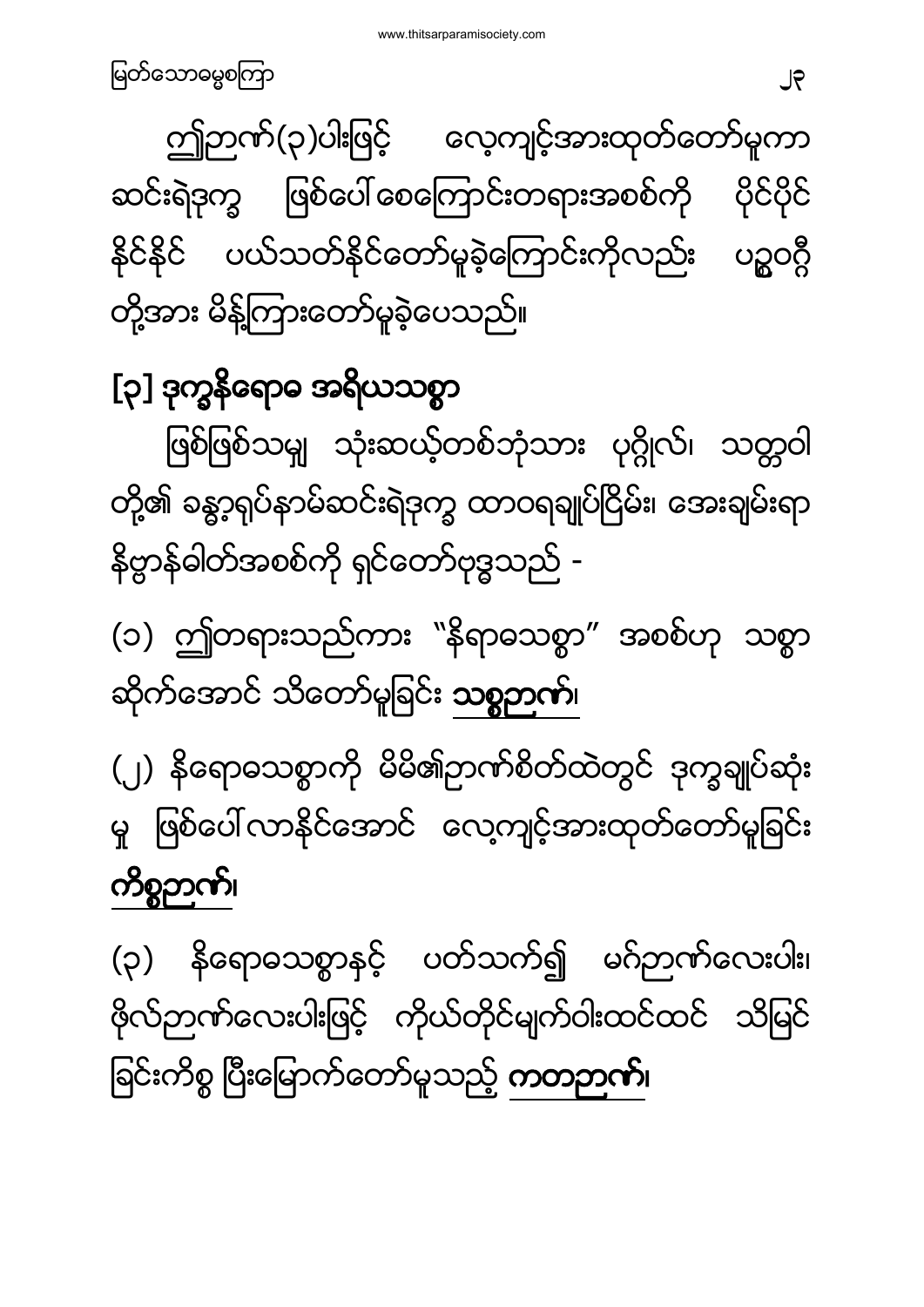ဤဉာဏ်(၃)ပါးဖြင့် ပိုင်ပိုင်နိုင်နိုင် ပြတ်ပြတ်သားသား ပွါးများတော်မူခဲ့ကြောင်းကိုလည်း ပဉ္စဝဂ္ဂီတို့အား မိန့်ကြား တော်မူခဲ့ပေသည်။

(၃) မဂ္ဂသစ္စာဖြင့် မိမိသန္တာန်တွင် မဂ်ဉာဏ်လေးပါး၊ ဖိုလ်ဉာဏ်လေးပါး ဖြစ်ပေါ် သည်အထိ လေ့ကျင့်အားထုတ် ပြီးစီးတော်မူခြင်း **ကတဉာဏ်**၊

(၂) မဂ္ဂသစ္စာဖြင့်(ခန္ဓာဖြစ်ပျက်၌ ဉာဏ်ချ၍) ထပ်တလဲလဲ လေ့ကျင့်၍ ပွါးများအားထုတ်တော်မူခြင်း **ကိစ္စဉာဏ်**၊

(၁) ဤတရားသည်ကား "မဂ္ဂသစ္စာ" အစစ်ဟု သစ္စာဆိုက် အောင် သိတော်မူခြင်း **သစ္စဉာက်**။

<span id="page-23-0"></span>[၄] ဒုက္ခနိရောဓဂါမိနီ ပဋိပဒါ အရိယသစ္စာ မၛ္လိုမပဋိပဒါကျင့်စဉ် မဂ္ဂင်(၈)ပါးဖြင့် ခန္ဓာ့ရုပ်နာမ်တွင် ဉာဏ်ချ၍ လေ့ကျင့်အားထုတ်လျှင် ဆင်းရဲဒုက္ခအားလုံး ကုန်ဆုံးရာ၊ ချုပ်ငြိမ်းရာအစစ် နိဗ္ဗာန်ချမ်းသာသို့ ဆိုက် ရောက်နိုင်ခြင်းကို ရှင်တော်ဗုဒ္ဓသည် -

ဤဉာဏ်(၃)ပါးဖြင့် ပြတ်ပြတ်သားသား သိမြင်တော် မူခဲ့ခြင်းကိုလည်း ပဉ္စဝဂ္ဂီတို့အား မိန့်ကြားတော်မူခဲ့ပေသည်။

တရားဦးရတနာ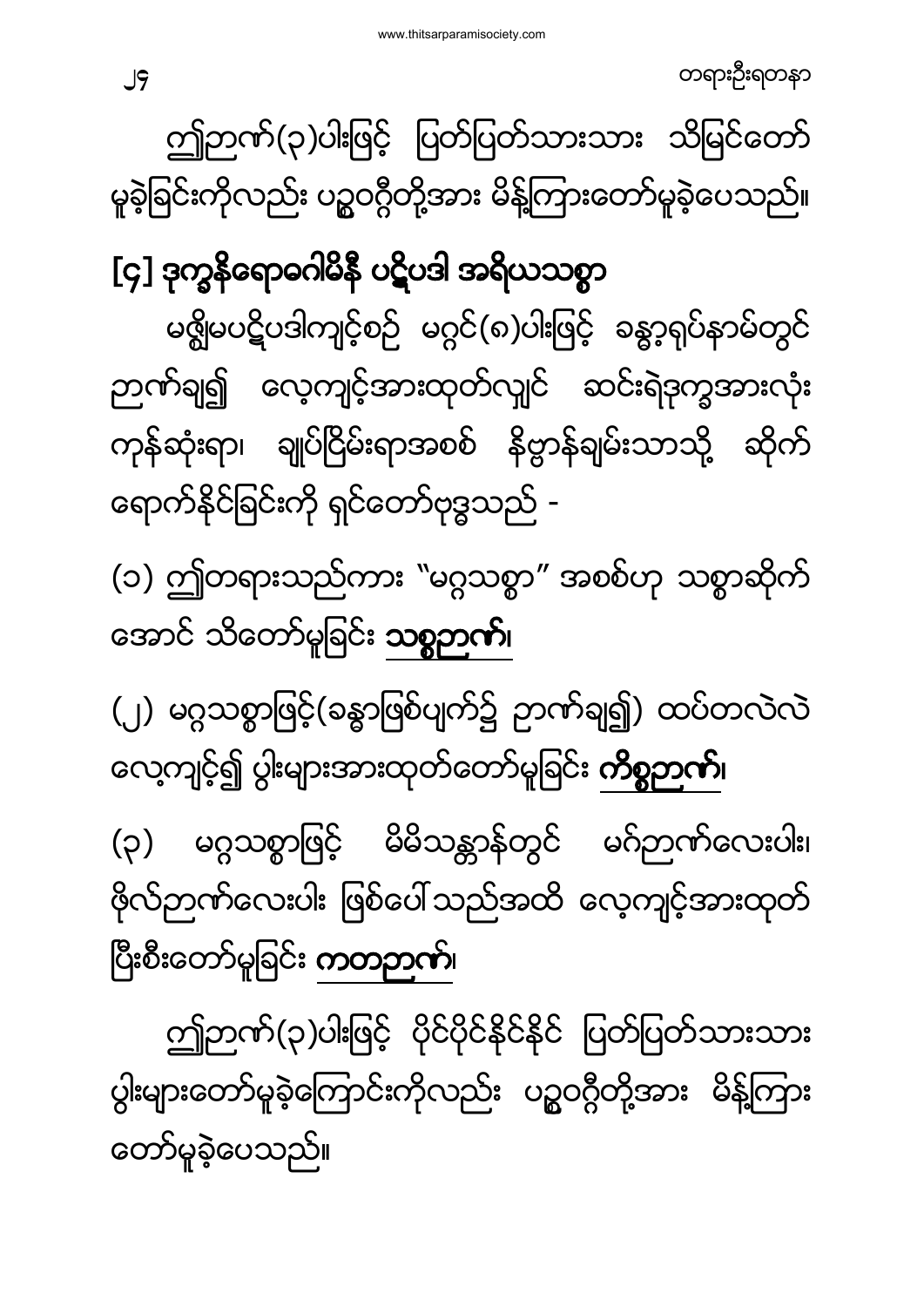<span id="page-24-0"></span>အရိယ ဉာဏ်မျက်လုံး (၅) လုံး (၁) စက္ခုံ ဥဒပါဒိ - ပညတ်ကို ထွင်းဖေါက်၍ ပရမတ် ရုပ်နာမ်ကို မြင်သောဉာဏ်အမြင် ဖြစ်ပေါ် လာသည်။ (၂) ဉာဏံ ဉဒပါဒိ - အကြောင်းအကျိုးနှင့် တွဲယှဉ်သိနိုင် သော ဉာဏ်အမြင် ဖြစ်ပေါ် လာသည်။ (၃) ပညာ ဉဒပါဒိ - ကိုယ်တွင်းကိုယ်ပ ရုပ်နာမ် အဖြစ် ရှင်းရှင်းလင်းလင်းသိသော အပျက်ကို ညက်အမြင် ဖြစ်ပေါ် လာသည<u>်</u>။ (၄) ဝိဇ္ဇာ ဉဒပါဒိ - အဝိဇ္ဇာ ကိလေသာအမှောင် ကင်းပျောက်၍ ဝိဇ္ဇာဉာဏ် ဖြစ်ပေါ် လာသည်။

မူသည်။

ဤအရိယာသစ္စာ(၄)ပါးတို့ကို ရင်တော်ဗုဒ္ဓသည် ဉာဏ်(၃)ဆင့်ဖြင့် လေ့ကျင့်အားထုတ်၍ ပြီးဆုံးသောအခါ၌ အရိယဉာဏ်မျက်လုံး(၅)လုံး(ဉာဏ်တော်အမြင်ငါးမျိုး) ဖြစ် ပေါ် တော်မူခဲ့ခြင်းကိုလည်း ပဉ္စဝဂ္ဂီတို့အား မိန့်ကြားတော်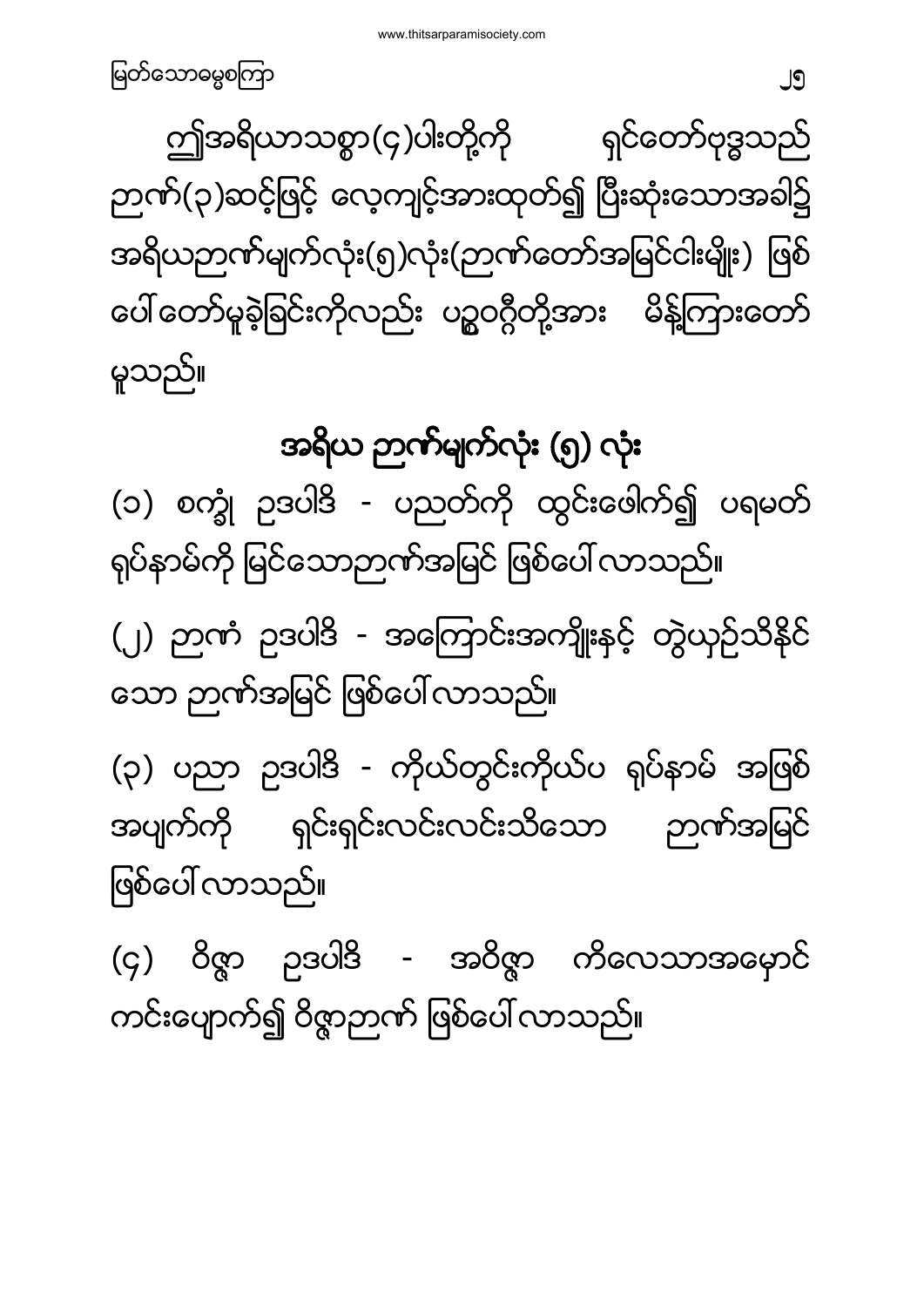တရားဦးရတနာ

အရှိ

<span id="page-25-0"></span>ဘုရားအဖြစ်ဝန်ခံပုံ ရှင်တော်ဗုဒ္ဓက ပဉ္စဝဂ္ဂီတို့အား သစ္စာ (၄) ပါးကို ဉာဏ် သုံးပါးနှင့် ဝေဘန်ပိုင်းခြား၍ တစ်ဆယ့်နှစ်ပါးသော အခြင်း အရာဖြင့် မသိသေးခင်က ဤလောကဘုံ အလယ်တွင် ဘုရားအဖြစ် ဝန်မခံခဲ့ပုံနှင့် ယခုအခါမှာတော့ ထိုတရား တို့ကို ကောင်းစွာပိုင်ပိုင် သိမြင်နိုင်ခဲ့သဖြင့် ဘုရားဟု ဝန်ခံ ပုံကို ဟောပြတော်မူခဲ့သည်။

ရှင်တော်ဗုဒ္ဓသည် ဆက်လက်၍ ပဉ္စဝဂ္ဂီတို့အား မိန့်ကြားတော်မူခဲ့သည်မှာ -``ပဥ္စဝဂ္ဂီတို့ ငါဘုရားမှာ လောကသဘာဝတို့ရဲ<del>့</del>

တကယ်ထင်ရှားရရှိထားပြီ။ ငါဘုရားရဲ့ အရဟတ္တဖိုလ်

တရားသဘောကိုသိနိုင်တဲ့ ဉာဏ်တော်မြတ်

ဉာဏ်တော်မြတ်ဟာ ဘယ်တော့မှ မပျက်စီးနိင်၊ ကြံနိင်

တည်တံ့တယ်။ ငါဘုရားရဲ့ ယခုဘဝဟာ နောက်ဆုံး

**3**ل

လာသည်။

အမှန်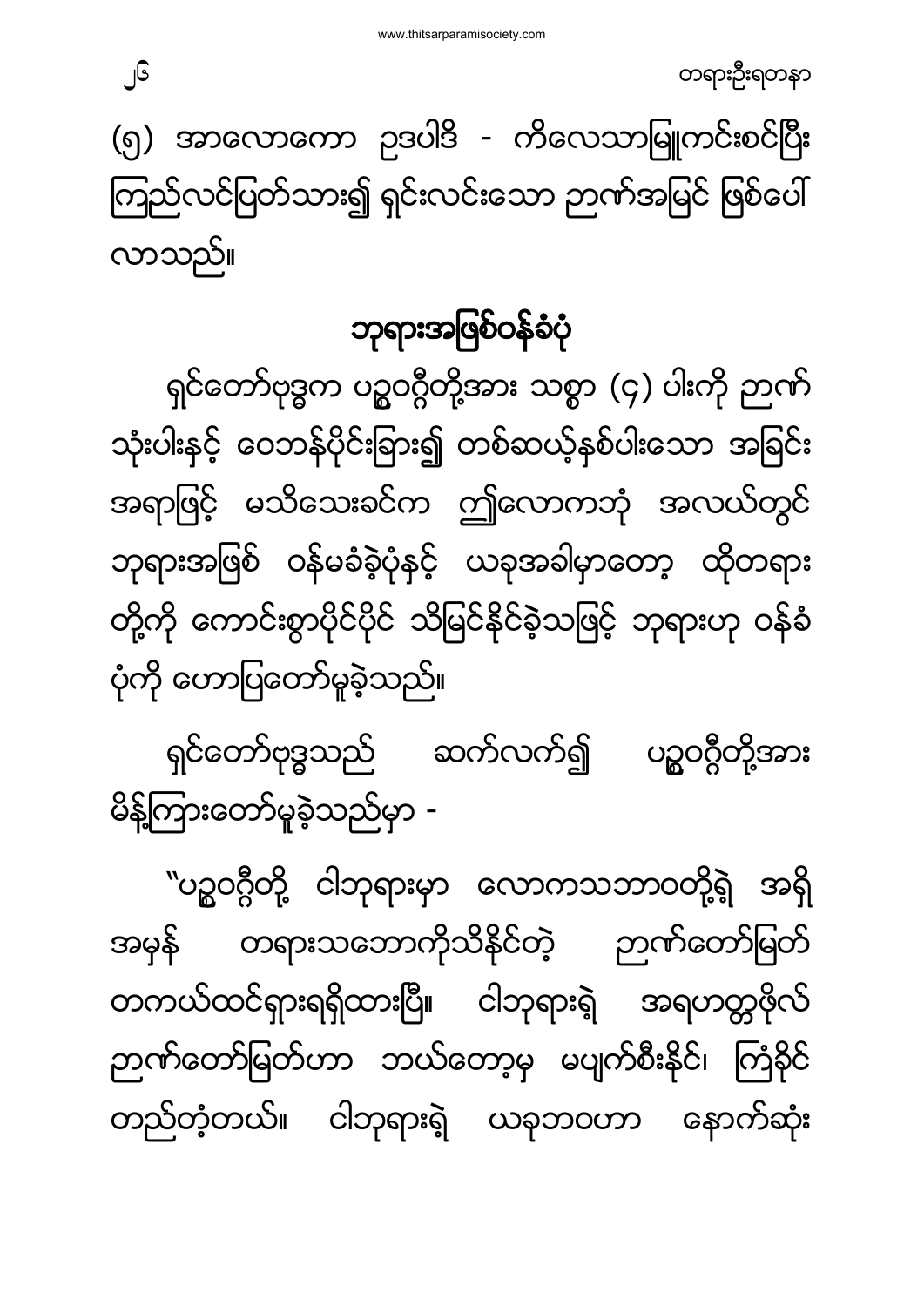(၂) ၀ီတမလ - အယူအဆမှား၊ အတွေးမှား၊ အယုံအကြည် မှားမှု ဒိဋ္ဌိအညစ်အကြေး ကွာကျသွားရခြင်း။

ဂုက်ရည်လေးမျိုးမှာ-(၁) ဝိရဇ - ကိလေသာအပူ မြူအညစ်ကြေး ကင်းစင် ရခြင်း။

ဓမ္မပီတိ ဖြန်းဖြန်းဝေကာ သာဓုခေါ်ကြလေ၏။ ဤသုတ္တန်မြတ်ဒေသနာတော်ကို ကြားနာ၍ပြီးဆုံး သက်တော်ရှည် ကောဏ္ဍညမထေရ်သည် သည့်အခါ ဤသာသနာတော်တွင် ပဌမဦးဆုံး သောတာပန် အရိယာ သောတာပန် ဖြစ်သည်နှင့်တပြိုင်နက် ဖြစ်ခဲ့သည်။ ဂုဏ်ရည်လေးမျိုးကို ကိုယ်တွေ့ရရှိတော်မူလေ၏။

<span id="page-26-0"></span>ရှင်တော်ဗုဒ္ဓသည် ဤသုတ္တန်ကို နံပါတ်တစ် ဒေသနာ အဖြစ် ဟောကြားပြီးဆုံးသောအခါတွင် ပဉ္စဝဂ္ဂီတို့သည် အရိယသစ္စဉာဏ်အလင်းရောင်ရ၍ ဝမ်းမြောက်ရွှင်လန်း

## ပဥ္စဝဂ္ဂီတို့ ဝမ်းမြောက်ကြပုံ

ဘဝဖြစ်တယ်။ နောက်ထပ်ဘဝသစ်ရယ်လို့ ထပ်ဖြစ်စရာ မရှိတော့ဘူး" ဟူ၍ဖြစ်သည်။

မြတ်သောဓမ္မစကြာ မြတ်သော အောက်အား အများ အများ အများ အများ အများ အများ အများ အများ အများ အများ အများ အများ အများ<br>အများ အများ အများ အများ အများ အများ အများ အများ အများ အများ အများ အများ အများ အများ အများ အများ အများ အများ အမ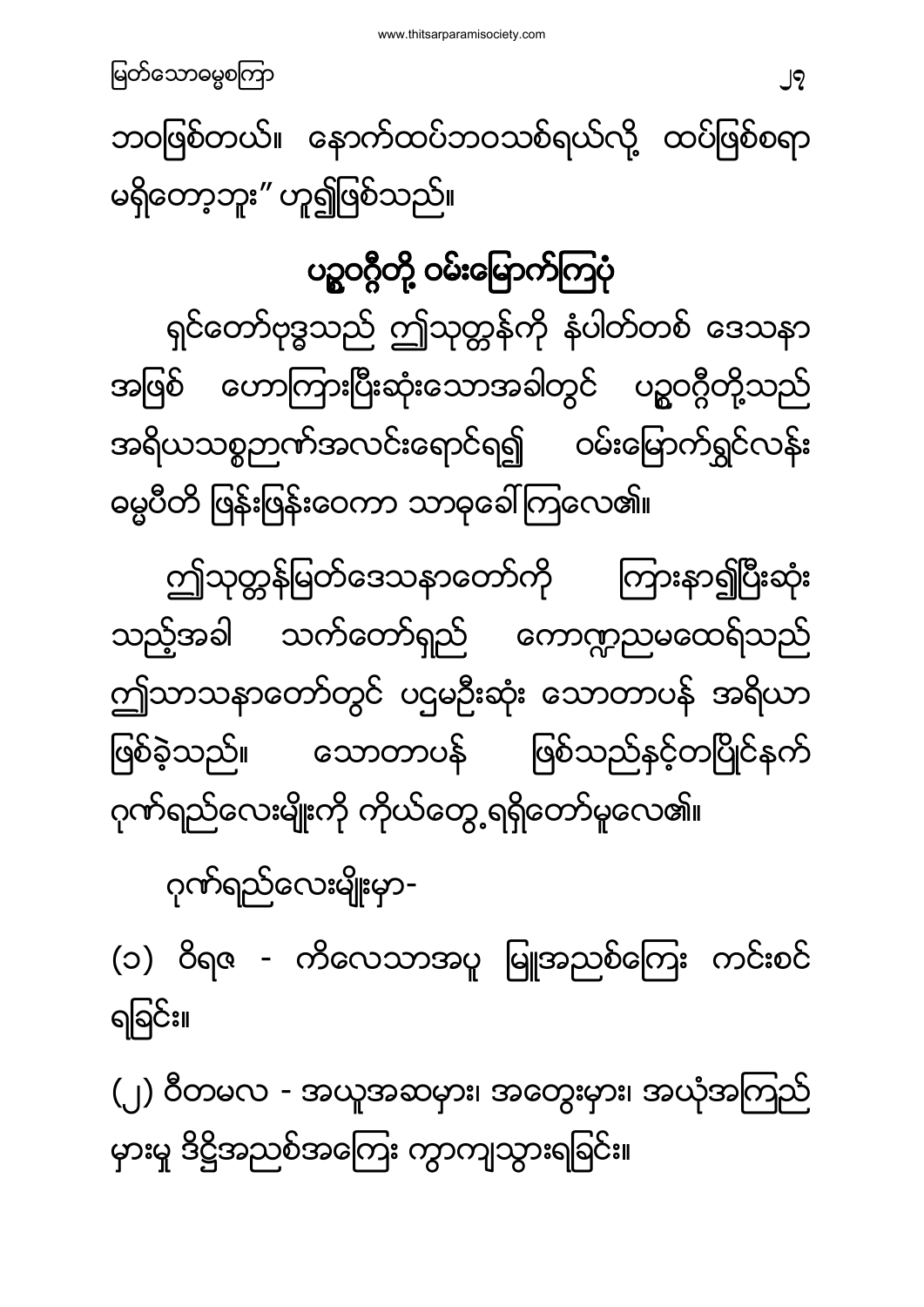"အို နတ်ဗြဟ္မာအပေါင်းတို့... ရှင်တော်ဘုရားဟာ တရာဏသီပြည်အနီး မိဂဒါဝုန်နယ်မြေမှာ အတုမရှိ တရားတော် ဓမ္မစက်ကို မိန့်မြွက်လိုက်ပြီ။ ဤဓမ္မစက် ဒေသနာတော်ကို တလောကလုံးရှိ နတ်၊ လူ၊ ဗြဟ္မာ တစုံတယေက်မျှ ရပ်တန့်သွားအောင် ဆီးတားကန့်ကွက် နိုင်လိမ့်မည်မဟုတ်တော့ပါ" ဟူ၍ သံပြိုင်ဟစ်ကြွေး ကြလေတော့သည်။ ထိုဟစ်ကြွေးသံမှာ တခဏအတွင်း

ဤသုတ္တန်ဓမ္မစက်ဒေနာအဆုံးတွင် မြေကိုအမှီပြု၍ နေကြသည့် ဘုမ္မစိုးနတ်မှစ၍ နတ်ပြည်ခြောက်ထပ်နင့် ဗြဟ္မာ ပြည်အထိ နတ်ဗြဟ္မာတို့သည် ကောင်ချီးပေးကာ ဟစ်အော် ကြလေသည်။

(၄) သမုဒယဓမ္မ နိရောဓ ဓမ္မ - လောကအားလုံးရှိ ရှိရှိသမျှ အားလုံးသော ရုပ်နာမ်များသည် အကြောင်းဖြစ်၍ အကျိုး ဖြစ်သည်။ အကြောင်းပျက်၍ အကျိုးပျက်သည် ဟူ၍ သိမြင်ရခြင်း တို့ဖြစ်ကြသည်။

(၃) ဓမ္မစက္ခု - သောတာပန် အရိယာ ဉာဏ်မျက်လုံးတော် ဖြစ်ပေါ် ရရှိခြင်း။

တရားဦးရတနာ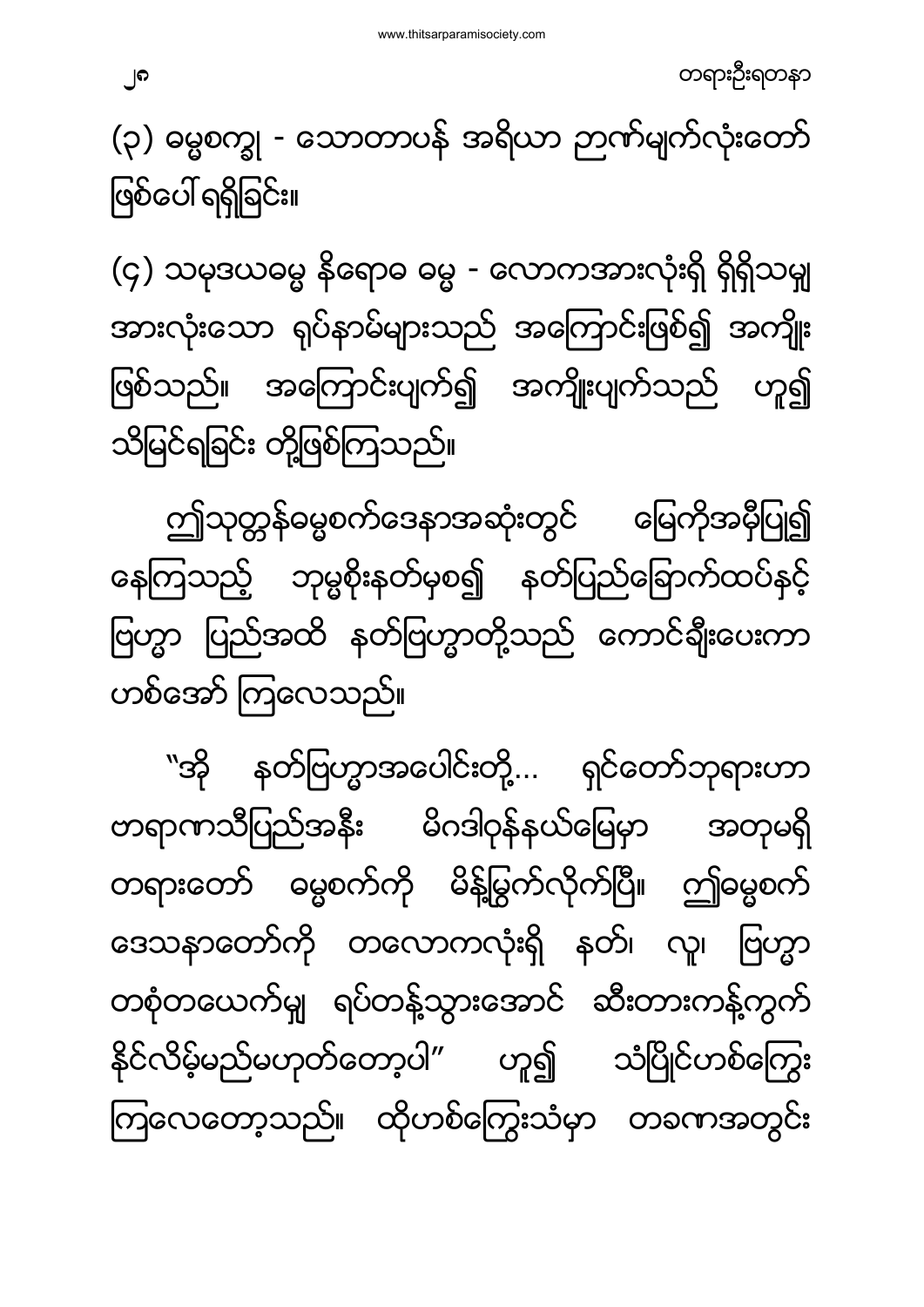ထိုအချိန်တွင် ဗုဒ္ဓရှင်တော်သည် "အို လူ၊ နတ်၊ ဗြဟ္မာတို့... ကောဏ္ဍညသူတော်စင်သည် သောတာပန်

လာခဲ့ပါသည်။

နတ်ဗြဟ္မာအပေါင်းတို့၏ ထို့နောက် ကိုယ်ရောင် ကိုယ်ဝါအရောင်အလင်းကို ကျော်လွန်ကာ စကြာဝဠာ တိုက်တစ်သောင်းလုံးကို လွမ်းခြုံစိုးမိုးသော အလွန်ကြီးမား ဖြစ်ပေါ် အလင်းရောင်ကြီးများ ဆန်းကြယ်စွာ သော

<span id="page-28-0"></span>လောကဓါတ်လှုပ်၊ အလင်းရောင်ကြီးဖြစ်ပေါ် ဤသုတ္တန် တရားတော်ကို ဘုရားရှင် ဟောကြား စကြာဝဠာတိုက်တစ်သောင်းလုံးသည် ပြီးနောက်တွင် သာဓုခေါ် ကာကောင်ချီးပေးသည့်အနေဖြင့် အောက်သို့ နိမ့်ဆင်းကာ တသိမ့်သိမ့်လှုပ်ခတ်သွား၏။ အထက်သို့ ပြန်ခုန်တက်ကာ တသွက်သွက်ဖြင့် လှုပ်ခါသွားပြန်၏။ အေးယာဉ်ပုခက်လွှဲသကဲ့သို့ နွှဲကာနွှဲကာ လှုပ်ခတ်သွား တော့သည်။

<u>ေ</u><br>၁၉ *၂*၀ (၁၈) ရက် ၁၉ ရက် ၁၉ ရက် ၁၉ ရက် ၁၉ ရက် ၁၉ ရက် ၁၉ ရက် ၁၉ ရက် ၁၉ ရက် ၁၉ ရက် ၁၉ ရက် ၁၉ ရက် ၁၉ ရက် ၁၉ ရက် ၁၉ ဗြဟ္မာ့ပြည်အထိ အဆင့်ဆင့် ချက်ချင်းပင် ပြန့်နံ့သွား လေသည်။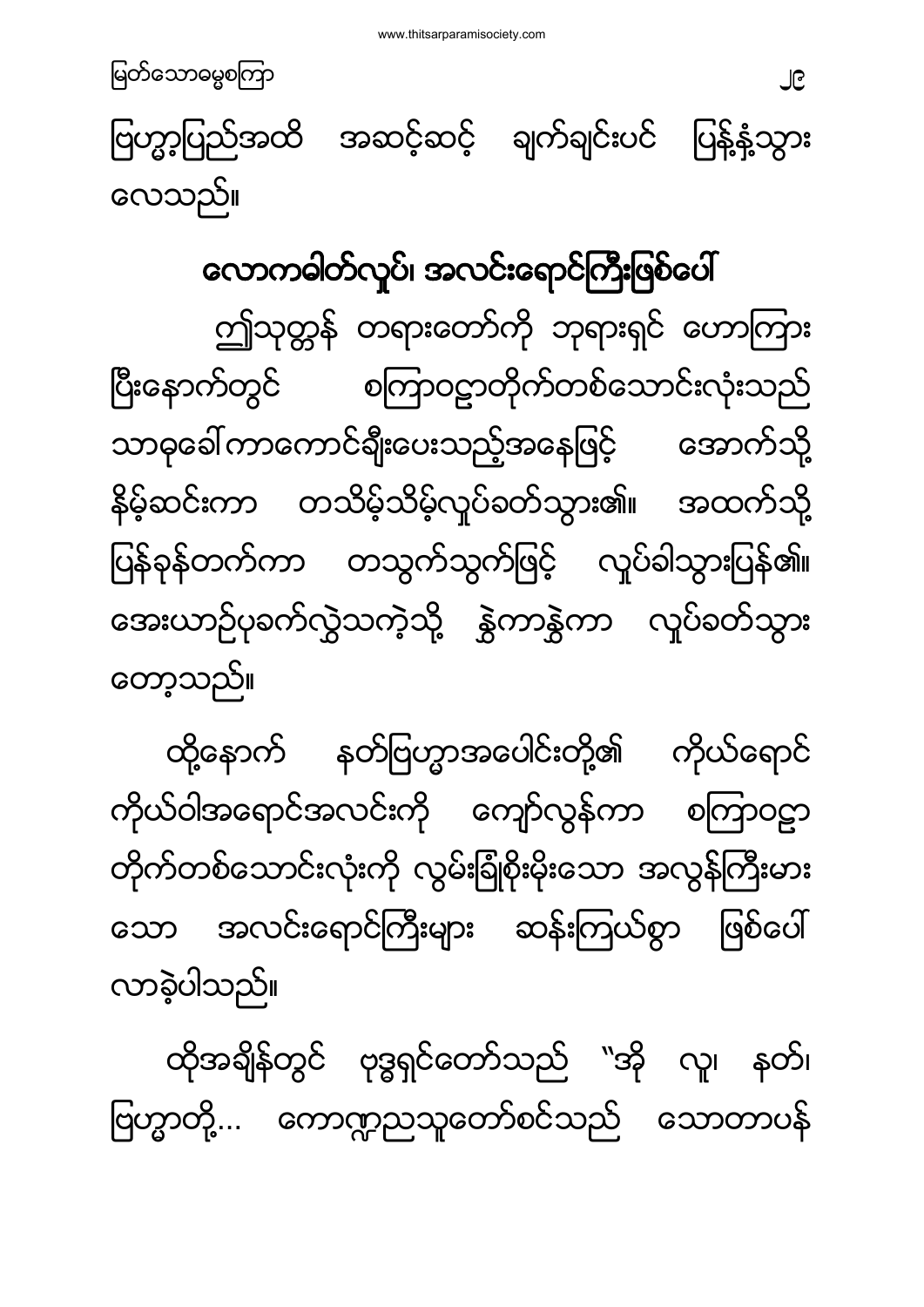(၃) ဝိဒိတဓမ္မ - ခန္ဓာ့ရုပ်နာမ်ဒုက္ခကို ဖေါက်ထွင်းကျော်ဖြတ် ကာ နိဗ္ဗာန်ကို ထူးခြားစွာ မြင်စွမ်းနိုင်သည်။

(၂) ပတ္တဓမ္မ - အဝေးကမြင်ရမှုမျိုးမဟုတ် ကိုယ်ပိုင် မဂ်ဉာဏ်၊ ဖိုလ်ဉာဏ်ဖြင့် ဆိုက်ရောက်ကာ နိဗ္ဗာန်ကို မြင်နိုင်စွမ်းရှိသည်။

(၁) ဒိဋ္ဌဓမ္မ - နိဗ္ဗာန်ကို ကိုယ်တိုင်လက်ဝါးပေါ်တင်ထား သည့် ပတ္တမြားကဲ့သို့ မဂ်ဉာဏ်၊ ဖိုလ်ဉာဏ်ဖြင့် မြင်နိုင်စွမ်းရှိသည်။

<span id="page-29-0"></span>သောတာပန် အရှင်ကောဏ္ဍည အသိထူး(၈)မျိုး ပေါ်လာပုံ သောတာပန်အရိယာဖြစ်ပြီးသော သက်တော်ရှည် အရှင်ကောဏ္ဍညသည် ဓမ္မနှင့်စပ်လျင်း၍

ရှင်တော်ဗုဒ္ဓမိန့်မြွက်သည့် ထိုဉဒါန်းစကားတော်ကို အကြောင်းပြု၍ အရှင်ကောဏ္ဍည နာမည်ရှေ့မှ ``အညာသိ*''* တစ်လုံးတိုး၍ ``**အညာသိ ကောဣာည**´´ ဟု ထာဝရ တွင်သွားလေသည်။

တရားဦးရတနာ  $\mathsf{P}^{\mathsf{o}}$ အရိယာ ဖြစ်သွားခဲ့ပြီတကား"ဟု ဝမ်းမြောက်ဝမ်းသာ ဉဒါန်းစကား မြွက်ကျူးတော်မူ၏။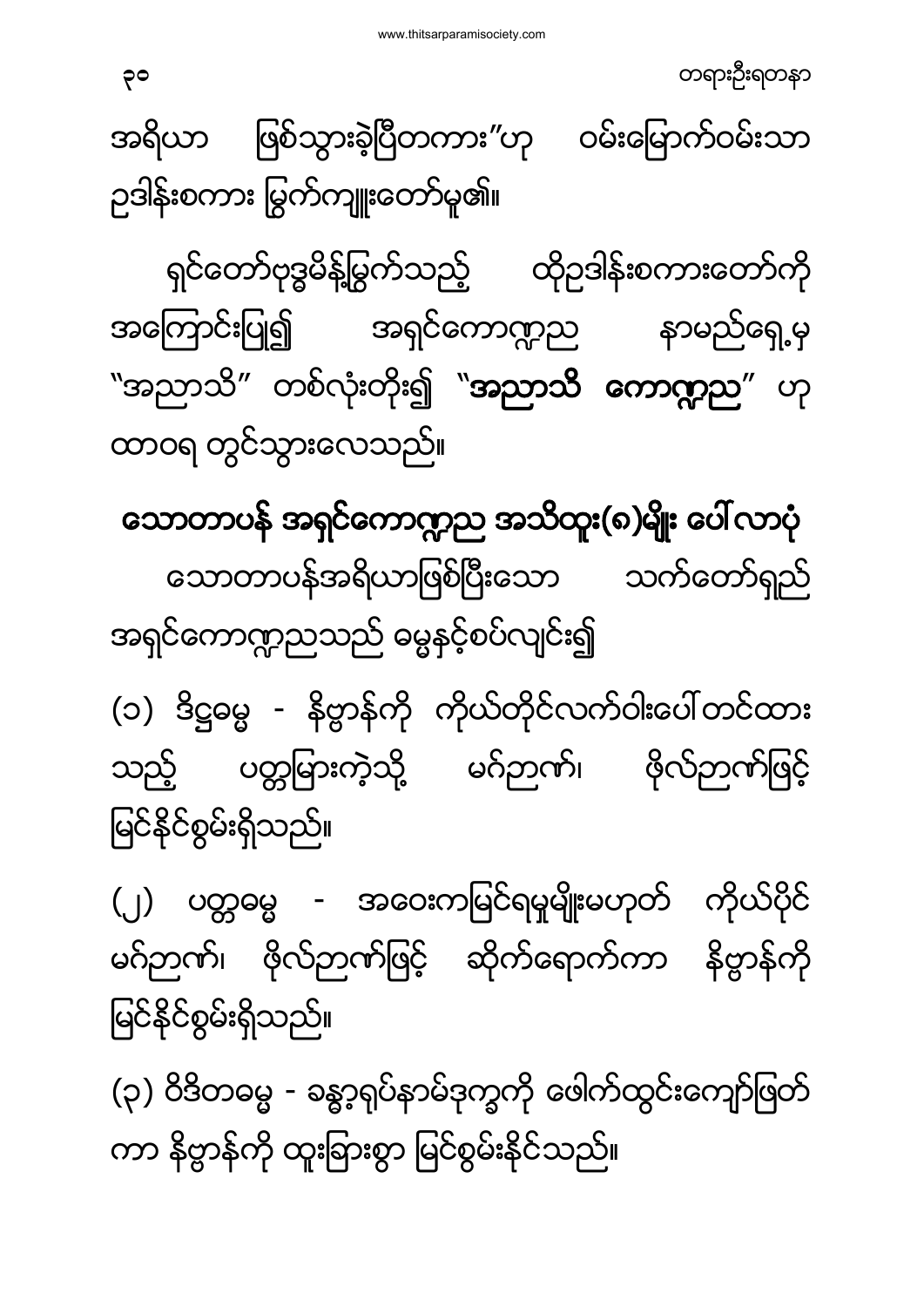အားကိုးစရာမလိုတော့။ မိမိဉာဏ်ဖြင့် မြင်စွမ်းနိုင်သည်။ အရှင်ကောဏ္ဍညသည် အင်္ဂါရှစ်မျိုး ဂုဏ်ရည်တို့ဖြင့် လျှမ်းလျှမ်းတောက် ပြည့်စုံပြီဖြစ်၍ ဘုရားရှင်အား ရဟန်းပြုလိုကြောင်း တောင်းပန်လျောက်ထားလေသည်။

နိုင်သည်။

(၇) ဝေသာရဇ္ဇပ္ပတ္တ - နိဗ္ဗာန်ကို မြင်မှုနှင့်ပတ်သက်၍ အမြင် ပျက်စီးမည်ကို ကြောက်စရာမရှိပဲ ရဲရင့်စွာဖြင့် မြင်နိုင်စွမ်း

(၈) အပရပ္ပစ္စယော - နိဗ္ဗာန်ကို မြင်ရလိုမူနင့် တစ်ပါးသူကို

(၆) ဝိဂတ ကထံကထော - သူပြော၊ လူပြောဖြင့် ဟိုလို ဖြစ်မည်လား၊ ဒီလိုဖြစ်မည်လားဟူသော တွေးတောခြင်းမှ ရှင်းရှင်းလွတ်ကာ နိဗ္ဗာန်ကို မြင်နိုင်စွမ်းရှိသည်။

(၅) တိဏ္ဍဝိစိကိစ္ဆ - နိဗ္ဗာန်စသော ဓမ္မနင့်ပတ်သက်၍ ဟုတ်နိုင်မည်လားဟူသော သံသယကိုကျော်ဖြတ်ကာ သိနိုင်စွမ်းသည်။

(၄) ပရိယောဂါဠ္ဓဓမ္မ - နိဗ္ဗာန်ကို ကိုယ်ပိုင်ဉာဏ်ဖြင့် ထဲထဲ ဝင်ဝင် ဝင်ရောက်သိမြင်နိုင်စွမ်းရှိသည်။

မြတ်သောဓမ္မစကြာ သားသား အသုံးသား အသုံးသား အသုံးသား အ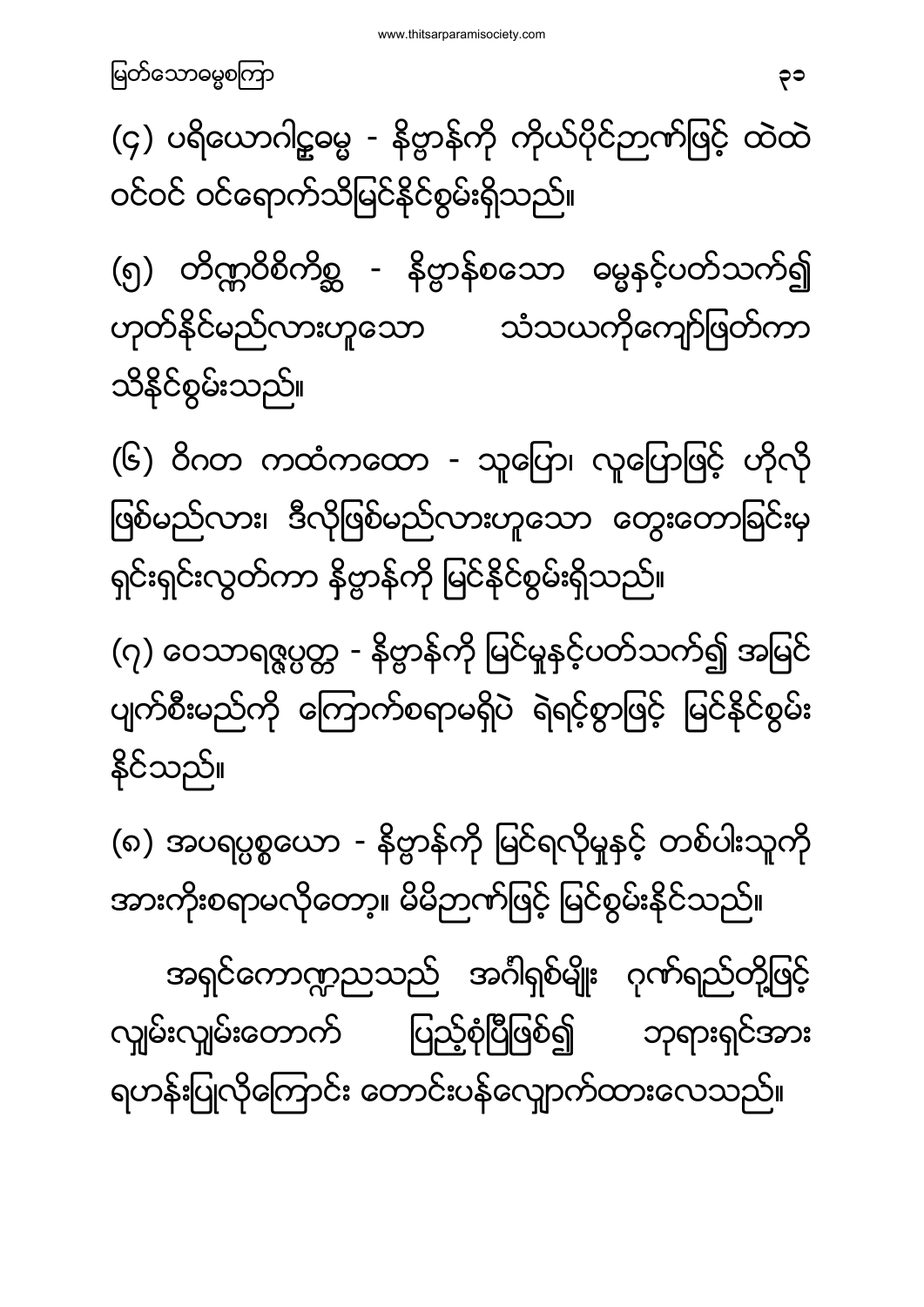(ရှေးယွင်ဘဝများစွာက သပိတ်၊ သင်္ကန်း လှူခဲ့သော ကောင်းမှု မရှိသူများ ကိုမူ ဗုဒ္ဓဘုရားရှင်သည် ```ဟေိဘိက္ခု" ခေါ်ကာ ရဟန်းပြုပေးရိုးထုံးစံ မရှိခဲ့ပေ။)

ဤသို့မိန့်တော်မူခြင်းဖြင့်ပင် သက်တော်ရှည် အရင် ကောဏ္ဍညသည် ကိုယ်မှာ သင်္ကန်း၊ သင်းပိုင်၊ နစ်ထပ် သင်္ကန်းများ အဆင်သင့်ဝတ်ရုံဆင်မြန်းပြီးသား၊ အလို အလျောက် မုတ်ဆိတ်ကျင်စွယ်နှင့် ဆံပင်ရိတ်ပြီးသား "ဗောိဘိက္ခု" ရဟန်း အမျိုးအစား ဖြစ်သွားပေတော့သည်။

"ချစ်သားရဟန်း... ငါဘုရားထံသို့လာခဲ့လော့၊ ငါဘုရား ဟာ တရားတော်မြတ်ကို ကောင်းမွန်စွာဟောကြားခဲ့ပြီ။ သံသရာဝဋ်ဆင်းရဲဒုက္ခအားလုံး ကုန်ဆုံးချုပ်ငြိမ်းရန်ကောင်း မြတ်သော မရွိမပဋိပဒါ လမ်းစဉ်ကို လေ့ကျင့်အားထုတ် ပေတော့" ဟု မိန့်တော်မူသည်။

ဗုဒ္ဓဘုရားရှင်သည် အရှင်ကောဏ္ဍညအား နေး သံသရာဘဝများစွာက သပိတ်သင်္ကန်းစသော ကုသိုလ် ကောင်းမှုများစွာ လှူဒါန်းခဲ့သည်ကို ရွှေဉာဏ်တော်ဖြင့် မြင်တော်မူ၍ လက်ျာလက်တော်ကို ဆန့်တန်းတော်မူကာ ရသေ့သူတော်စင် အရှင်ကောဏ္ဍညကို ရည်ညွှန်းလျက် -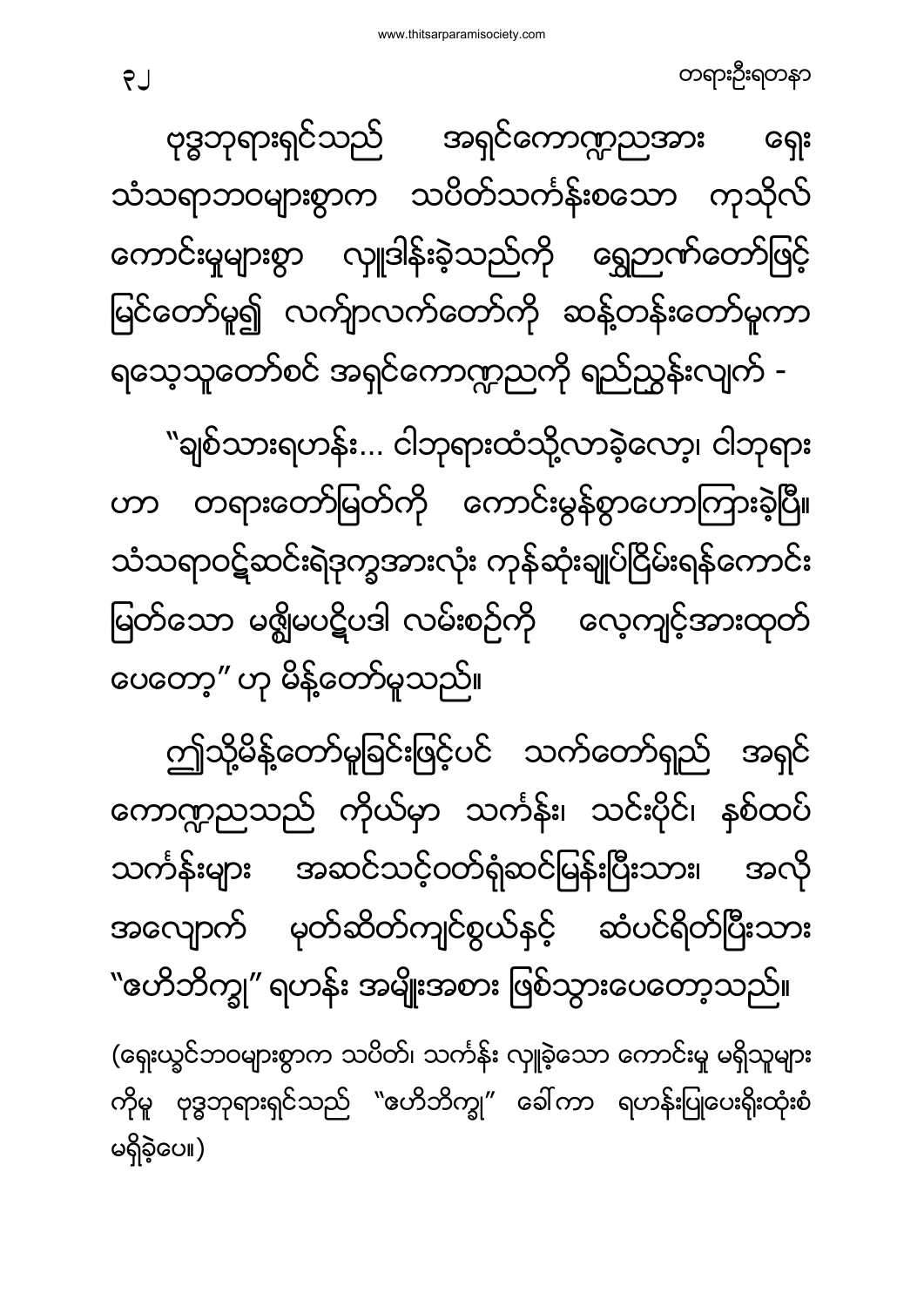အရှင်ဘုရား ဘုရားတပည့်တော်တို့သည် သံသရာ ဝဋ်ဆင်းရဲမှ လွတ်မြောက်ပါရခြင်းအကျိုးငှာ၊ သရကဂုံ (၃)ပါးနှင့် ငါးပါးသီလကို ခံယူဆောက်တည်ကြပါ၏ အရင်ဘုရား။

မယံ ဘန္တေ သံသာရဝဋ္ ဒုက္ခတော မောစနတ္ထာယ တိသရကေန သဟ ပဉ္စသီလံ သမာဓိယာမ။

#### ငါးပါးသီလ ခံယူ

သဒ္ဓမ္မံ မုနိရာဇဿ၊ သုဏန္တု သဂ္ဂမောက္ခဒံ။ ဓမ္မဿဝနကာလော အယံ ဘဒ္ဒန္တာ။ (၃)ကြိမ် နတော တဿ ဘဂဝတော အရဟတော သမ္မာသမ္ဗုဒ္ဓဿ။ (၃)ကြိမ်

သမန္တာ စက္ကဝါဠေသု အတြာဂစ္ဆန္တု ဒေဝတာ။

နတ်ပင့်

နတော တဿ ဘဂဝတော အရဟတော သမ္မာသမ္ဗုဒ္ဓဿ။ (၃)ကြိမ်

ဓမ္မစကြာရွတ်ဆိုမှု အစီအစဉ် နမော တဿ (၃) ကြိမ်

<span id="page-32-0"></span>မြတ်သောဓမ္မစကြာ သားသား အသုံး အားဝမ်း အားဝမ်း အားဝမ်း အားဝမ်း အ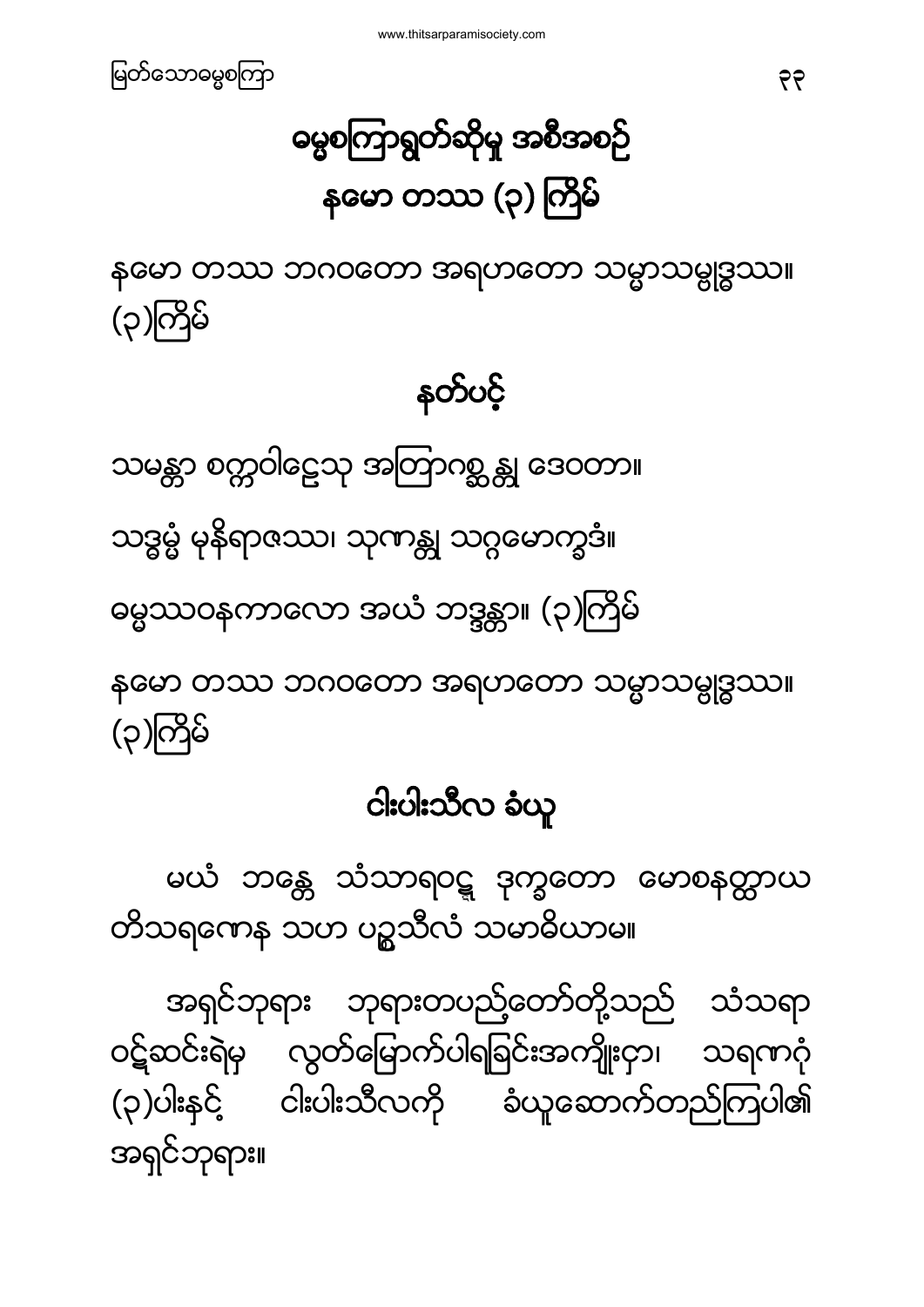၄။ ဧဝံ မေ သုတံ - ဧကံ သမယံ ဘဂဝါ တရာဏသိယံ ဝိဟရတိ ဣသိပတနေ မိဂဒါယေ။ တတြ ခေါ ဘဂဝါ ပဉ္စဝဂ္ဂိယေ ဘိက္ခူ အာမန္တေသိ -

#### **ဓမ္မစကြာနိဒါန်း**

သဗ္ဗလောကဟိတတ္ထာယ၊ ဓမ္မစက္ကံ ဘကာမ ဟေ။

၃။ နန္ဒိတံ သဗ္ဗဒေဝေဟိ၊ သဗ္ဗသမ္ပတ္တိသာဓကံ။

အဒေသယိ။

စတုသစ္စံ ပကာသေန္တော၊ လောကနာထော

မိဂဒါယေ ဓမ္မဝရံ၊ ယံ တံ နိဗ္ဗာန ပါပကံ။ ၂။ သဟမ္ပတိ နာမကေန၊ မဟာဗြဟ္မေန ယာစိတော။

၁။ - ဘိက္ခူနံ ပဥ္မဝဂ္ဂ်ီနံ၊ ဣသိပတန နာမကေ။

**ဓမ္မစကြာအမွှန်း** 

<span id="page-33-0"></span>မွေစက္ကပဝတ္တန သုတ္တ

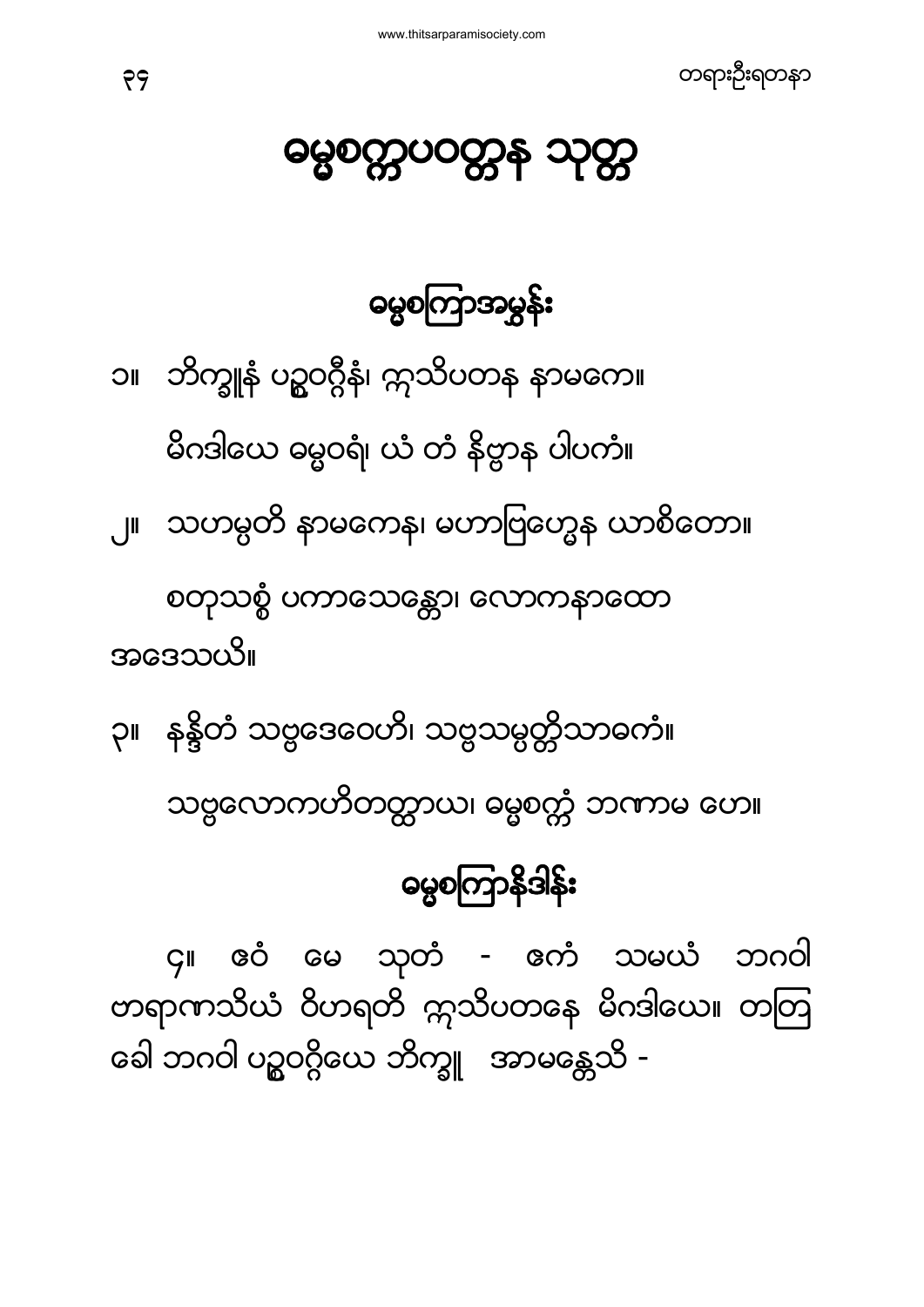#### အယုတ်တရား နစ်ပါး

၅။ ဒွေ မေ ဘိက္ခဝေ အန္တာ ပဗ္ဗဇိတေန န သေဝိတဗွာ။ ကတမေ ဒွေ၊

ယော စာယံ ကာမေသု ကာမသုခလ္လိကာနယောဂေါ ဟီနော ဂမ္မော ပေါထုဇ္ဇနိကော အနရိယော အနတ္ထသံဟိတော၊

ယော စာယံ အတ္တကိလမထာနယောဂေါ ဒုက္ခော အနရိယော အနတ္တသံဟိတော။

#### အလယ်အလတ် အကျင့်တရား

ဧတေ ခေါ ဘိက္ခဝေ ဉဘော အန္တေ အနပဂမ္မ မရွိမာ ပဋိပဒါ တထာဂတေန အဘိသမ္ဗုဒ္ဓါ စက္ခုကရကီ ဉာဏကရဏီ ဥပသမာယ အဘိညာယ သမ္မောဓာယ နိဗ္ဗာနာယ သံဝတ္တတိ။

၆။ ကတမာ စ သာ ဘိက္ခဝေ မရွိမာ ပဋိပဒါ တထာဂတေန အဘိသမ္ဗုဒ္ဓါ စက္ခုကရကီ ဉာဏကရကီ ဉပသမာယ အဘိညာယ သမ္ဗောဓာယ နိဗ္ဗာနာယ သံဝတ္တတိ၊

အယမေဝ အရိယော အဋ္ဌဂိကော မဂ္ဂေါ။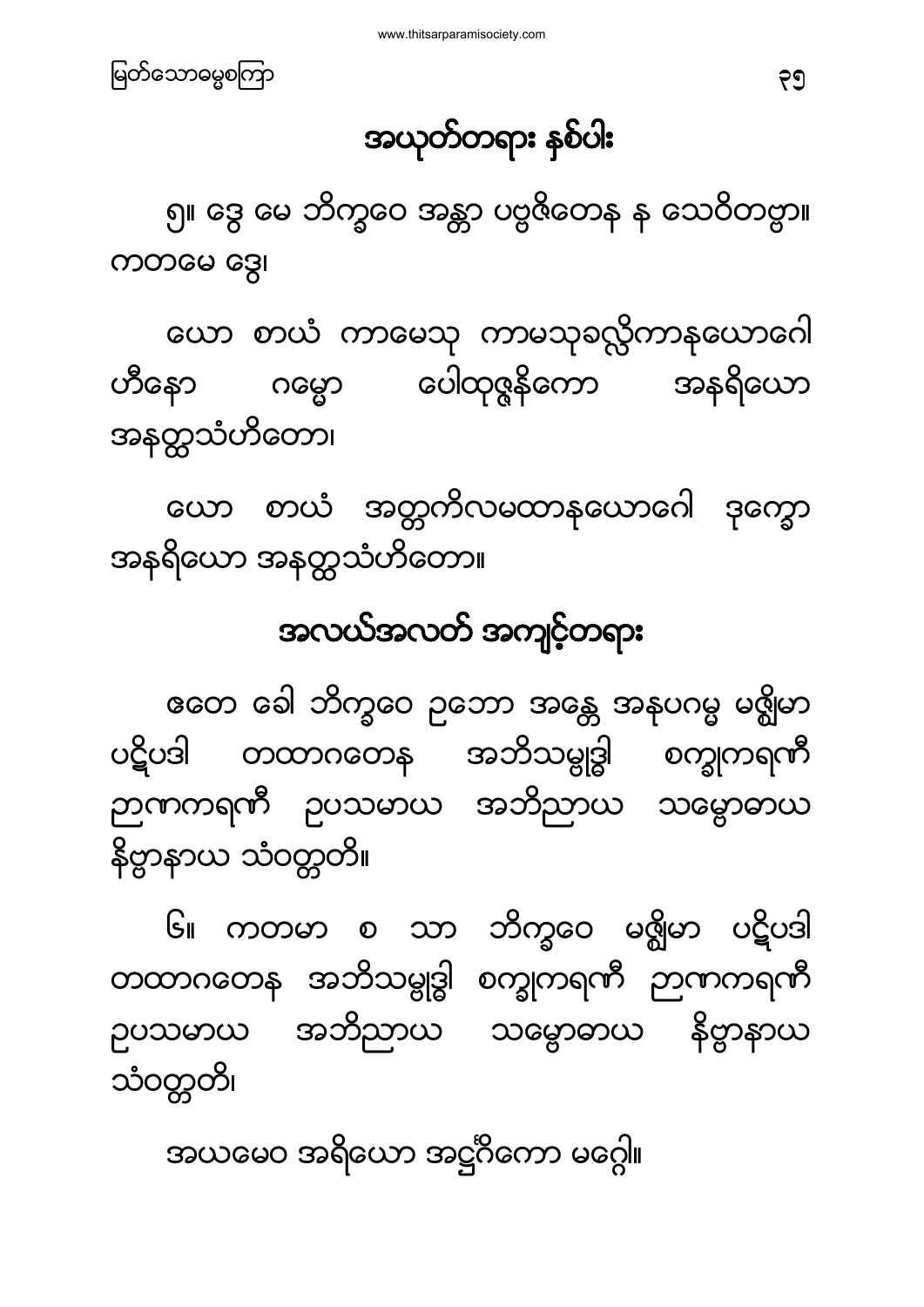တရားဦးရတနာ

သေယျထိဒံ -

တတြတတြာ ဘိနန္ဒိနီ။

သမ္မာဒိဋ္ဌိ သမ္မာသင်္ကပ္ပေါ့ သမ္မာဝါစာ သမ္မာကမ္မန္တော သမ္မာအာဇီဝေါ သမ္မာဝါယာမော သမ္မာသတိ သမ္မာသမာဓိ။

အယံ ခေါ သာ ဘိက္ခဝေ မဇ္ဈိမာ ပဋိပဒါ တထာဂတေန အဘိသမ္ဗုဒ္ဓါ စက္ခုကရကီ ဉာကကရကီ ဉပသမာယ အဘိညာယ သမ္ဗောဓာယ နိဗ္ဗာနာယ သံဝတ္တတိ။

#### ဒ

၇။ ဣဒံ ခေါ ပန ဘိက္ခဝေ ဒုက္ခံ အရိယသစ္စံ -

ဇာတိပိ ဒုက္ခာ၊ ဇရာပိ ဒုက္ခာ၊ ဗျာဓိပိ ဒုက္ခော၊ မရကာမ္ပိ ဒုက္ခုံ၊ အပ္ပိယေဟိ သမ္ပယောဂေါ ဒုက္ခော၊ ပိယေဟိ ဝိပ္ပယောဂေါ ဒုက္ခော၊ ယမ္ပိစ္ဆံ န လဘတိ တမ္ပိ ဒုက္ခံ၊ သံခိတ္ကေန ပဉ္စုပါဒါနက္ခန္မွာ ဒုက္ခာ။

#### သမုဒယ သစ္စာ

၈။ ဣဒံ ခေါ ပန ဘိက္ခဝေ ဒုက္ခသမုဒယံ အရိယသစ္စံ -ယာယံ တဏှာ ပေါနောဗ္ဘဝိကာ နန္ဒီရာဂသဟဂတာ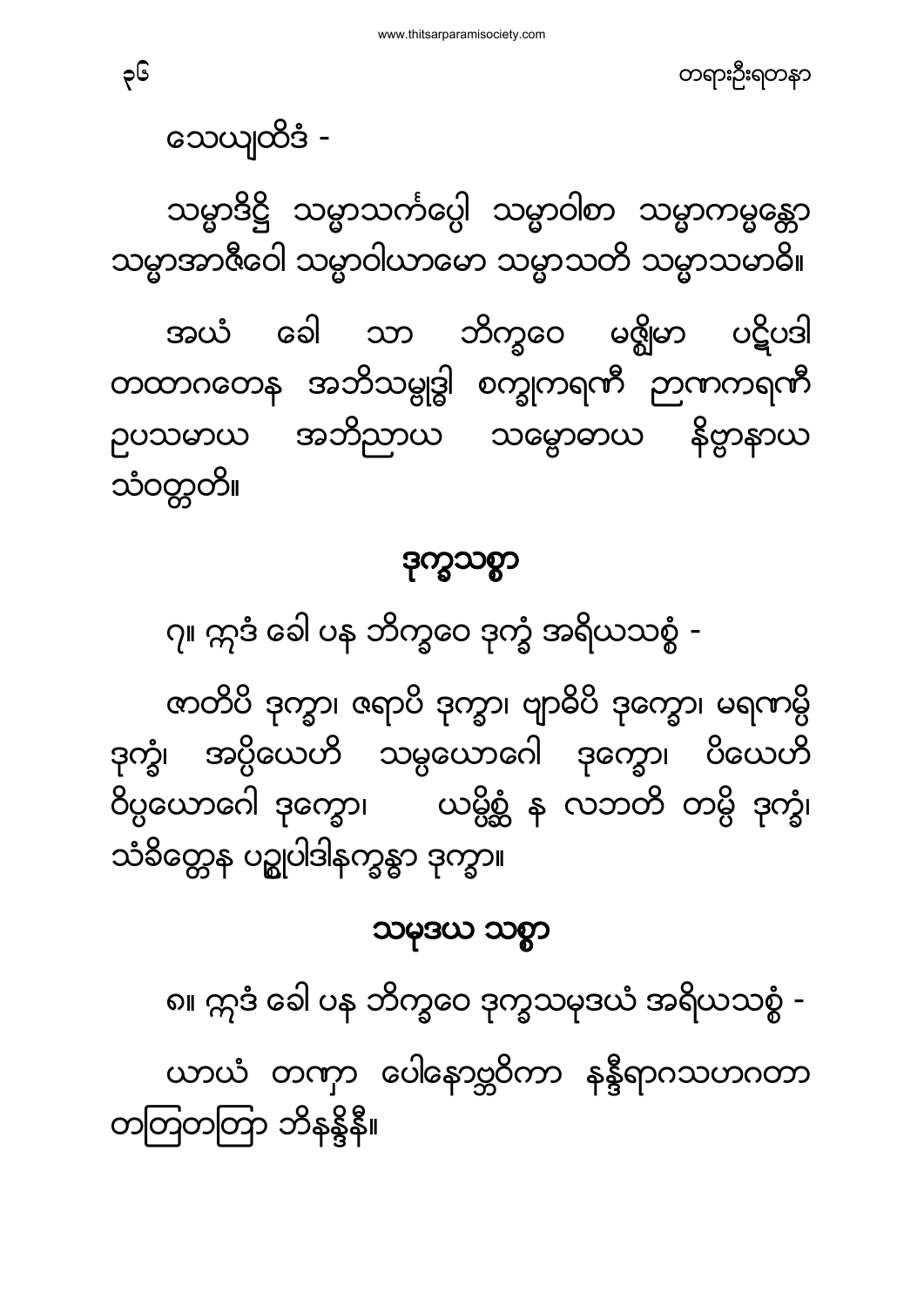၁၁။ `ဣဒံ ဒုက္ခံ အရိယသစ္စ′န္တိ မေ ဘိက္ခဝေ ပုဗ္ဗေ အနနုဿုတေသု ဓမ္မေသု စက္ခုံ ဥဒပါဒိ၊ ဉာဏံ ဥဒပါဒိ၊ ပညာ ဥဒပါဒိ၊ ဝိဇ္ဇာ ဥဒပါဒိ၊ အာလောကော ဥဒပါဒိ။

# ဒုက္ခသစ္စာ၌ သစ္စဉာဏ်

သမ္မာဒိဋ္ဌိ သမ္မာသင်္ကပ္ပေါ့ သမ္မာဝါစာ သမ္မာကမ္မန္တော သမ္မာအာဇီဝေါ သမ္မာဝါယာမော သမ္မာသတိ သမ္မာသမာဓိ။

သေယျထိဒံ -

၁ဂ။ ဣဒံ ခေါ ပန ဘိက္ခဝေ ဒုက္ခနိရောဓဂါမိနီ ပဋိပဒါ အရိယသစ္စံ - အယမေဝ အရိယော အဋ္ဌဂိကော မဂ္ဂေါ။

#### မဂ္ဂသစ္စာ

တဿာယေဝ ယော တကာယ အသေသဝိရာဂနိရောဓော စာဂေါ ပဋိနိဿဂ္ဂေါ မုတ္ကိ အနာလယော။

၉။ ဣဒံ ခေါ ပန ဘိက္ခဝေ ဒုက္ခနိရောဓံ အရိယသစ္စံ -

#### နိရောသေစွာ

ယာဇာတယ် သဝသယ်သ ဝသဝသယ်။

သေယျထိဒံ -

မြတ်သောဓမ္မစကြာ သားသား အားသား အားသား အားသား အားသား ခုခု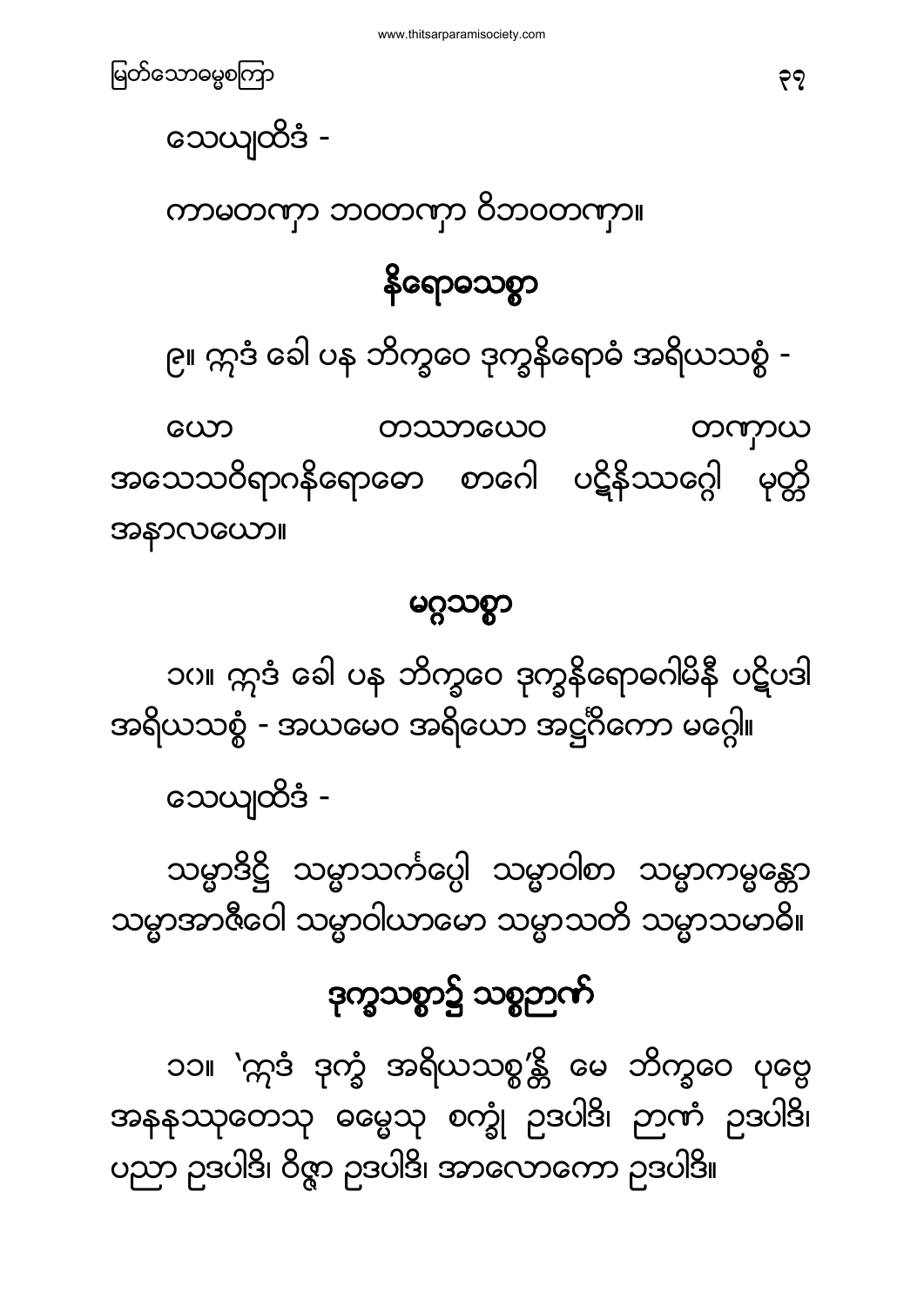#### ဒုက္ခသစ္စာ၌ ကိစ္စဉာဏ်

၁၂။ `တံ ခေါ ပနိဒံ ဒုက္ခံ အရိယသစ္စံ ပရိညေယျ′န္တိ မေ ဘိက္ခဝေ ပုဗ္ဗေ အနနဿုတေသု ဓမ္မေသု စက္ခုံ ဉဒပါဒိ၊ ည်ယ့် ၁၁၁၂ဒု၊ ဂဘာ ၁၁၁၂ဒု၊ ဝွဖ် ၁၁၁၂ဒု၊ အာဟောယော ဉဒပါဒိ။

ဒုက္ခသစ္စာ၌ ကတဉာဏ်

၁၃။ `တံ ခေါ ပနိဒံ ဒုက္ခံ အရိယသစ္စံ ပရိညာတ′န္တိ မေ ဘိက္ခဝေ ပုဗ္ဗေ အနနဿုတေသု ဓမ္မေသု စက္ခုံ ဥဒပါဒိ၊ ည်ယ့ ၁၁၁၂၃၊ ဂဘာ ၁၁၁၂၃၊ ဝွနာ ၁၁၁၂၃၊ ဒသလောယော ဉဒပါဒိ။

#### သမုဒယသစ္စာ၌ သစ္စဉာဏ်

၁၄။ `ဣဒံ ဒုက္ခသမုဒယံ အရိယသစ္စ′န္တိ မေ ဘိက္ခဝေ ပုဗ္ဗေ အနနဿုတေသု ဓမ္မေသု စက္ခုံ ဉဒပါဒိ၊ ဉာဏံ ဉဒပါဒိ၊ ပညာ ဉဒပါဒိ၊ ဝိဇ္ဇာ ဉဒပါဒိ၊ အာလောကော ဥဒပါဒိ။

## သမုဒယသစ္စာ၌ ကိစ္စဉာဏ်

၁၅။ `တံ ခေါ ပနိဒံ ဒုက္ခသမုဒယံ အရိယသစ္စံ ပဟာတဗ္ဗ'န္ကိ မေ ဘိက္ခဝေ ပုဗ္ဗေ အနနုဿုတေသု ဓမ္မေသု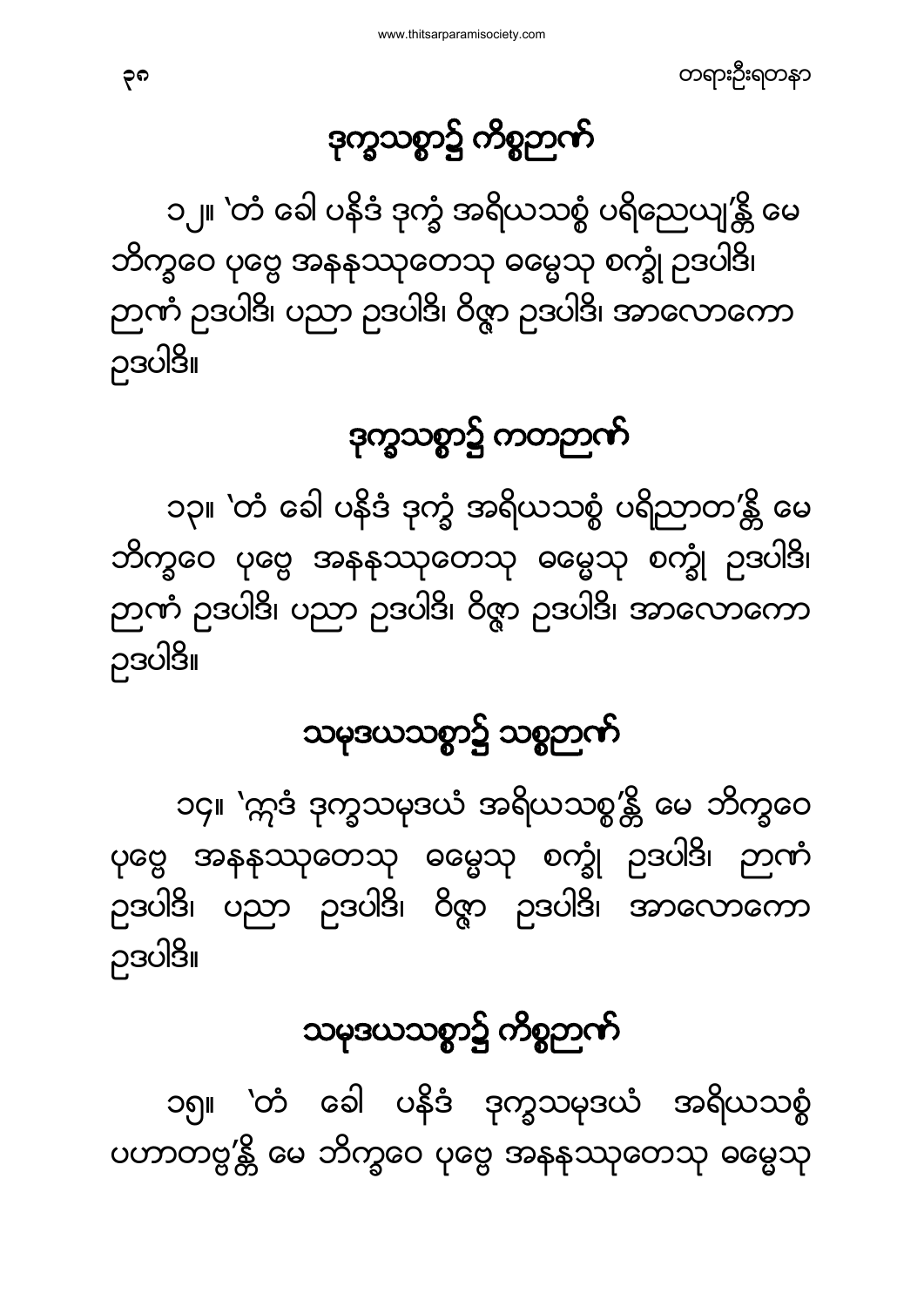

စက္ခုံ ဉဒပါဒိ၊ ဉာဏံ ဉဒပါဒိ၊ ပညာ ဉဒပါဒိ၊ ဝိဇ္ဇာ ဉဒပါဒိ၊ အာလောကော ဉဒပါဒိ။

သမုဒယသစ္စာ၌ ကတဉာဏ်

၁၆။ `တံ ခေါ ပနိဒံ ဒုက္ခသမုဒယံ အရိယသစ္စံ ပဟိန႓္တိ မေ ဘိက္ခဝေ ပုဗ္ဗေ အနနုဿုတေသု ဓမ္မေသု စက္ခုံ ဥဒပါဒိ၊ ည်ယ့် ၁၁၁၂ခု၊ ဂဘာ ၁၁၁၂ခု၊ ဝွန်ာ ၁၁၁၂ခု၊ အာဟောယော ဉဒပါဒိ။

#### နိရောဓသစ္စာ၌ သစ္စဉာဏ်

၁၇။ `ဣဒံ ဒုက္ခနိရောဓံ အရိယသစ္စ′န္တိ မေ ဘိက္ခဝေ ပုဗ္ဗေ အနနုဿုတေသု ဓမ္မေသု စက္ခုံ ဥဒပါဒိ၊ ဉာဏံ ဉဒပါဒိ၊ ပညာ ဉဒပါဒိ၊ ဝိဇ္ဇာ ဉဒပါဒိ၊ အာလောကော ဥဒပါဒိ။

### နိရောဓသစ္စာ၌ ကိစ္စဉာဏ်

၁၈။ `တံ ခေါ ပနိဒံ ဒုက္ခနိရောဓံ အရိယသစ္စံ သစ္တိကာတဗ္ဗ′န္တိ မေ ဘိက္ခဝေ ပုဗ္ဗေ အနနဿုတေသု ဓမ္မေသု စက္ခုံ ဥဒပါဒိ၊ ဉာဏံ ဥဒပါဒိ၊ ပညာ ဥဒပါဒိ၊ ဝိဇ္ဇာ ဉဒပါဒိ၊ အာလောကော ဉဒပါဒိ။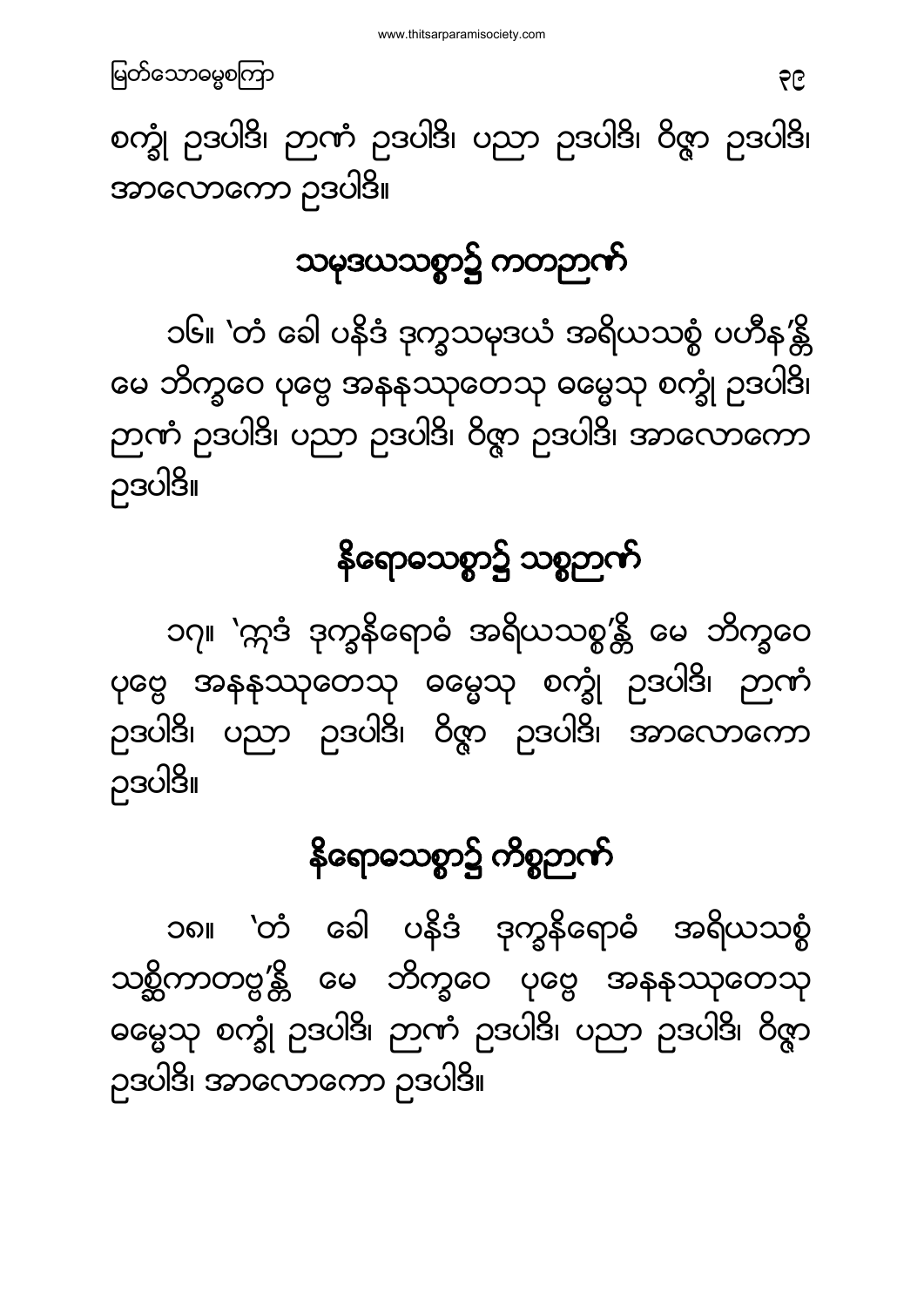တရားဦးရတနာ

## နိရောဓသစ္စာ၌ ကတဉာဏ်

၁၉။ `တံ ခေါ ပနိဒံ ဒုက္ခနိရောဓံ အရိယသစ္စံ သစ္ဆိကတ′န္တီ မေ ဘိက္ခဝေ ပုဗ္ဗေ အနနဿုတေသု ဓမ္မေသု စက္ခုံ ဥဒပါဒိ၊ ဉာဏံ ဥဒပါဒိ၊ ပညာ ဥဒပါဒိ၊ ဝိဇ္ဇာ ဥဒပါဒိ၊ အာလောကော ဉဒပါဒိ။

#### မဂ္ဂသစ္စာ၌ သစ္စဉာဏ်

၂ဂ။ 'ဣဒံ ဒုက္ခနိရောဓဂါမိနီ ပဋိပဒါ အရိယသစ္စ'န္တိ မေ ဘိက္ခဝေ ပုဗ္ဗေ အနနုဿုတေသု ဓမ္မေသု စက္ခုံ ဥဒပါဒိ၊ ည်ယ့ ၁၁၁၂၃၊ ဂဘာ ၁၁၁၂၃၊ ဝွန်း ၁၁၁၅၃၊ ဒသလောယော ဉဒပါဒိ။

#### မဂ္ဂသစ္စာ၌ ကိစ္စဉာဏ်

ု၂၁။ `တံ ခေါ ပနိဒံ ဒုက္ခနိရောဓဂါမိနီ ပဋိပဒါ အရိယသစ္စံ ဘာဝေတဗ္ဗ'န္တိ မေ ဘိက္ခဝေ ပုဗ္ဗေ အနနုဿုတေသု ဓမ္မေသု စက္ခုံ ဥဒပါဒိ၊ ဉာဏံ ဥဒပါဒိ၊ ရသာ ၁၁၁၂ခု၊ ဝွဖ် ၁၁၁၂ခု၊ ဿဟောယော ၁၁၁၂ခု။

#### မဂ္ဂသစ္စာ၌ ကတဉာဏ်

၂၂။ `တံ ခေါ ပနိဒံ ဒုက္ခနိရောဓဂါမိနီ ပဋိပဒါ အရိယသစ္စံ ဘာဝိတ′န္တိ မေ ဘိက္ခဝေ ပုတ္တေ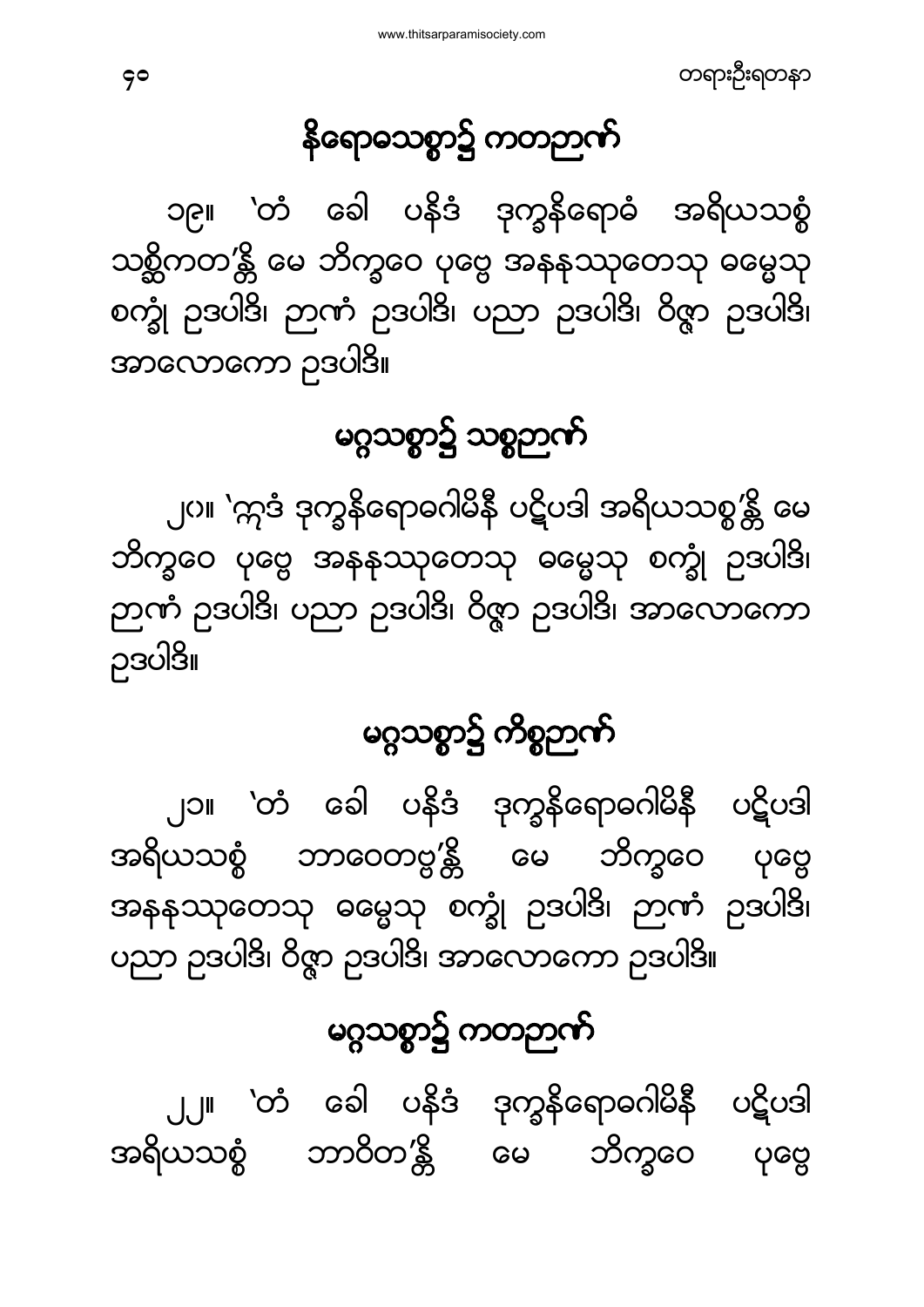အထာဟံ ဘိက္ခဝေ သဒေဝကေ **လောကေ** သမာရကေ သဗြဟ္မကေ သဿမဏဗြာဟ္မဏိယာ ပဏယ သဒေဝမနဿာယ 'အနတ္တရံ သမ္မာသမ္ဗောဓိ အဘိသမ္ဗုဒ္ဓေါ′တိ ပစ္စညာသိ။

၂၄။ ယတော စ ခေါ မေ ဘိက္ခဝေ ဣမေသု စတူသု အရိယသစ္စေသု ဧဝံ တိပရိဝဋ္ဌံ ဒွါဒသာကာရံ ယထာဘူတံ ဉာဏဒဿနံ သုဝိသုဒ္ဓံ အဟောသိ။

# ယခုမှ ဘုရားဖြစ်ကြောင်း ဝန်ခံပုံ

နေဝ တာဝါဟံ ဘိက္ခဝေ သဒေဝကေ လောကေ သမာရကေ သဗြဟ္မကေ သဿမဏဗြာဟ္မဏိယာ ပဇာယ သဒေဝမနဿာယ 'အနတ္တရံ သမ္မာသမ္ဗောဓိ အဘိသမ္ဂုဒ္ဓေါ′တိ ပစ္စညာသိ။

၂၃။ ယာဝကီဝဥ္က မေ ဘိက္ခဝေ ဣမေသု စတူသု အရိယသစ္စေသု ဧဝံ တိပရိဝဋ္ဍံ ဒွါဒသာကာရံ ယထာဘူတံ ဉာဏဒဿနံ န သုဝိသုဒ္ဓံ အဟောသိ။

## ရှေးက ဘုရားဖြစ်ကြောင်း ဝန်မခံခဲ့ပုံ

အနနုဿုတေသု ဓမ္မေသု စက္ခုံ ဥဒပါဒိ၊ ဉာဏံ ဥဒပါဒိ၊ ဝညာ ဥဒပါဒိ၊ ဝိဇ္ဇာ ဥဒပါဒိ၊ အာလောကော ဥဒပါဒိ။

41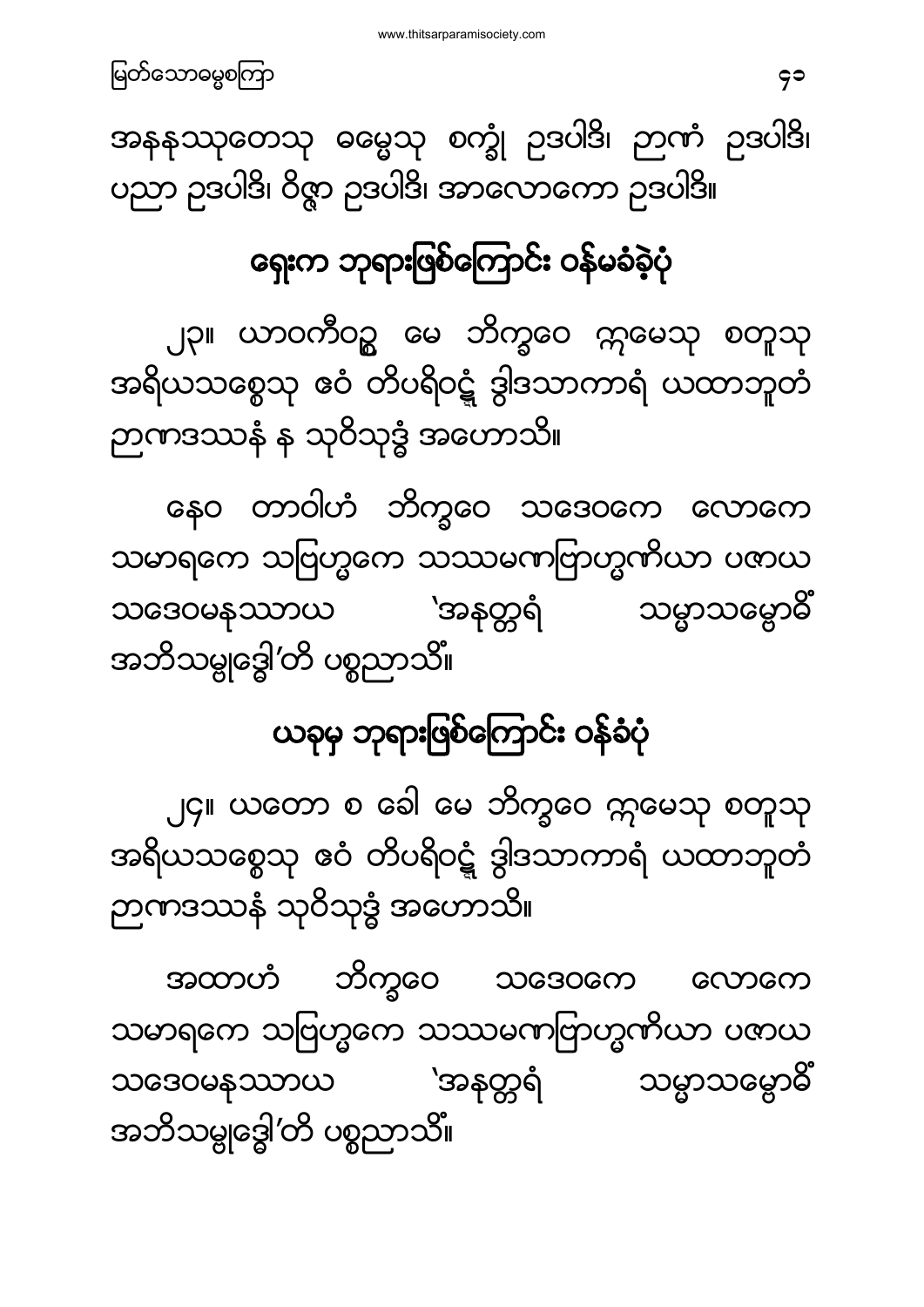၂၇။ ဘုမ္မာနံ ဒေဝါနံ သဒ္ဒံ သုတွာ စာတုမဟာရာဇ်ကာ ဒေဝါ သဒ္ဒမနဿာဝေသုံ - 'ဧတံ ဘဂဝတာ ဗာရာကသိယံ

၂၆။ ပဝတ္တိတေ စ ပန ဘဂဝတာ ဓမ္မစက္ကေ ဘုမ္မာ ဒေဝါ သဒ္ဒမနဿာဝေသုံ - 'ဧတံ ဘဂဝတာ ဗာရာကသိယံ က္ကသိပတနေ မိဂဒါယေ အနတ္တရံ ဓမ္မစတ္တံ ပဝတ္တိတံ အပ္ပဋိဝတ္တိယံ သမဏေန ဝါ ဗြာဟ္မဏေန ဝါ ဒေဝေန ဝါ မာရေန ဝါ ဗြဟ္မုနာ ဝါ ကေနစိ ဝါ လောကသ္မိ′န္တိ။

၂၅။ ကုမသို့ဥ ပန ဝေယျာကရကသ္မိံ ဘညမာနေ အာယသ္မတော ကောဏ္ပညဿ ဝိရဇံ ဝိတမလံ ဓမ္မစက္ခုံ ဉုဒပါဒီ - `ယံ ကိဉ္စိ သမုဒယဓမ္မံ၊ သဗွံ တံ နိယောဓဓမ္မ'န္တိ။

နတ်ဗြဟ္မာတို့ ကောင်းရိုးပေးပုံ

## အရှင်ကောဣာည သောတာပန်ဖြစ်ပုံ

က္ကဒ'မဝေါ စ ဘဂဝါ၊ အတ္တမနာ ပဥ္မဝဂ္ဂိယာ ဘိက္ခူ ဘဂဝတော ဘာသိတံ အဘိနန္ဒုန္တိ။

## ပဥ္မွပဂ္ဂီရဟန်းတို့ တရားကို နှစ်သက်ကြပုံ

ဉာဏဉ္စ ပန မေ ဒဿနံ ဥဒပါဒိ - 'အကုပ္ပါ မေ ဝိမုတ္ကိ၊ အယ'မန္တိမာ ဇာတိ၊ နတ္ထိ ဒါနိ ပုနဗ္ဘ ဝေါ'တိ။

### ပစ္စဝေက္ခဏာဉာဏ်ဖြင့် သိမြင်ပုံ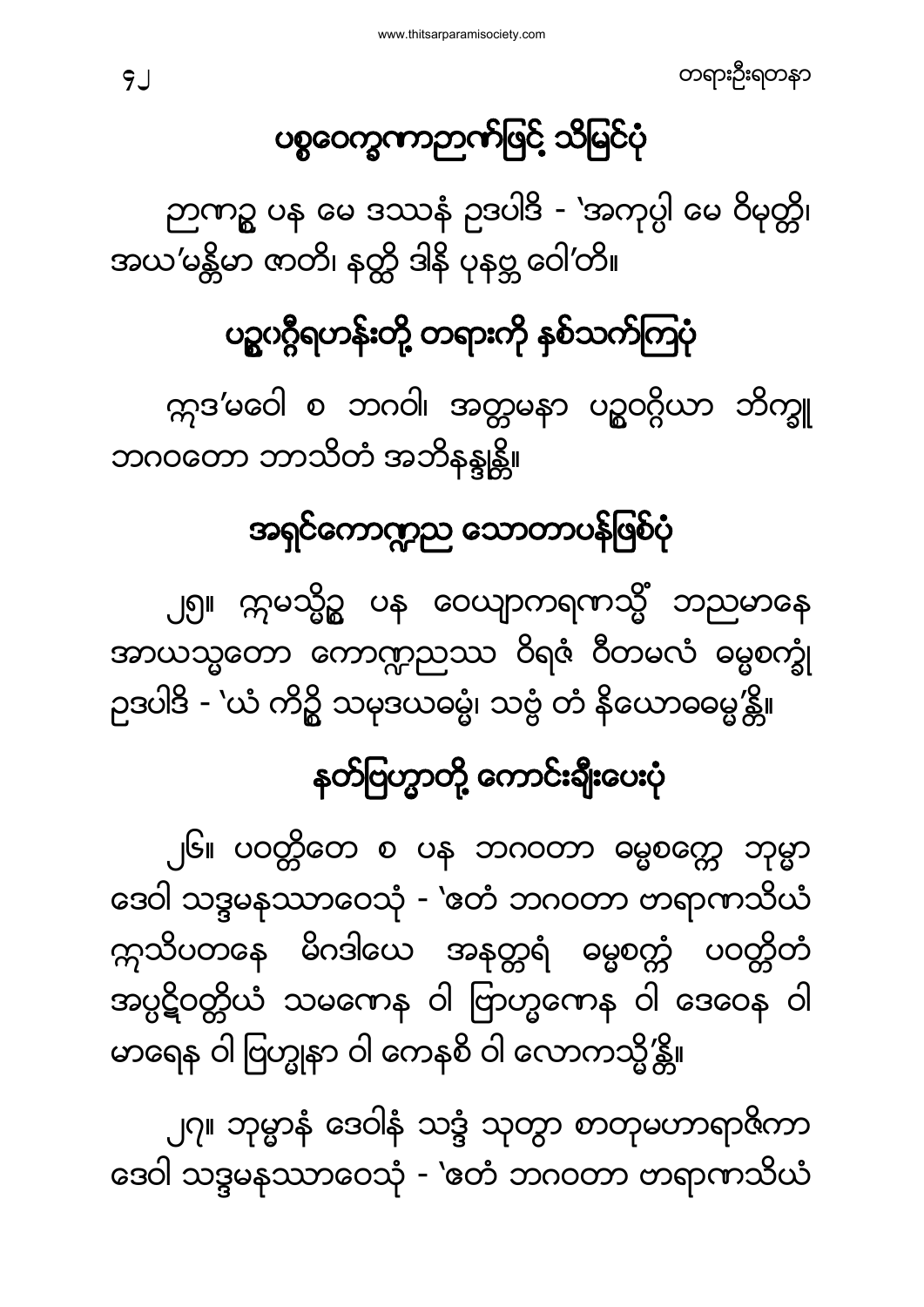၂၈။ စာတုမဟာရာဇိကာနံ ဒေဝါနံ သဒ္ဒံ သုတွာ တာဝတိံသာ ဒေဝါ သဒ္ဒမနဿာဝေသုံ - 'ဧတံ ဘဂဝတာ တရာဏသိယံ ဣသိပတနေ မိဂဒါယေ အနတ္တရံ ဓမ္မစက္ကံ ပဝတ္တိတံ အပ္ပဋိဝတ္တိယံ သမဏေန ဝါ ဗြာဟ္မဏေန ဝါ ဒေဝေန ဝါ မာရေန ဝါ ဗြဟ္မုနာ ဝါ ကေနစိ ဝါ လောကသို့′န္တိ။

တာဝတိံသာနံ ဒေဝါနံ သဒ္ဒံ သုတ္မွာ ယာမာ ဒေဝါ သဒ္ဓမနဿာဝေသုံ - 'တေံ ဘဂဝတာ တရာဏသိယံ က္ကသိပတနေ မိဂဒါယေ အနတ္တရံ ဓမ္မစက္ကံ ပဝတ္တိတံ အပ္ပဋိဝတ္တိယံ သမကေန ဝါ ဗြာဟ္မကေန ဝါ ဒေဝေန ဝါ မာရေန ဝါ ဗြဟ္မုနာ ဝါ ကေနစိ ဝါ လောကသ္မိ′န္တိ။

ယာမာနံ ဒေဝါနံ သဒ္ဒံ သုတ္မွာ တုသိတာ ဒေဝါ သဒ္ဒမနဿာဝေသုံ - 'တေံ ဘဂဝတာ တရာကာသိယံ က္ကသိပတနေ မိဂဒါယေ အနတ္တရံ ဓမ္မစက္ကံ ပဝတ္တိတံ အပ္ပဋိဝတ္တိယံ သမကေန ဝါ ဗြာဟ္မကေန ဝါ ဒေဝေန ဝါ မာရေန ဝါ ဗြဟ္မုနာ ဝါ ကေနစိ ဝါ လောကသ္မိ′န္တိ။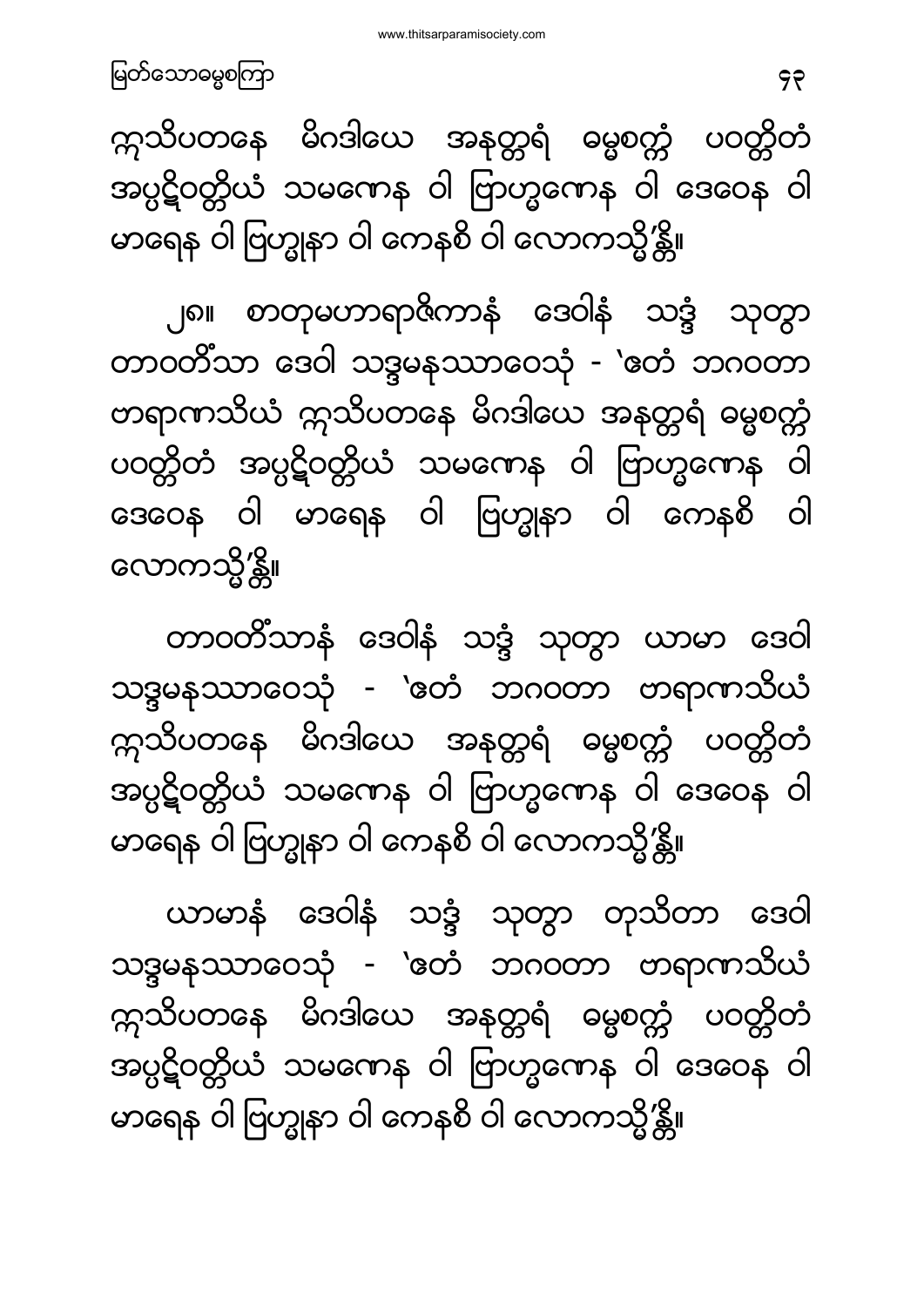တရားဦးရတနာ

တုသိတာနံ ဒေဝါနံ သဒ္ဒံ သုတ္မွာ နိမ္မာနရတီ ဒေဝါ သဒ္ဒမနဿာဝေသုံ - `ဧတံ ဘဂဝတာ တရာဏသိယံ က္ကသိပတနေ မိဂဒါယေ အနတ္တရံ ဓမ္မစက္ကံ ပဝတ္တိတံ အပ္ပဋိဝတ္တိယံ သမကေန ဝါ ဗြာဟ္မကေန ဝါ ဒေဝေန ဝါ မာရေန ဝါ ဗြဟ္မုနာ ဝါ ကေနစိ ဝါ လောကသ္မိ′န္တိ။

နိမ္မာနရတီနံ ဒေဝါနံ သဒ္ဒံ သုတ္မွာ ပရနိမ္မိတဝသဝတ္တီ ဒေဝါ သဒ္ဒမနဿာဝေသုံ - 'တေံ ဘဂဝတာ တရာဏသိယံ က္ကသိပတနေ မိဂဒါယေ အနတ္တရံ ဓမ္မစက္ကံ ပဝတ္တိတံ အပ္ပဋိဝတ္တိယံ သမကေန ဝါ ဗြာဟ္မကေန ဝါ ဒေဝေန ဝါ မာရေန ဝါ ဗြဟ္မုနာ ဝါ ကေနစိ ဝါ လောကသ္မိ′န္တိ။

ပရနိဗ္ဗိတဝသဝတ္တီနံ ဒေဝါနံ သဒ္ဒံ သုတ္မွာ ဗြဟ္မကာယိကာ ဒေဝါ သဒ္ဒမနဿာဝေသုံ - 'ဧတံ ဘဂဝတာ တရာဏသိယံ ဣသိပတနေ မိဂဒါယေ အနတ္တရံ ဓမ္မစက္တံ ပဝတ္တိတံ အပ္ပဋိဝတ္တိယံ သမဏေန ဝါ ဗြာဟ္မဏေန ဝါ ဒေဝေန ဝါ မာရေန ဝါ ဗြဟ္မုနာ ဝါ ကေနစိ ဝါ လောကသ္မိ′န္တိ။

၂၉။ ဣတိဟ တေန ခဏေန တေန လယေန တေန မှဟုတ္တေန ယာဝ ဗြဟ္မလောကာ သဒ္ဒေါ အဗ္ဘုဂ္ဂစ္တိ။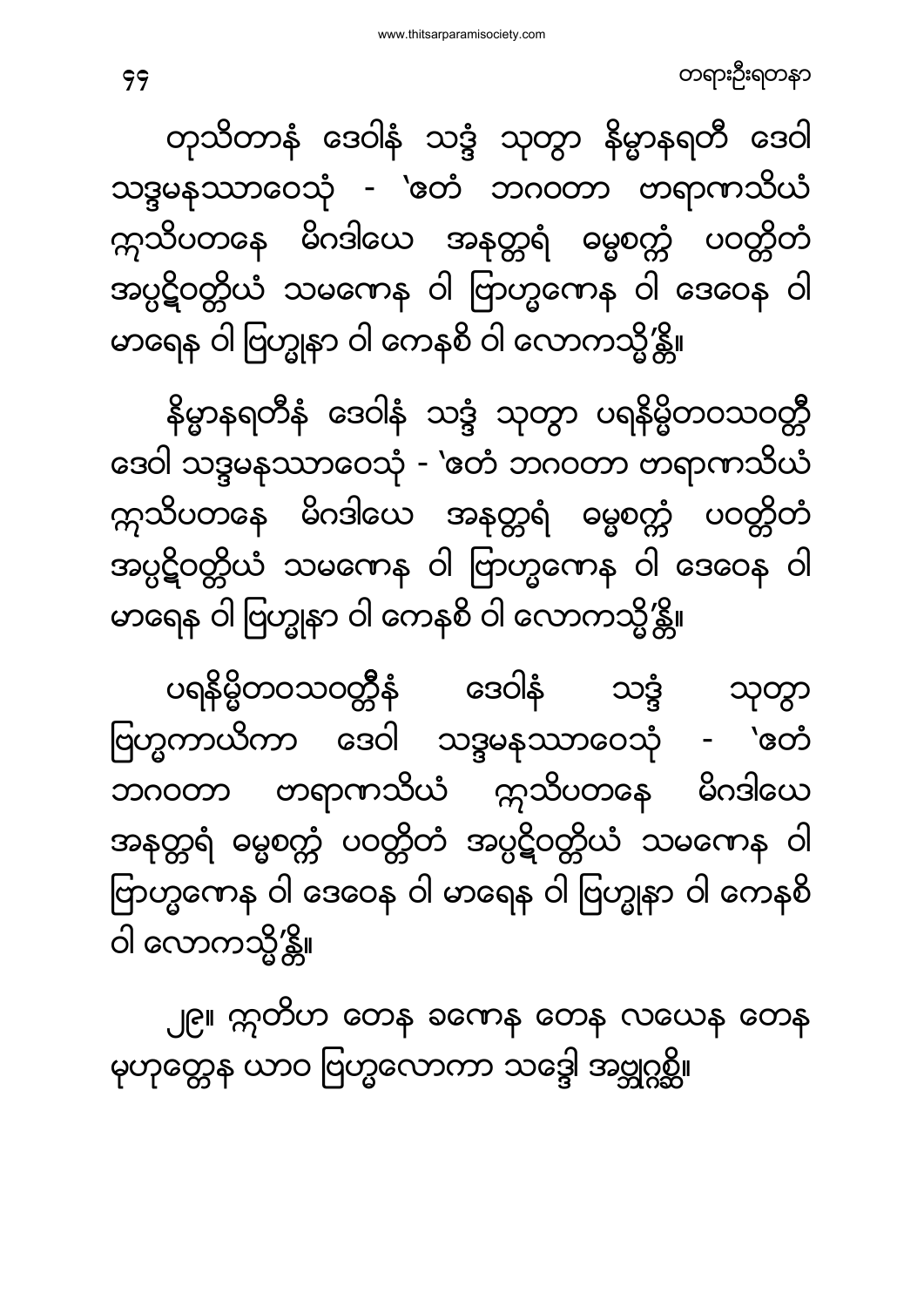

### တစ်သောင်းသော လောကဓာတ် တုန်လှုပ်ပုံ

အယဉ္စ ဒသသဟဿိလောကဓာတု သင်္ကမ္မိ သမ္မကမ္မိ သမ္ဂဝေဓိ။

## အလင်းရောင် ဖြစ်ပေါ် လာပုံ

အပ္ပမာကော စ ဥဋ္ဌာရော ဩဘာသော လောကေ ပါတုရဟောသိ အတိက္ကမ္မ ဒေဝါနံ ဒေဝါနဘာဝန္တိ။

# မြတ်စွာဘုရား ဥဒါန်းကျူးပုံ

၃ပ။ အထ ခေါ ဘဂဝါ က္ကမံ ဉဒါနံ ဉဒါနေသိ -'အညာသိ ဝတ ဘော ကောဏ္ဍညော၊ အညာသိ ဝတ ဘော ကောဏ္ဍညော′တိ။ ဣတိ ဟိဒံ အာယသ္မတော ကောဏ္ဍညဿ 'အညာသိကောဏ္ဍညော'တွေဝ နာမံ အဟောသီတိ။

## အညာသိကောဏ္ဍည ရှင်ရဟန်းအဖြစ် တောင်းပုံ

၃၁။ အထ ခေါ အာယသ္မာ အညာသိကောဏ္ဍညော ဒိဋ္ဌဓမ္မော ပတ္တဓမ္မော ဝိဒိတဓမ္မော ပရိယောဂါဠ္ဝမ္မော တိဏ္ဌဝိစိကိစ္ဆော ဝိဂတကထံကထော ဝေသာရဇ္ဇပ္ပတ္ကော အပရပ္ပစ္စယော သတ္တုသာသနေ ဘဂဝန္တံ တေဒဝေါစ -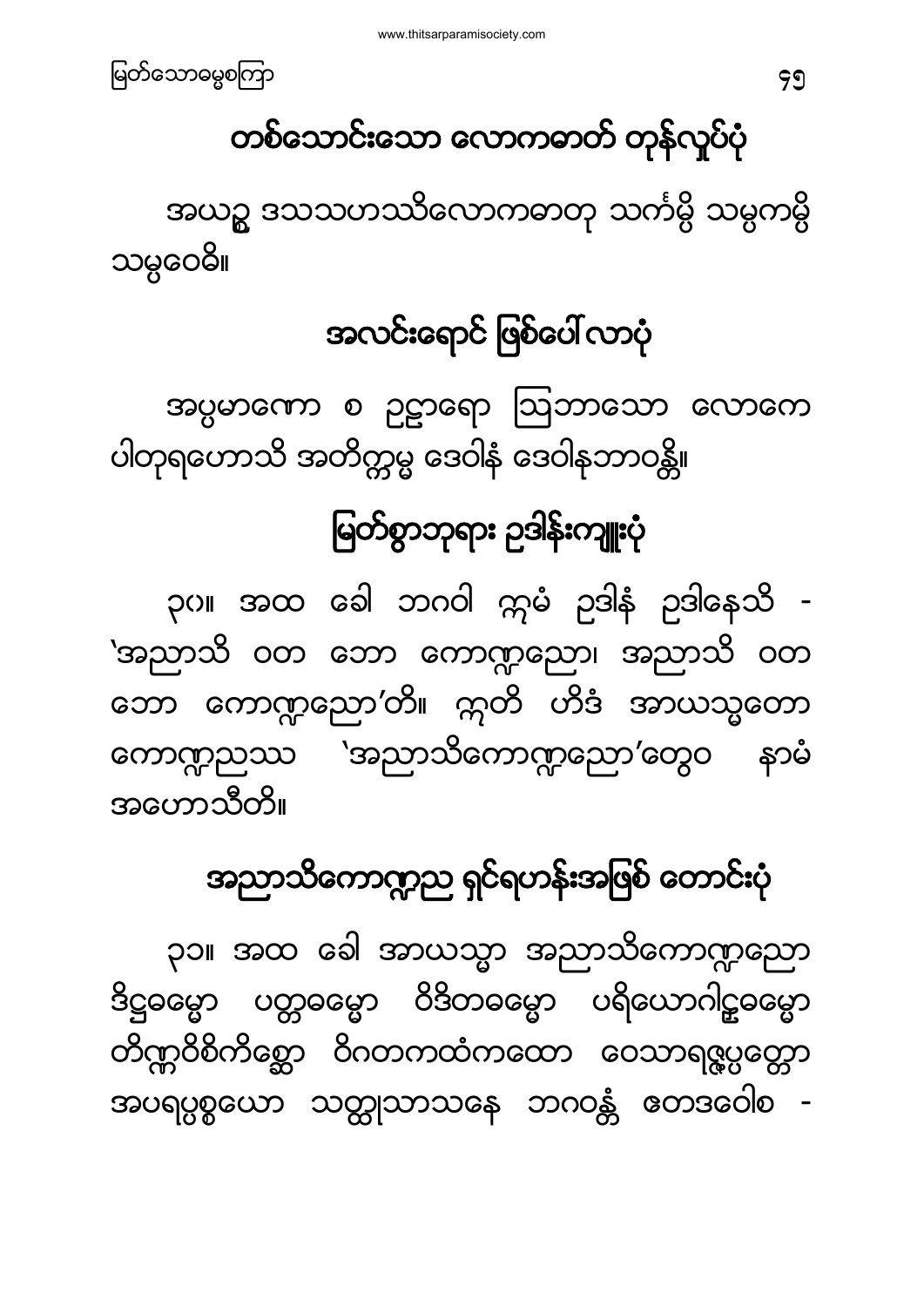

'လဘေယျာဟံ ဘန္တေ ဘဂဝတော သန္တိကေ ပဗ္ဗဇ္ဇံ၊ လဘေယျံ ဉပသမ္ပဒ′န္တိ။

#### ဇဟိ ဘိက္ခု ရဟန်းအဖြစ် ရပုံ

ဧဟိ ဘိက္ခူ'တိ ဘဂဝါ အဝေါစ `သွာက္ခာတော ဓမ္မော၊ စရ ဗြဟ္မစရိယံ သမ္မာ ဒုက္ခဿ အန္တကိရိယာယာ′တိ။ သာဝ လဘာ အာယသ္မတော ဉပသမ္ပဒါ အဟောသီတိ။

မွေစတ္တပဝတ္တန သုတ္တံ နိဋ္ဌိတံ။

သာဓု... သာဓု... သာဓု။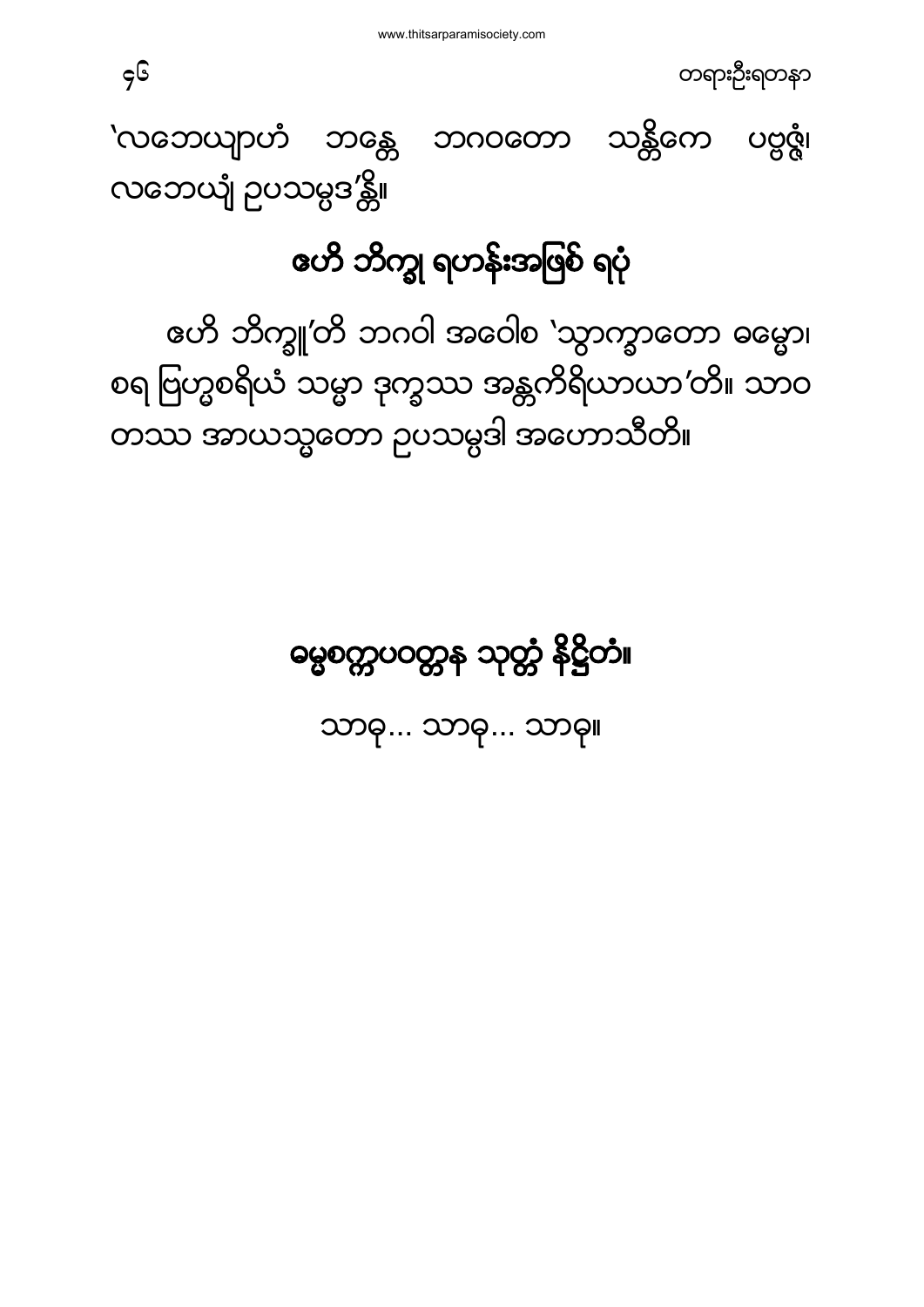ကန်တော့ရသော ကောင်းမှုကံ စေတနာတို့ကြောင့် တပည့်တော်တို့ အားထုတ်ဆဲဖြစ်သော ဝိပဿနာ ဉာဏ်သည် လျင်မြန်စွာ မဂ်ဉာဏ်သို့ ကျေးဇူးပြု၍ နိဗ္ဗာန်သို့ မျက်မှောက်ပြုရပါလို၏ အရှင်ဘုရား။ (အလုပ်စဉ်အတိုင်း ကျင့်ကြံ အားထုတ်ပါမည် အရှင်ဘုရား။)

<span id="page-46-1"></span>ဩကာသ၊ ဩကာသ၊ ဩကာသ၊ ကာယကံ၊ ဝစီကံ၊ မနောကံ၊ သဗ္ဗဒေါသ ခပ်သိမ်းသော အပြစ်တို့ကို ပျောက်ပါစေခြင်း အကျိုးငှာ ပထမ၊ ဒုတိယ၊ တတိယ၊ တစ်ကြိမ်၊ နစ်ကြိမ်၊ သုံးကြိမ်မြောက်အောင် ဘုရားရတနာ၊ တရားရတနာ၊ သံဃာရတနာ ဤရတနာမြတ် သုံးပါးနှင့် တကွ မိဘဆရာသမားတို့အား ရှိသေမြတ်နိုး၊ လက်စုံမိုး၍ ရှိခိုးပူဇော် ဖူးမျှော်မာန်လျှော့ ကန်တော့ပါ၏ အရှင်ဘုရား။

သြကာသ ဘုရားကန်တော့

ဘုန်းတော် အနန္တ၊ လောဘမရှိ၊ အသိကုန်စင်၊ ဘုရားရှင်အား၊ ကြည်လင်စေတနာ ရှိခိုးပါ၏။

နတော တဿ ဘဂဝတော အရဟတော သမ္မာသမ္ဗုဒ္ဓဿ။

ဝိပဿနာ လုပ်ငန်းခွင်သုံး ကျက်မှတ်စရာများ

<span id="page-46-0"></span>47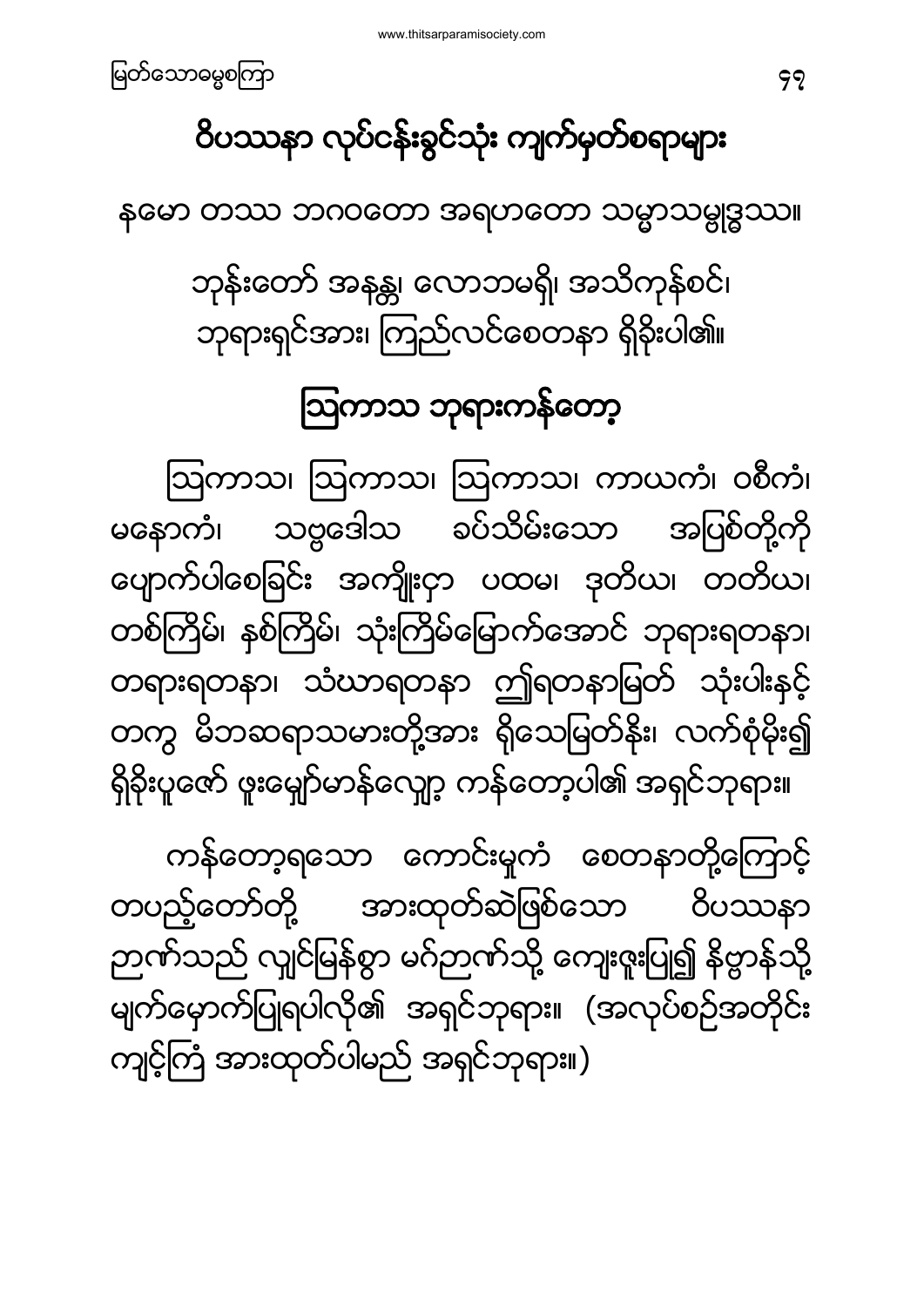၄။ ရှေးရှေးဘဝ၊ ယခုဘဝ အားထုတ်ဖူးသမျ ဒါန၊ သီလ၊ ဘာဝနာစသော ကုသိုလ်တို့သည် တပည့်တော်တို့ အလိုရှိ

၃။ ကိုယ်စောင့်နတ်၊ ကျောင်းစောင့်နတ်၊ ကျောင်းဝင်း စောင့်နတ်၊ တောစောင့်နတ်၊ တောင်စောင့်နတ်၊ မြို့ စောင့်နတ်၊ အာကာသစိုး၊ ဘုမ္မစိုး၊ ရုက္ခစိုး၊ သာသနာတော် စောင့်နတ်၊ ကမ္ဘာစောင့်နတ် အစရှိသော နတ်ဒေဝါ အပေါင်းတို့နှင့်တကွ အားလုံးသော (၃၁) ဘုံ သားတို့သည် အသက်ထက်ဆုံး ဘေးမသီရန်မခ ကိုယ်စိတ်နှစ်ဖြာ ကျန်းမာချမ်းသာကြပါစေ။

၂။ တပည့်တော်တို့သည် မိုက်မဲတွေဝေခဲ့သည့် အလျောက် ရတနာသုံးပါးနင့် မိဘဆရာ ပုဂ္ဂိုလ်သူမြတ်တို့အား ပြစ်မှား မိခဲ့သည်ရှိသော် ထိုအပြစ်တို့မှ ပျောက်ပါစေခြင်းအကျိုးငှာ တောင်းပန်ဝန်ချ ကန်တော့ပါ၏ အရှင်ဘုရား။

၁။ တပည့်တော်တို့၏ ခန္ဓာငါးပါး၊ ရုပ်နာမ်နစ်ပါးကို မြတ်စွာ ဘုရားအား လှူဒါန်းပါ၏ အရှင်ဘုရား။

<span id="page-47-0"></span>နတော တဿ ဘဂဝတော အရဟတော သမ္မာသမ္ဂုဒ္ဓဿ။ (၃)ကြိမ်

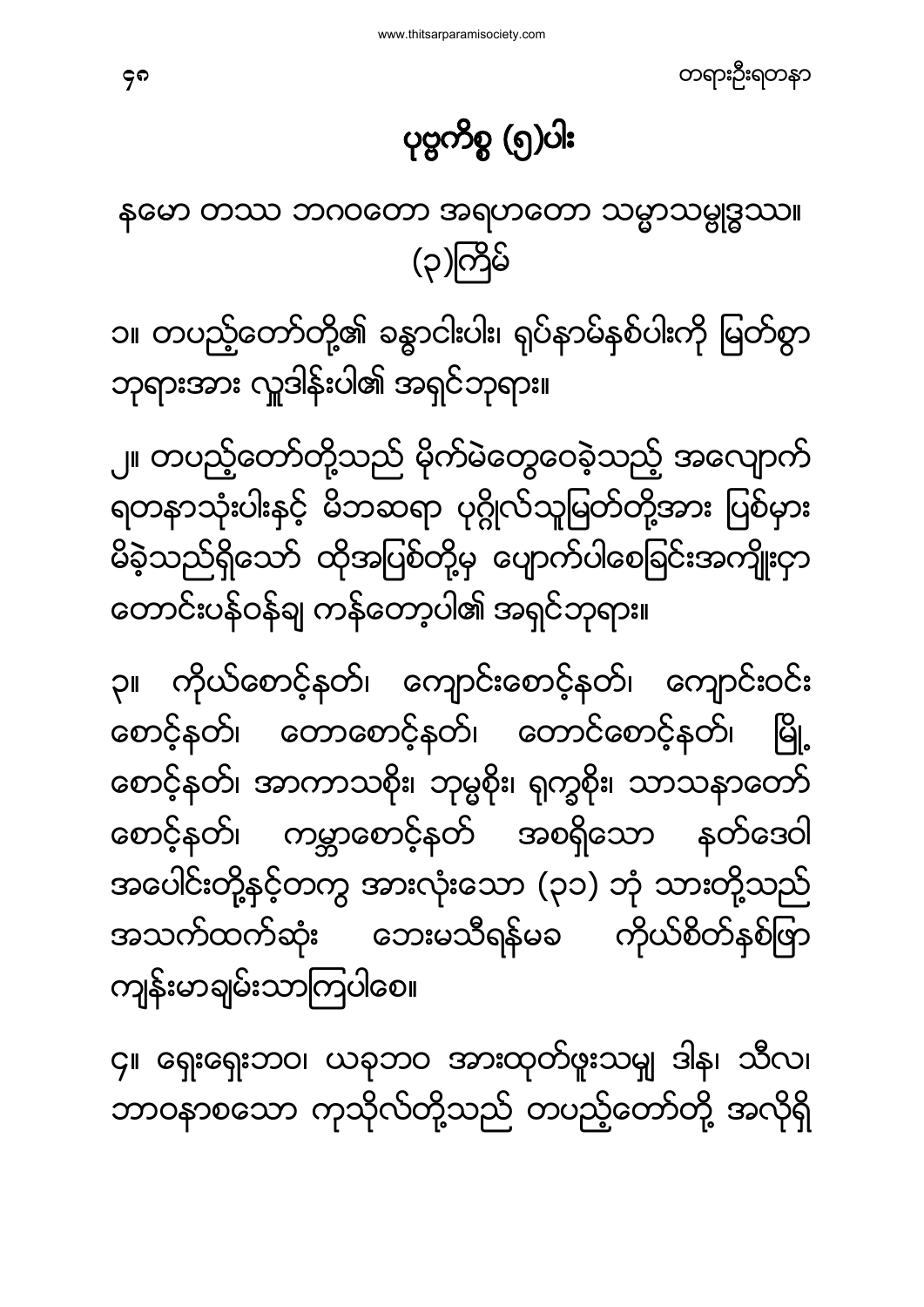သာဓု.. သာဓု.. သာဓု..

ဘန္တေ- အရှင်မြတ်တို့ဘုရား၊ မေ (အမှာကံ) ဘုရားတပည့်တော်တို့အား၊ **သံသာရဝဋ္ဋဒုက္ခတော**-သံသရာဝဋ်ဆင်းရဲမှ၊ **မောစနတ္ထာယ-** လွတ်မြောက်ပါရခြင်း အကျိုးငှာ၊ **ကမ္မဋ္ဌာနံ-** မဂ်ဉာဏ်ဖိုလ်ပေါက် နိဣန် ရောက်ကြောင်း အကောင်းဆုံးဖြစ်သော ကမ္မဌာန်း တရားကို၊ **ဒေထ-** ကရုဏာထား ပေးသနားတော်မူပါ အရှင်ဘုရား။

။

<span id="page-48-0"></span>ကမ္မဋ္ဌာနံ မေ ဘန္တေဒေထ၊ သံသာရဝဋ္ဌ ဒုက္ခတော

#### ကမ္မဋ္ဌာန်းတောင်း

အသေမဦးခင် ဉာဏ်ဦးအောင် တရားအားထုတ်ပါမည် အရှင်ဘုရား။

၅။ ငါသည် မုချသေရမည်။ အချိန်ပိုင်းသာ လိုတော့သည်။ (၃)ကြိမ်

အပ်သော မဂ်ဖိုလ် နိဗ္ဗာန်ကို ရောက်ခြင်း၊ ရခြင်းအကျိုးငှာ လျှင်မြန်စွာ ကျေးဇူးပြုပါစေသတည်း။

မြတ်သောဓမ္မစကြာ မြတ်သော အောက်အား အများ အများ အများ အများ အများ အများ အများ အများ အများ အများ အများ အများ အများ<br>မြတ်သောဓမ္မစကြာ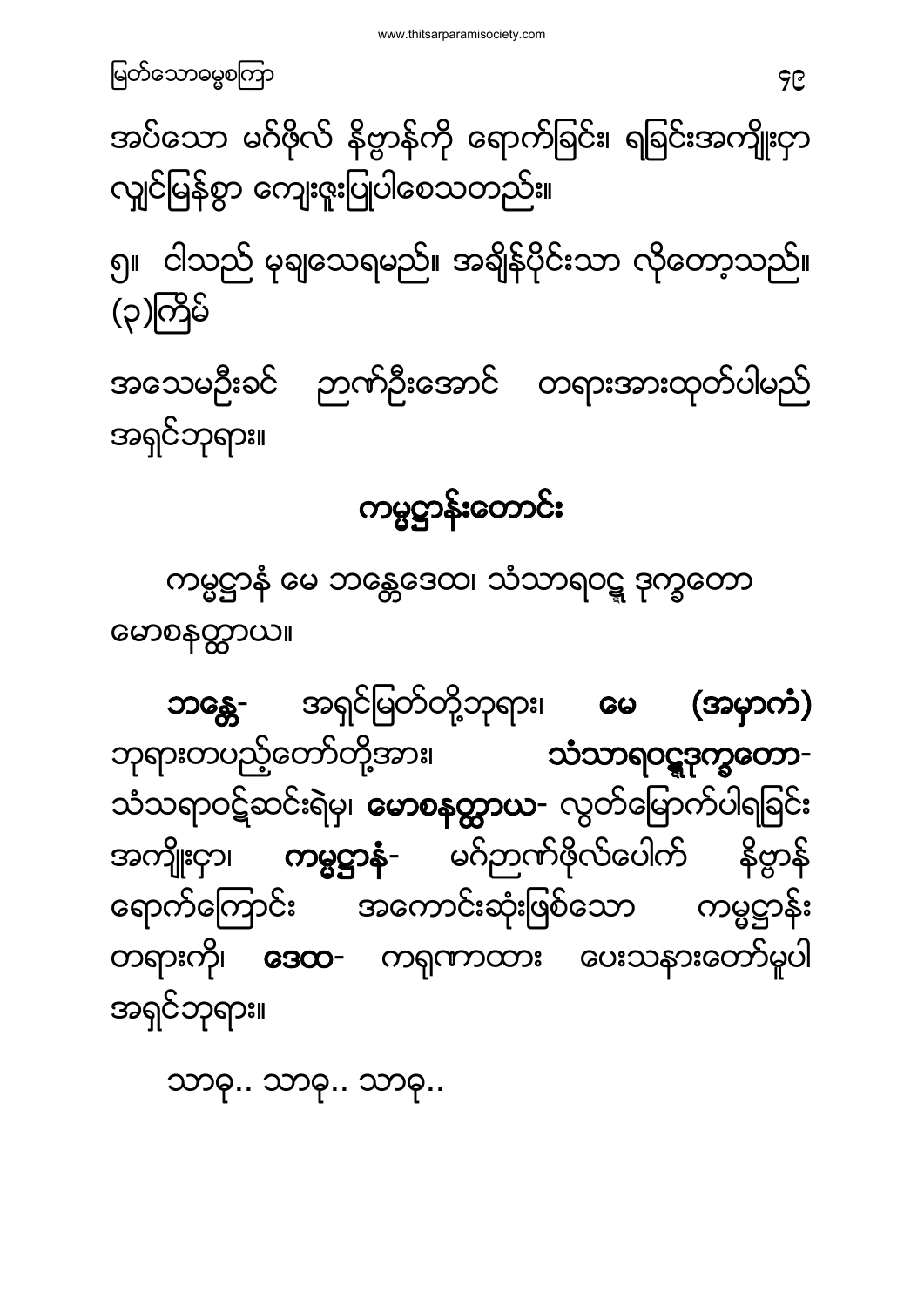တရားဦးရတနာ

#### မေတ္တာပို့

<span id="page-49-0"></span>၁။ လုံးစုံများစွာသတ္တဝါ ချမ်းသာကိုယ်စိတ်မြဲပါစေ၊ ဉပါဒ် ရန်ဘေး ကင်းစင်ဝေး ငြိမ်းအေးကြပါစေ။

၂။ ကြောက်တတ်၊ မကြောက်တတ်၊ နှစ်ရပ်များစွာ သတ္တဝါ ချမ်းသာ ကိုယ်စိတ်မြဲပါစေ၊ ဉပါဒ်ရန်ဘေး ကင်းစင်ဝေး ငြိမ်းအေး ကြပါစေ။

၃။ မြင်အပ်၊ မမြင်အပ်၊ နှစ်ရပ်များစွာ သတ္တဝါ ချမ်းသာ ကိုယ်စိတ်မြဲပါစေ၊ ဉပါဒ်ရန်ဘေး...

၄။ ဝေးနေ၊ နိုးနေ၊ နှစ်ထွေများစွာ သတ္တဝါ ချမ်းသာ ကိုယ်စိတ်မြဲပါစေ၊ ဉပါဒ်ရန်ဘေး...

ချမ်းသာ ၅။ ဘဝဇာတ်ဆုံး၊ မဆုံးများစွာ သတ္တဝါ ကိုယ်စိတ်မြဲပါစေ၊ ဉပါဒ်ရန်ဘေး...

၆။ ရှည်၊ တို၊ အလတ် သုံးရပ်ခန္ဓာ သတ္တဝါ ချမ်းသာ ကိုယ်စိတ်မြဲပါစေ၊ ဉပါဒ်ရန်ဘေး...

၇။ ကြီး၊ ငယ်၊ အလတ် သုံးရပ်ခန္ဓာ သတ္တဝါ ချမ်းသာ ကိုယ်စိတ်မြဲပါစေ၊ ဉပါဒ်ရန်ဘေး...

၈။ ဆူ၊ ကြံူ၊ အလတ် သုံးရပ်ခန္ဓာ သတ္တဝါ ချမ်းသာ ကိုယ်စိတ်မြဲပါစေ၊ ဉပါဒ်ရန်ဘေး...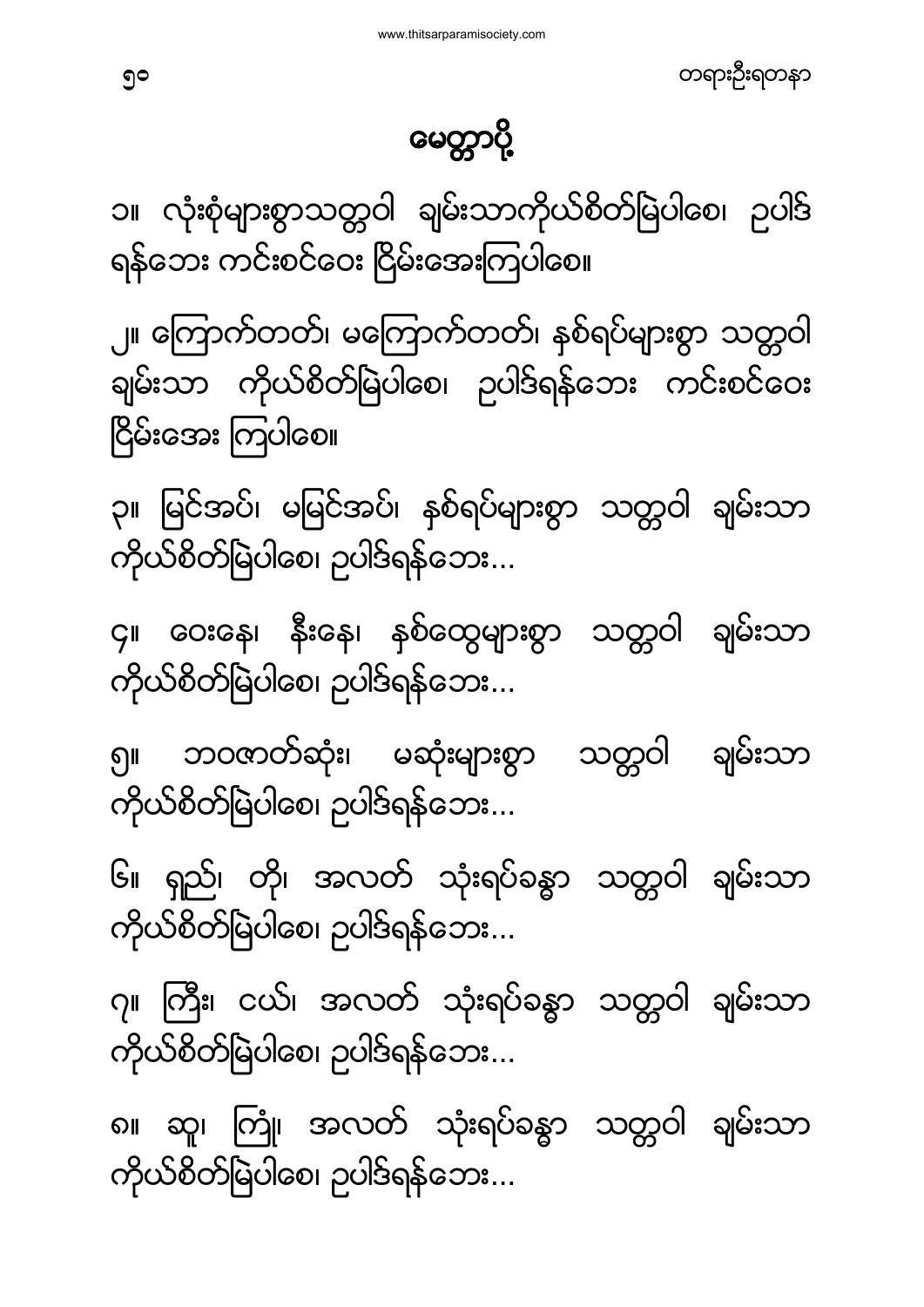**က္ကမာယ ဓမ္မာနု၊ ဓမ္မပဋိပတ္တိယာ -** ဤလောကုတ္တရာ တရား ကိုးပါး အားလျော်သော ကျင့်ဝတ်ပဋိပတ် အကျင့် မြတ်ဖြင့်၊ ဗုဒ္ဓံ- မြတ်စွာဘုရားကို၊ **ပူဇေမိ-** ပူဇော်ပါ၏ အရှင်ဘုရား။ ဓမ္မံ- တရားတော်မြတ်ကို၊ **ပူဇေမိ-** ပူဇော်ပါ၏ အရှင်ဘုရား။ သံဃံ- သံဃာတော် အပေါင်းကို၊ ပူဇေမိ-ပူဇော်ပါ၏ အရှင်ဘုရား။ **အဒ္ဓါက္ကမာယ ပဋိပတ္တိယာ**– ယခုတရားအားထုတ်ရသော ဤအကျင်မြတ် ပဋိပတ် ကြောင့်၊ **ဏတိ ဇရာ မရကမှာ-** ပဋိသန္ဓေနေရခြင်း အိုရခြင်း သေရခြင်းမှ၊ **ပရိမု၌ဿာမိ-** လွတ်မြောက်ရပါလို၏ အရင်ဘုရား။

<span id="page-50-0"></span>ရတနာ သုံးပါးအား ပူဇော်ခြင်းနှင့် ဆုတောင်း က္ကမာယ ဓမ္မာန၊ ဓမ္မပဋိပတ္တိယာ ဗုဒ္ဓံပူဇေမိ။ က္ဂမာယ ဓမ္မာန၊ ဓမ္မပဋိပတ္တိယာ ဓမ္မံပူဇေမိ။ က္ပမာယ ဓမ္မာန၊ ဓမ္မပဋိပတ္တိယာ သံဃံပူဇေမိ။ အဒ္ဓါက္ကမာယ ပဋိပတ္တိယာ ဇာတိ ဇရာ မရကမှာ ပရိမုဒ္ဓိဿာမိ။

၉။ လူအချင်းချင်း လှည့်ပတ်ခြင်း ကင်းရှင်းကြပါစေ။ ၁ဂ။ အထင်သေးခြင်း အချင်းချင်း ကင်းရှင်းကြပါစေ။ ၁၁။ ဆင်းရဲလိုခြင်း အချင်းချင်း ကင်းရှင်းကြပါစေ။

မြတ်သောဓမ္မစကြာ မြတ်သော အောက်အောက် များ အောက်အောက် များ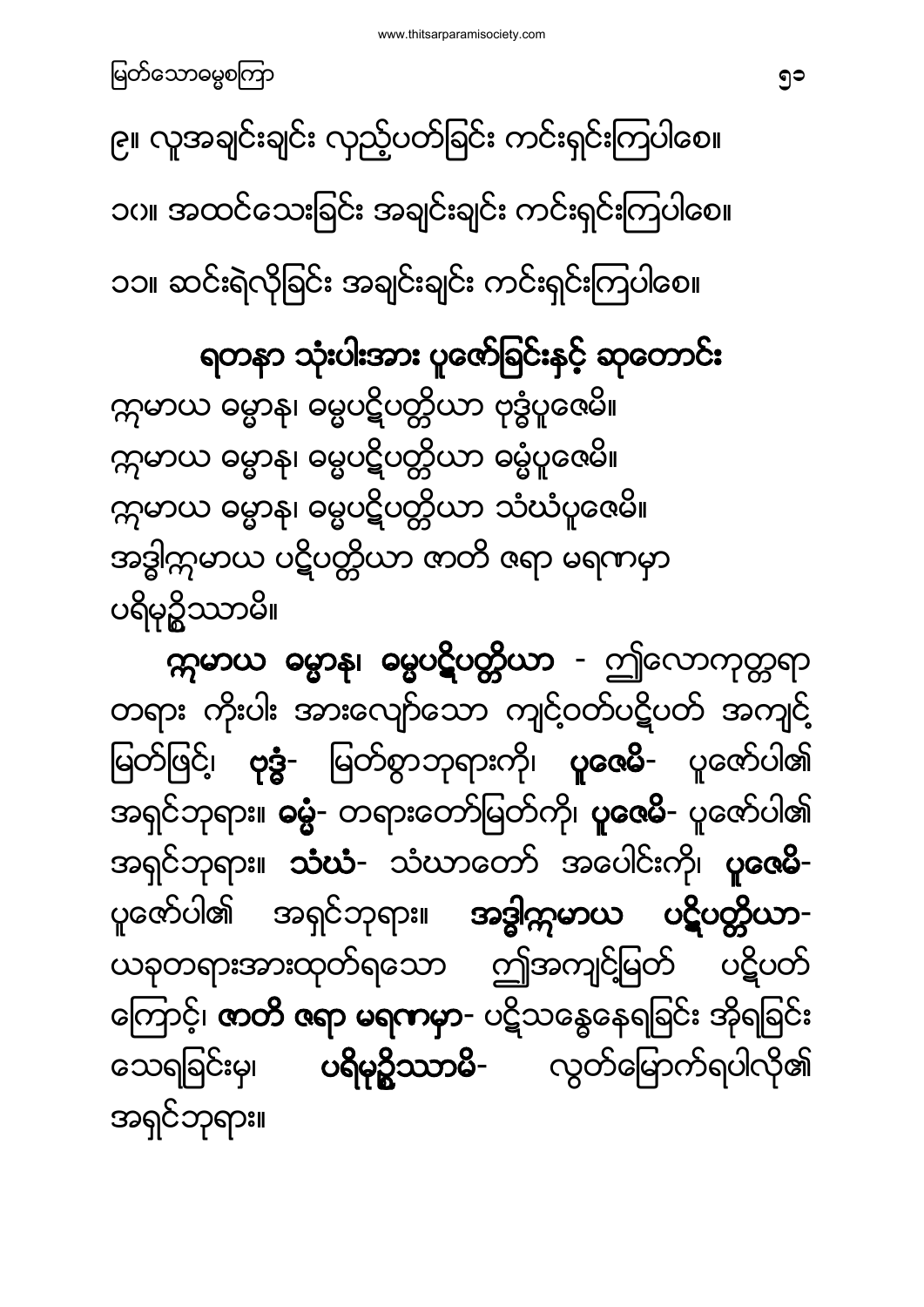အမှုျဝေ

တရားဦးရတနာ

<span id="page-51-0"></span>ဤကောင်းမှု၏ အဖို့ဘာဂဟူသမျှတို့ကို လက်ရှိဖြစ် သော မိခင်၊ ဖခင်၊ ဆရာသခင် ကျေးဇူးရှင်၊ လက်မဲ့ဖြစ် သော မိခင်၊ ဖခင်၊ ဆရာသခင်ကျေးဇူးရှင် အပေါင်းတို့နှင့် တကွ (၇)ရက်သား၊ (၇)ရက်သမီး အပေါင်းတို့အား လည်းကောင်း၊ ကိုယ်စောင့်နတ်၊ ကျောင်းစောင့်နတ်၊ ကျောင်းဝင်းစောင့်နတ်၊ တောစောင့်နတ်၊ တောင်စောင့် နတ်၊ မြို့စောင့်နတ်၊ အာကာသစိုး၊ ဘုမ္မစိုး၊ ရုက္ခစိုး၊ သာသနာတော်စောင့်နတ်၊ ကမ္ဘာစောင့်နတ် အစရှိသော နတ်ဒေဝါ အပေါင်းတို့နှင့်တကွ (၃၁)ဘုံ ကျင်လည်ကြ ကုန်သော ဝေနေယျ၊ သုခိတ၊ ဒုက္ခိတ သတ္တဝါအပေါင်း တို့အား အကျွန်ုပ်တို့အားထုတ်အပ်သော ကုသိုလ်အဖို့ကို အကျွန်ုပ်တို့နှင့်အတူတကွ ရကြပါစေ အမျဝေသည် များထွေ သာဓု ခေါ် စေသော်...

ကုသိုလ်... အမှုု.. အမှုု.. အမှုု.. ယူတော်မူကြပါ ကုန်လော့...။ သာဓု... သာဓု... သာဓု။ (၃) ကြိမ်

သူတော်ကောင်း သူမြတ်လောင်းတို့ ပို့သအပ်သော အမျမေတ္တာ ကမ္မဋ္ဌာန်းကိုလည်း အကျွန်ုပ်တို့က ခံယူပါ၏။ ဝမ်းမြောက်နမော် သာဓုခေါ် ပါ၏ အရှင်ဘုရား။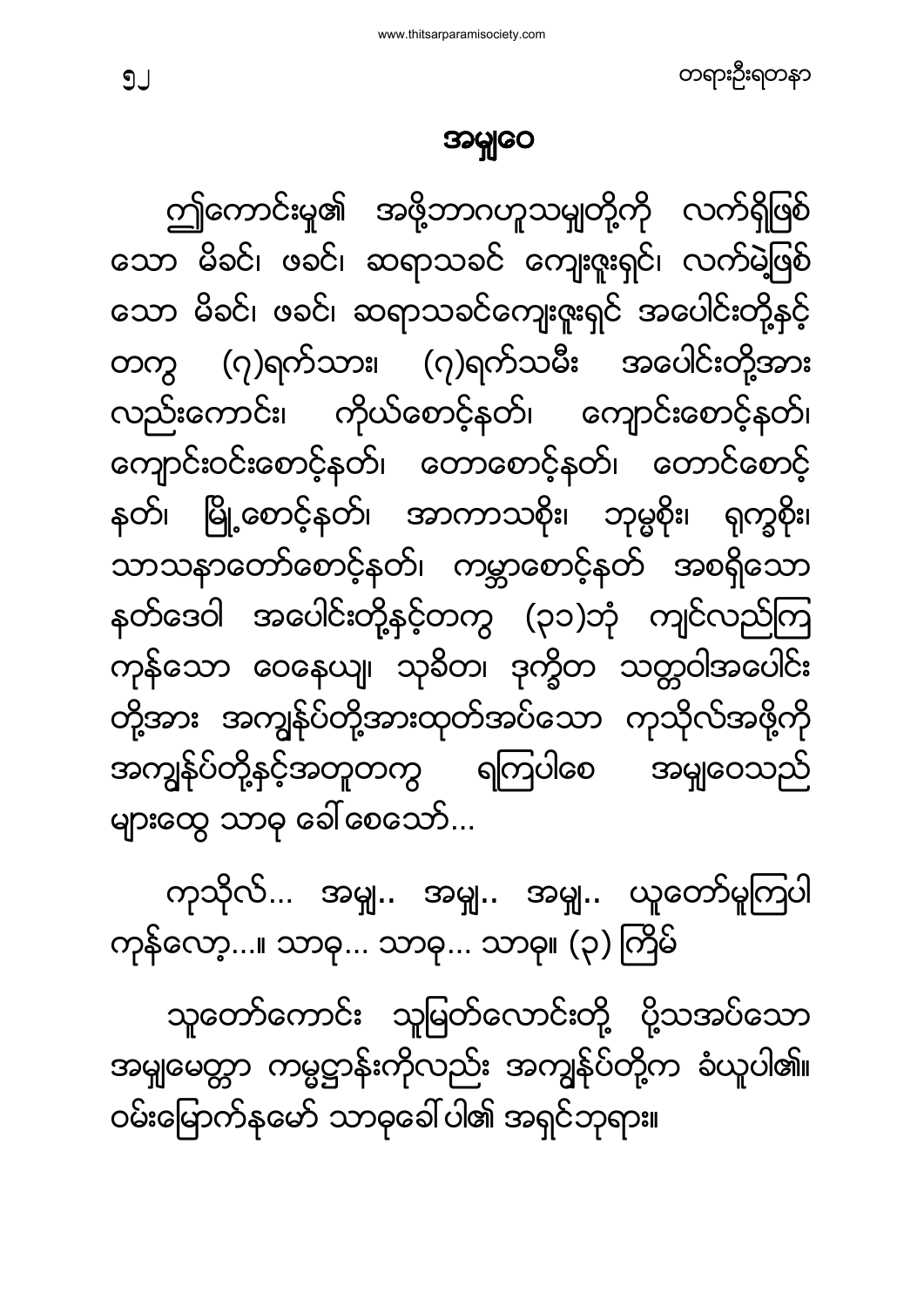အာပေါဓါတ် (၁၂) သည်းခြေ၊ သလိပ်၊ ပြည်၊ သွေး၊ ချွေး၊ အဆီ၊ မျက်ရည်၊ ဆီကြည်၊ တံတွေး၊ နပ်၊ အစေး၊ ကျင်ငယ်။

ဆံပင်၊ မွေးညှင်း၊ ခြေသည်း လက်သည်း၊ သွား၊ အရေထူ အရေပါး၊ အသား၊ အကြော၊ အရိုး၊ ရိုးတွင်းခြင်ဆီ၊ အညှို့ (ကျောက်ကပ်)၊ နှလုံး၊ အသည်း၊ အမြေး၊ အဖျဉ်း (သရက်ရွက်)၊ အဆုတ်၊ အူမ၊ အူသိမ်၊ အစာသစ်၊ အစာဟောင်း၊ ဦးနောက်။

<span id="page-52-0"></span>ပထဝီဓါတ် (၂၀)

(၃၂

သာဓု... သာဓု... သာဓု...။

ဗုဒ္ဓသာသနံ စိရံ တိဋ္ဌတု။ (၃) ကြိမ်။

သာဓု... သာဓု... သာဓု...။

မြတ်သောဓမ္မစကြာ မြန်မာနိုင်ငံ အားဝမ်း အားဝမ်း အားဝမ်း အားဝမ်း အားဝမ်း အားဝမ်း အားဝမ်း အ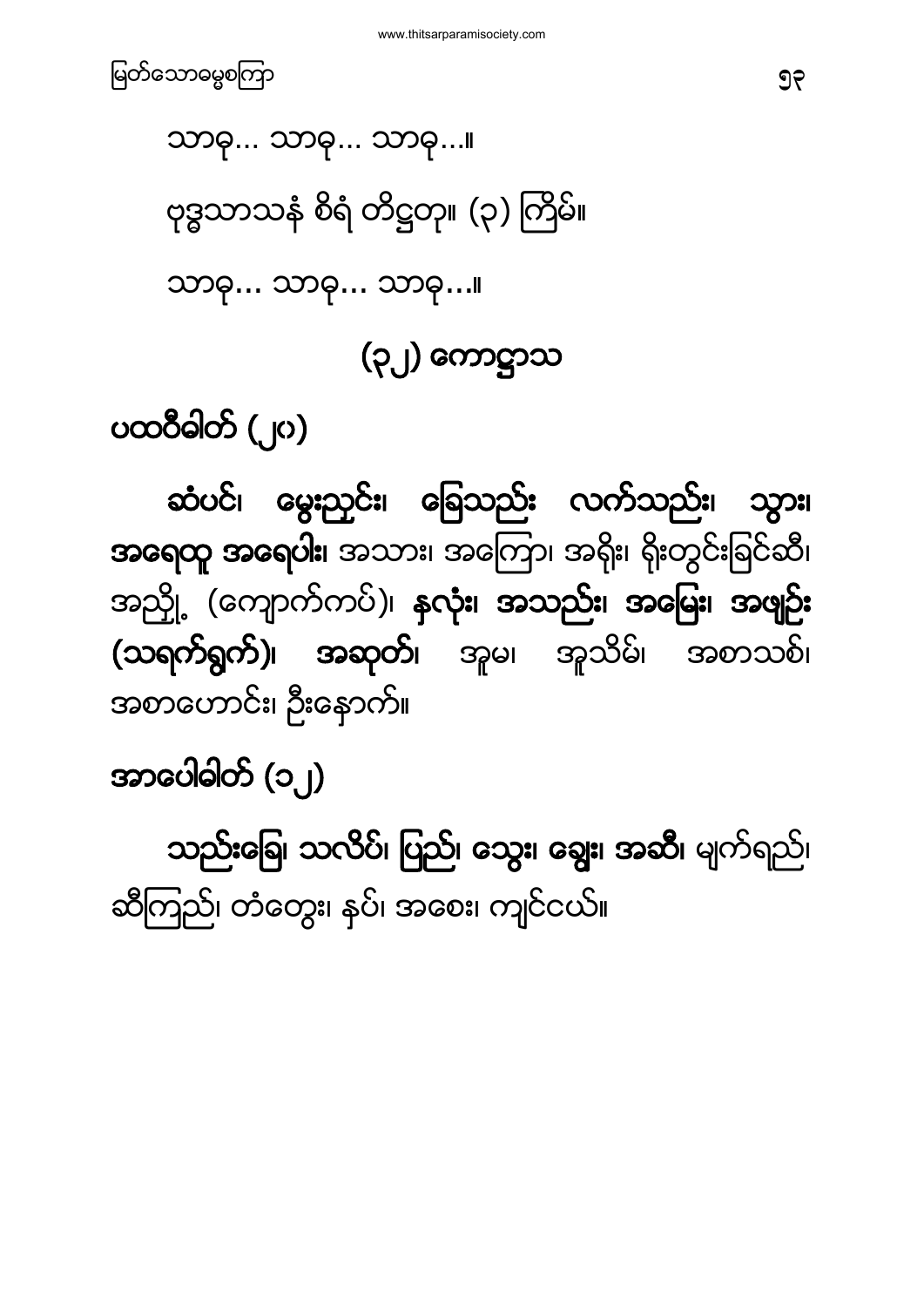တင်ပလ္လင်ခွေပေါ်တွင် ဘယ်ဘက်လက်ကို ပက်လက် လှန်ဖြန့်ထား၊ ထိုဘယ်ဘက်လက်ပေါ်တွင် ညာဘက် လက်ကို ဖြန့်တင်ထားလျက် လက်မအဖျားချင်း ထိရုံမျ ထိထားရပါမည်။ ဘယ်ဘက်ဒူးခေါင်းနှင့် ညာဘက်ဒူးခေါင်း ပေါ်တွင် လက်နစ်ဖက်ကို ပက်လက်ဖြန့်၍လည်း တင်ထား နိုင်သည်။ လက်နစ်ဖက်ကို တင်းကြပ်စွာထားရန်မလို၊ သက်တောင့်သက်သာ အနေအထား မျိုးရှိနေပါစေ။

<span id="page-53-0"></span>ဝိပဿနာအလုပ်ပေးတရား တရားထိုင်လိုသော အမျိုးသား၊ အမျိုးသမီး ယောဂီ ပထမအနေနှင့် ဆိတ်ငြိမ်ရာနေရာတစ်ခုခုကို သည် ရွေးချယ်ရပါမည်။ ထို့နောက် ဘုရားကို အာရုံပြုလျက် ကန်တော့ခြင်း ကမ္မဋ္ဌာန်း တောင်းခြင်းများကို ဆောင်ရွက် ရပါမည်။ ပြီးလျှင် တင်ပလ္လင်ခွေ သို့မဟုတ် ကြုံ့ကြုံ့ ကြာကြာထိုင်နိုင်မည့် အနေဖြင့် အနေအထားကို ရွေးချယ်ကာ ထိုင်ရပါမည်။ တင်ပလ္လင်ခွေ ထိုင်သည့်အခါ တစ်ဖက်နှင့်တစ်ဖက်ကို ထပ်မထိုင်ဘဲ ခြေထောက် ခပ်ပြေပြေထိုင်ရပါမည်။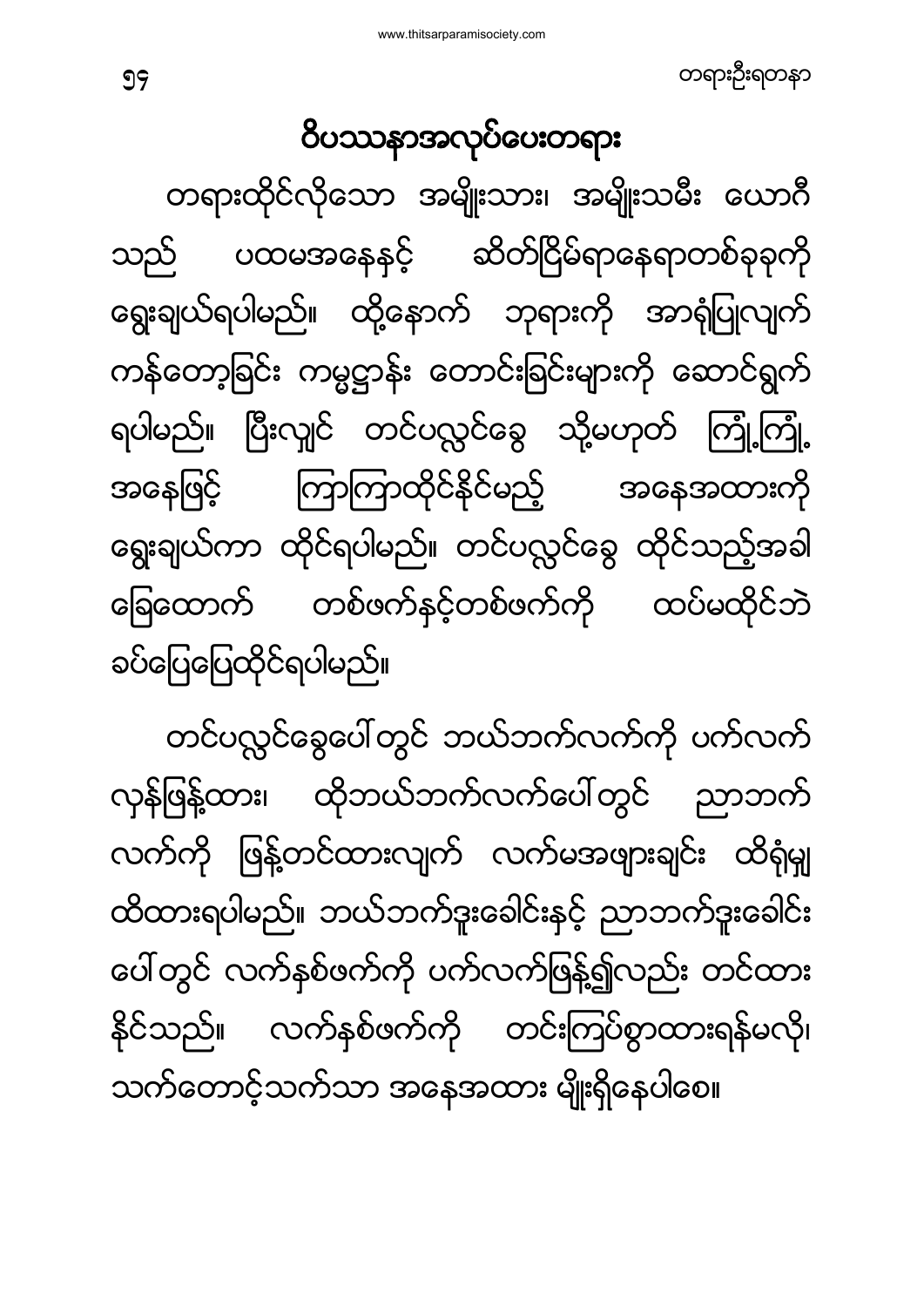အောက်ပိုင်းအနေအထား အချိုးတကျ ထိုင်ပြီးပါက ကိုယ်ခန္ဓာကို ဖြောင့်ဖြောင့်မတ်မတ်ထားရပါမည်။ ခေါင်းကို လည်းတည့်တည့်မတ်မတ်ထားရပါမည်။ ကျောနှင့်ခေါင်းကို တဖြောင့်တည်း တည့်မတ်နေအောင် ထားပြီးလျှင် မျက်လွှာကို သက်တောင့်သက်သာ အနေတော်မူ ချထား မျက်စိကို ရပါမည်။ အားသုံးပြီး တမင်စေ့စေ့စပ်စပ်ကြီး မှိတ်ထားရန်မလိုအပ်ပါ။

စိတ်ကို တည်တည်ငြိမ်ငြိမ်လေးဖြစ်အောင် ကမ္မဋ္ဌာန်း ထိုင်တော့မယ်လို့ နလုံးသွင်းရပါမည်။ ပြီးတော့မှ လေကို ရှိုက်သွင်းသောအခါ နဂိုလိုအမှတ်တမဲ့မဟုတ်တော့ပဲ သတိထားပြီး နာခေါင်းအပေါက်ဝမှာ တိုးထိသွားတာလေး ကို သတိထားကာ သိအောင်ကြိုးစားရပါမည်။ လေကို ရှူထုတ်သောအခါမှာလည်း အမှတ်တမဲ့မဟုတ်တော့ပဲ သတိထားပြီး နာခေါင်းအပေါက်ဝမှာ တိုးထိသွားတာလေး ကို သတိထားကာ သိအောင်ကြိုးစားရပါမည်။ ဤသို့လျင် နာသီးဖျားအပေါက်ဝမှာ ဝင်လေတိုးထိတာလေးကို သတိ ထားသိပေးခြင်းနှင့် ထွက်လေတိုးထိတာလေးကို သတိ ထားသိပေးခြင်းကို မိနစ်နစ်ဆယ်၊ နာရီဝက်ခန့် အားထုတ် နေရပါလိမ့်မည်။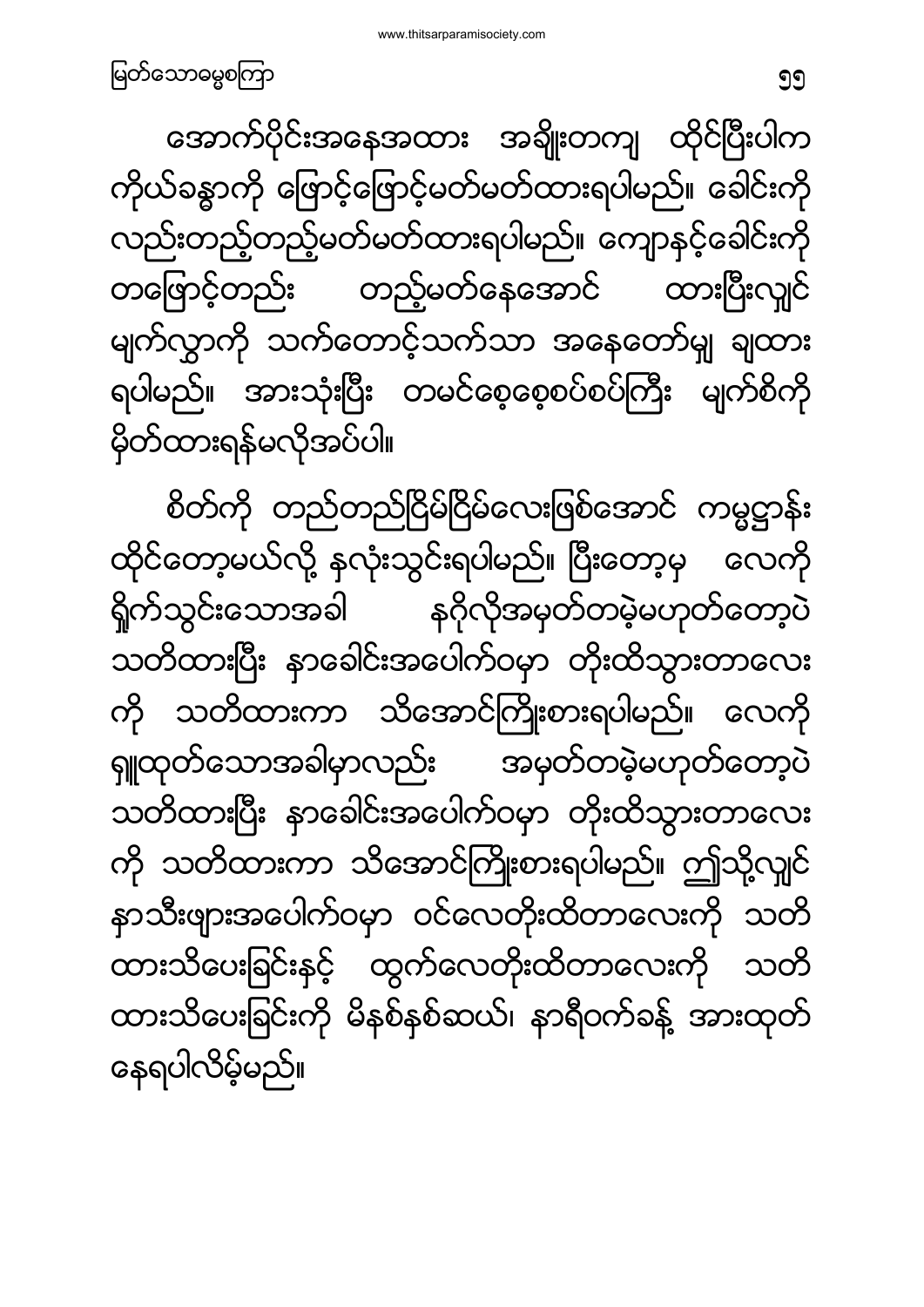ရုပ်ခန္ဓာ၏ ပူခြင်း၊ အေးခြင်း၊ ထုံခြင်း၊ ကျင်ခြင်း၊ နာခြင်း၊ တရွရွတမွမွဖြစ်ပေါ်နေခြင်းစသော ပင်ကို သဘောမှ တစ်မျိုးတစ်ဖုံ ဖြစ်ပေါ်လာတာမှန်သမျှသည် ဖေါက်ပြန်နေခြင်း ရုပ်သဘောကို ပြသနေခြင်းဖြစ်၏။ ထိုကဲ့သို့ အမျိုးမျိုးဖေါက်ပြန်နေမှုသည်"ငါ" တစ်ခုမျှမဟုတ်၊ ရုပ်ခန္ဓာ ဖေါက်ပြန်နေခြင်းသဘောမျှ ဖြစ်သည်ဟု စိတ်မှ သိပေးနေရမည်။ ထိုဖေါက်ပြန်နေမှုသည် အတုံးအခဲ၊ အရည်၊ အဖတ်၊ အရောင်၊ အဆင်း၊ အသွင်သန္တာန်၊ ပုံဟန် အနေမျိုး ဘာတစ်ခုမှုျမဟုတ်ချေ။ သဘောတရားမျသာ ဖြစ်သည်ဟု ဉာဏ်ဖြင့်စဉ်းစားကာ သိပေးနေရပါမည်။

ထိုကဲ့သို့ မိနစ်နစ်ဆယ် သို့မဟုတ် နာရီဝက်ခန့် ကြိုးစားအားထုတ်သောအခါတွင် မိမိခန္ဓာသည် ဒုက္ခဆင်းရဲ အမှန်ဖြစ်သောကြောင့် ခန္ဓာကသက်သေပြလာပါလိမ့်မည်။ ခန္ဓာသည် မျက်နာမလိုက်။ မည်သည့်ခန္ဓာပဲဖြစ်ဖြစ် ခန္ဓာက ခန္ဓာ့လမ်းစဉ်ကိုပင် ပြသလာမှာဖြစ်သည်။ ထို့ကြောင့် ယောဂီသည် ခန္ဓာကိုယ်မှာ အဖြေရှာရပါတော့သည်။ ခန္ဓာကိုဉာဏ်ဖြင့် စူးစိုက်အာရုံပြုကြည့်လျှင် ရုပ်ခန္ဓာဟာ ဖေါက်ပြန်တာကို ပြသနေလိမ့်မည်။

တရားဦးရတနာ

56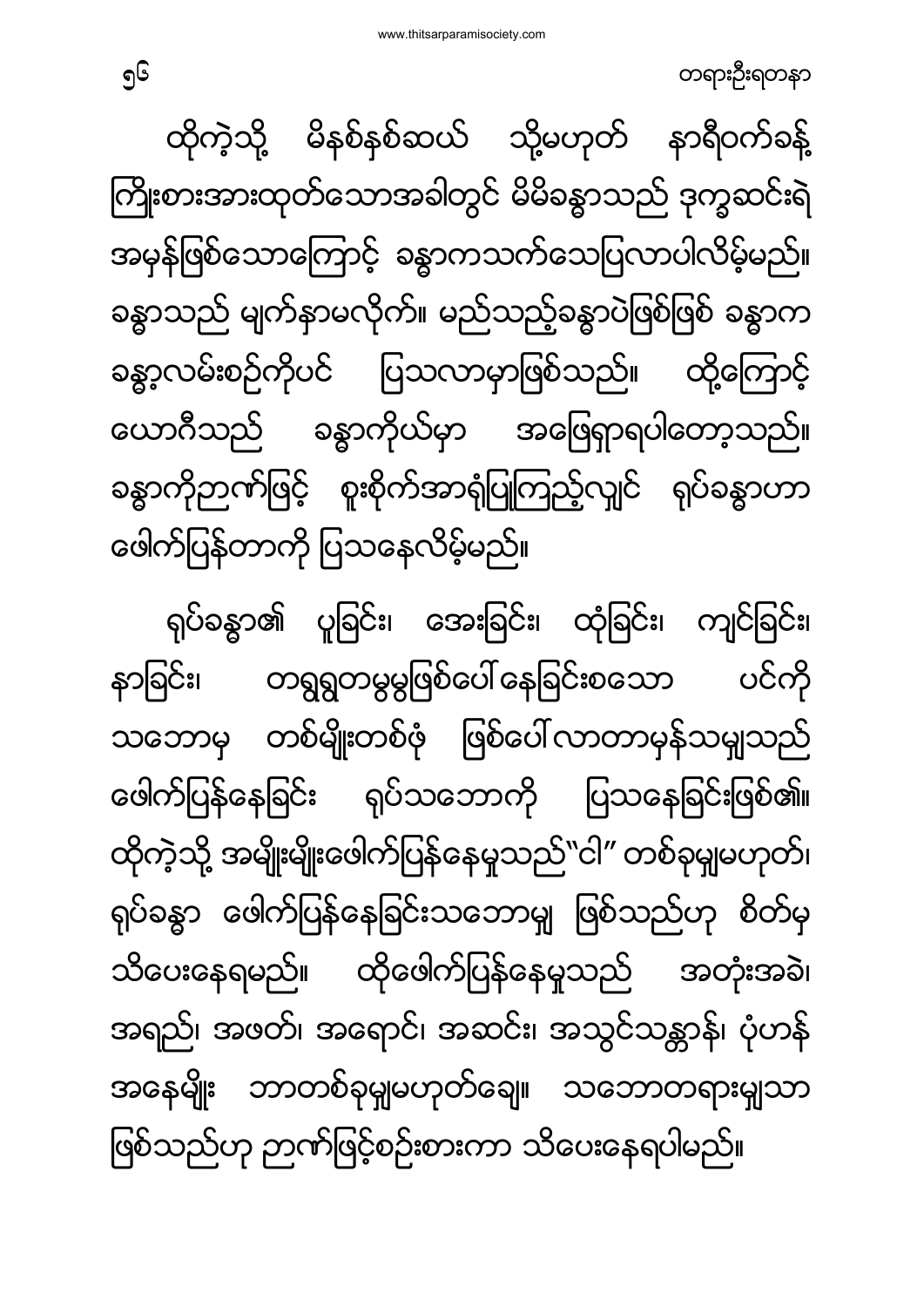ဝိပဿနာအလုပ်သည် ဉာဏ်အလုပ်ဖြစ်သည်။ တရား မထိုင်ခင်က ပူခြင်းကို ငါပူသည်၊ အေးခြင်းကို ငါအေးသည်၊ ထုံခြင်း၊ ကျင်ခြင်းကိုလည်း ငါထုံသည်၊ ငါကျင်သည်ဟု သမားရိုးကျ သာမန်မျှသာသိခဲ့သည်။ ယျွတရားထိုင်ကာ ရှုမှတ်သိနေခြင်းသည် ထိုကဲ့သို့ သာမန်အသိမျိုး မဟုတ် တော့ပေ။ ပူတာသည် ငါမဟုတ်၊ ပူရုပ်ဖေါက်ပြန်မှု သဘောတရား။ အေးတာလည်း ငါမဟုတ်၊ အေးရုပ် ဖေါက်ပြန်မှု သဘောတရား။ ထုံတာ၊ ကျင်တာသည်လည်း ငါမဟုတ်၊ ရုပ်ဖေါက်ပြန်မှု သဘောတရား။ တရွရွတမွမွ ဖြစ်နေတာသည်လည်း ငါမဟုတ်၊ ရုပ်တွေ ဖေါက်ပြန်နေမှု သဘောတရားဟု သိမြင်ဆင်ခြင်နေမှုသည် ယွင်အသိ မျိုးမဟုတ်၊ အတုမရှိဘုရားရှင် ညွှန်ပြသင်ကြားပေးထား သော မရွိမပဋိပဒါကျင့်စဉ်၊ ထူးကဲတဲ့ အသိတရားပင်ဖြစ် သည်။ ထိုကဲ့သို့ ပင်ကိုသဘောမှတစ်မျိုးတစ်ဖုံ ဖေါက်ပြန်မှု ပေါ် လာတိုင်းမှာပင် ရုပ်တရားဖေါက်ပြန်နေမှုသာဖြစ်သည် ဟုစဉ်းစားကာ အကြိမ်ကြိမ်ပင် ဖေါက်ပြန်တိုင်းကို သတိ မလွတ် ဝီရိယကပ်၍ အသိဉာဏ်ဖြင့် ထပ်ကာထပ်ကာ သိပေးနေရပါမည်။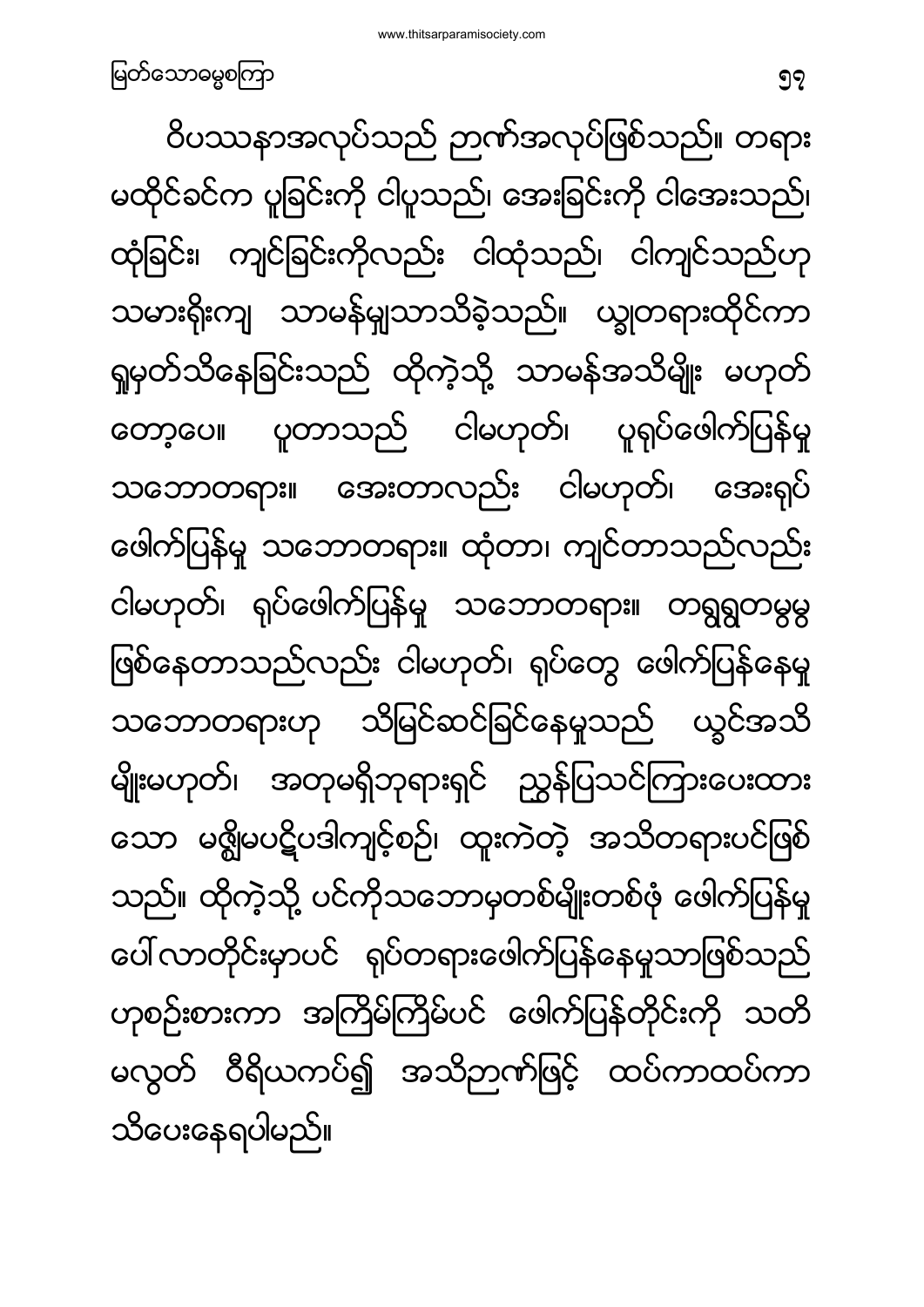ထိုကဲ့သို ရုပ်နှင့်ပတ်သက် ရှုပွါးအားထုတ်ရင်းဖြင့် တခါတရံ မိမိစိတ်သည် အပြင်အာရုံတစ်ခုခုကို စဉ်းစားနေ မိတတ်သည်။ ထိုသို့စဉ်းစားမိသောအခါ မိမိစိတ်ကိ

ဖြစ်သည်။

ထိုကဲ့သို့ ရုပ်တရားကို အဖြေရှာတွေ့ခြင်းသည် **ရူပ** ပရိစ္ဆေဒ- ရုပ်ကို ဉာဏ်ဖြင့်ပိုင်းခြားသိခြင်းနှင့် **ဥဒယဗွယ**-ရုပ်အဖြစ်အပျက်ကိုသိခြင်းဟူသော ဉာဏ်နှစ်ခုကို ပိုင်ဆိုင် ရရှိနေခြင်းပင်ဖြစ်သည်။ ထိုဉာဏ်သည် ဗုဒ္ဓသာသနာ ရှိနေ ဆဲတွင်သာ အားထုတ်သိမြင်နိုင်သောဉာဏ်ဖြစ်သည်။ သာသနာပအခါနင့် တခြားသောသာသနာတွင် ထိုဉာဏ် မျိုးကို ကြားဖူးရန်ပင်မလွယ်ကူပေ။ ထို့ကြောင့် ယောဂီ သည် ဝီရိယစိုက်ထုတ်ကာ သတိ၊ ပညာဖြင့် ဆက်လက်၍ ဉာဏ်ရင့်အောင် လေ့ကျင့်အားထုတ်ရန် လိုအပ်မည်

ထိုကဲ့သို့ ဖေါက်ပြန်တိုင်းသိပေးလျှင် ယောဂီ၏ ဉာဏ်စိတ်ထဲတွင် ရုပ်တွေ မငြိမ်မသက် အသစ်ပေါ်လိုက် ပျက်သွားလိုက် ထပ်ကာထပ်ကာ အသစ်ပေါ်လိုက်၊ ပျက်သွားလိုက်နှင့် ရုပ်တရားတွေ တဖွဲဖွဲတသဲသဲ ဖြစ်ပျက် နေမှုကို မိမိခန္ဓာတွင် အဖြေရှာတွေမည်ဖြစ်သည်။

တရားဦးရတနာ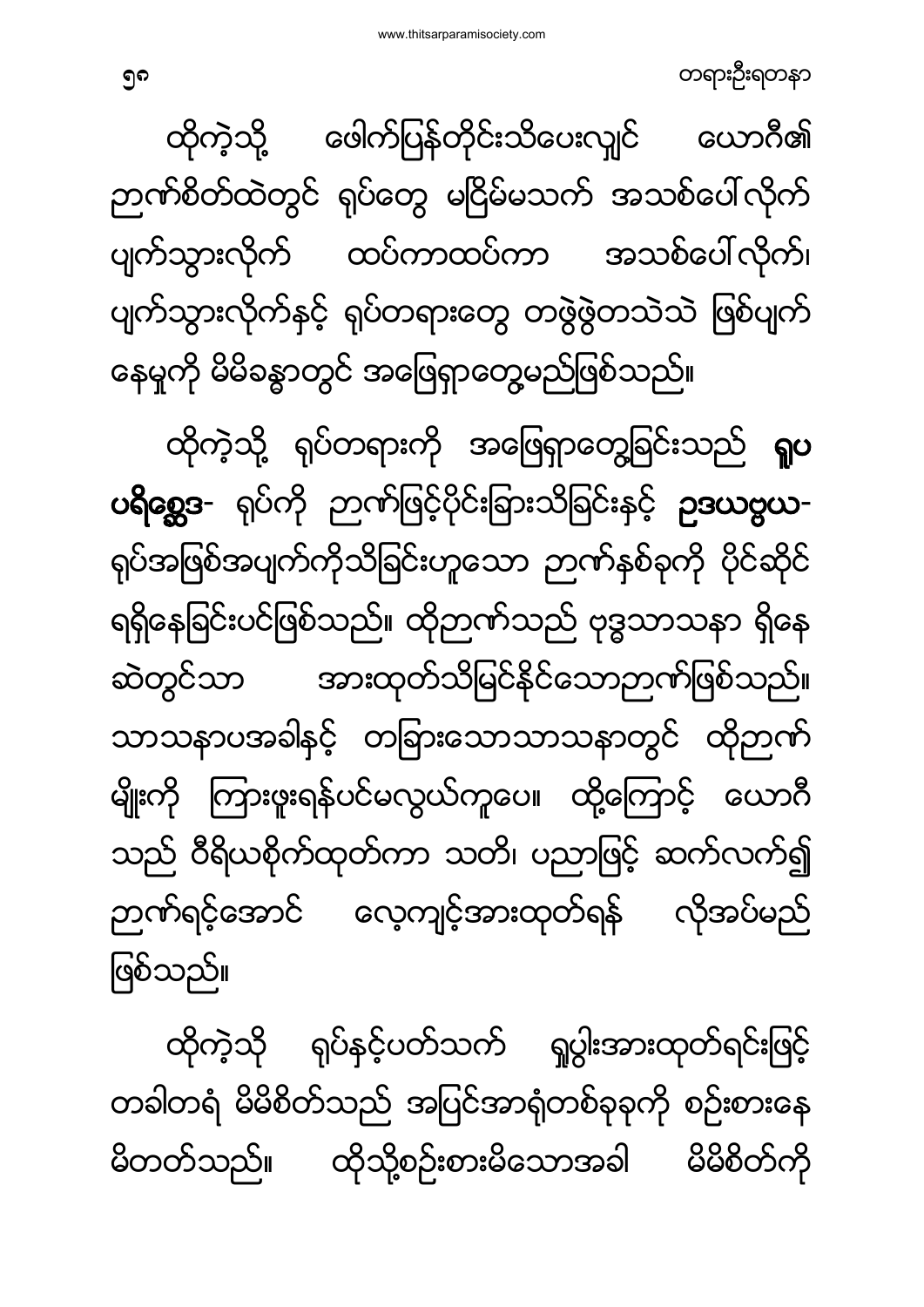ယောဂီက သိစိတ်နာမ်တရားဟု မရှုပွါးမသိပေးပါက စိတ်သည် ယွင်မြင်ဖူးခြင်း၊ ကြားဖူးခြင်း၊ နံဖူးခြင်း၊ စားဖူး ခြင်း၊ တွေ့ထိဖူးခြင်းများနှင့် ပတ်သက်၍ သညာအကူအညီ ကိုယူကာ စွဲလမ်းမှုဉပါဒါန်တို့ကို ဖိတ်ခေါ်လျက် စိတ်ထဲမှ သရုပ်ဆောင်ကာ ပြောဆိုဆွေးနွေးနေခြင်း၊ အသိုင်းအဝိုင်း များနှင့် ပြောဆိုကာ ပျော်ပျော်ပါးပါး လည့်လည်သွားလာ နေခြင်း၊ ရောင်းဝယ်ဖေါက်ကားနေခြင်း၊ အလုပ်လုပ်ကိုင် နေခြင်း၊ ရန်ဖြစ်နေခြင်းစသည့် ပုံစံမျိုးစုံ ဖန်ဆင်းပုံဖေါ်ကာ မျောနေမည်ဖြစ်သည်။ ထိုကဲ့သို့ မျှောမနေအောင် သတိ ကြပ်ကြပ်ထား၍ ဝီရိယစိုက်ကာ ရှုဉာဏ်ဖြင့် သိမှုသဘော

ပြန်ရှုသိပေးနိုင်သည်။ စိတ်ဆိုသည်မှာ အာရုံတစ်ခုခုနှင့် တွေ့ဆုံစဉ်းစားမိသောအခါ သိရုံမျှသာ သိတတ်သည်။ စိတ်သည် အကောင်၊ အထည်၊ ဒြပ်၊ ပုံသန္တာန် အနေမျိုးမရှိ။ သိစိတ်သည် ယောက်ျား၊ မိန်းမ၊ ပုဂ္ဂိုလ် သတ္တဝါလည်းမဟုတ်၊ သိရုံမတ္တ သိကာမျှသဘောတရား သက်သက်မျသာဖြစ်သည်။ ထိုစိတ်သည် နာမ်တရား ဖြစ်သည်။ ထို့ကြောင့် မိမိစဉ်းစားတွေးတောနေဆဲစိတ်ကို ``**သိစိတ် နာမ်တရား**″ဟု ရှုပွါးကာသိပေးရပါမည်။

<u>မြ</u>တ်သောဓမ္မစကြာ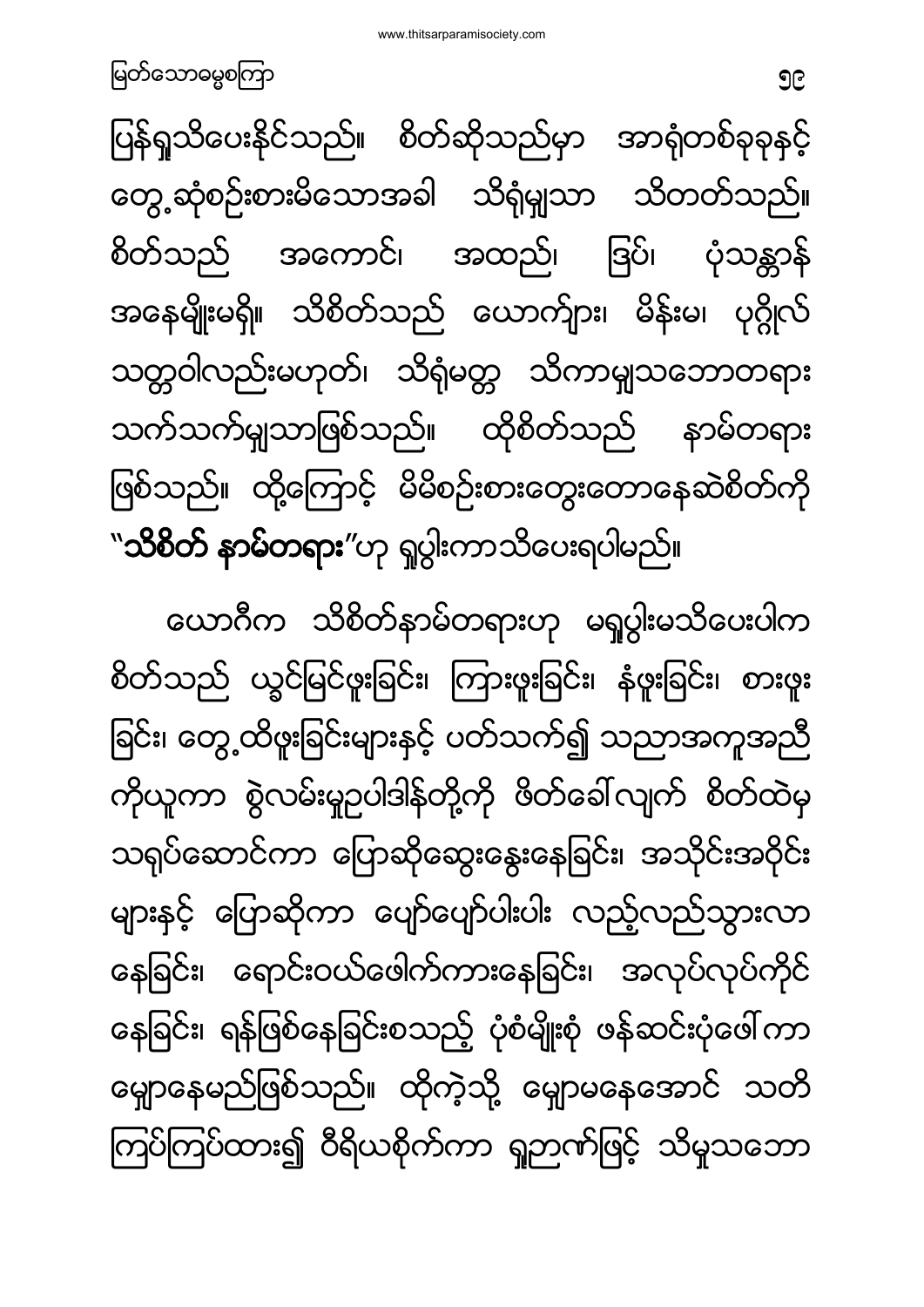ထိုရှပ်နာမ်သည် အလိုလိုဖြစ်ခြင်းမဟုတ်၊ အကြောင်း ကြောင့်ဖြစ်နေသည့် အကျိုးတရားများသာ ဖြစ်သည်ဟု လည်း ဉာဏ်ဖြင့်ဆင်ခြင်နိုင်သည်။ ရုပ်သည် ကံ၊ စိတ်၊ ပြုပြင် ဉတု၊ အဟာရ လေးမျိုးသောအကြောင်းတရား

စိတ်ဟူသည် တစ်ချိန်တွင် တစ်စိတ်သာဖြစ်သည်။ မိမိစိတ်ကိုပြန်သိအောင် ရှုမှတ်နေလျှင် ရှေးကသိစိတ် ပျက်စီးကာ နောက်စိတ်အစားထိုးနေမှုကို သိလာနိုင်မည် ဖြစ်သည်။ ထိုသို့ရှုပွါးသော ယောဂီသည် စိတ်နာမ်တရား၏ ဖြစ်ပျက်နေမှုကို သိမြင်သောကြောင့် **နာမပရိစ္ဆေဒဉာက်**-စိတ်နာမ်ကို ပိုင်းခြားသိခြင်းနှင့် **ဥဒယဗ္ဗယဉာဏ်-** စိတ်နာမ် ၏ ဖြစ်ပျက်ကိုသိသော ဝိပဿနာဉာဏ်များကို ပိုင်ဆိုင်ရရှိ လေသည်။ နာမ်ရုပ်နှင့် နာမ်ရုပ်၏အဖြစ်အပျက်ကို ပိုင်ပိုင် နိုင်နိုင်ရှုမှတ်နိုင်သော ယောဂီသည် ပုဂ္ဂိုလ်၊ သတ္တဝါ၊ ငါ၊ သူတပါး၊ ယောက်ျား၊ မိန်းမဟု စွဲထင်နေသော သက္ကာယဒိဋ္ဌိကို အသိအကျင့်ဖြင့် ပယ်ခွါနိုင်သည်။

တရားမျှသာ ဖြစ်သည်ဟု ရှုပေးနိုင်လျှင် သညာ၊ ဉပါဒါန် စသည်တို့၏ ဖန်ဆင်းမှုမရှိတော့ပဲ ဝိပဿနာဉာဏ်စိတ်ဖြင့် ရှပွါးနေနိုင်မည်ဖြစ်သည်။

တရားဦးရတနာ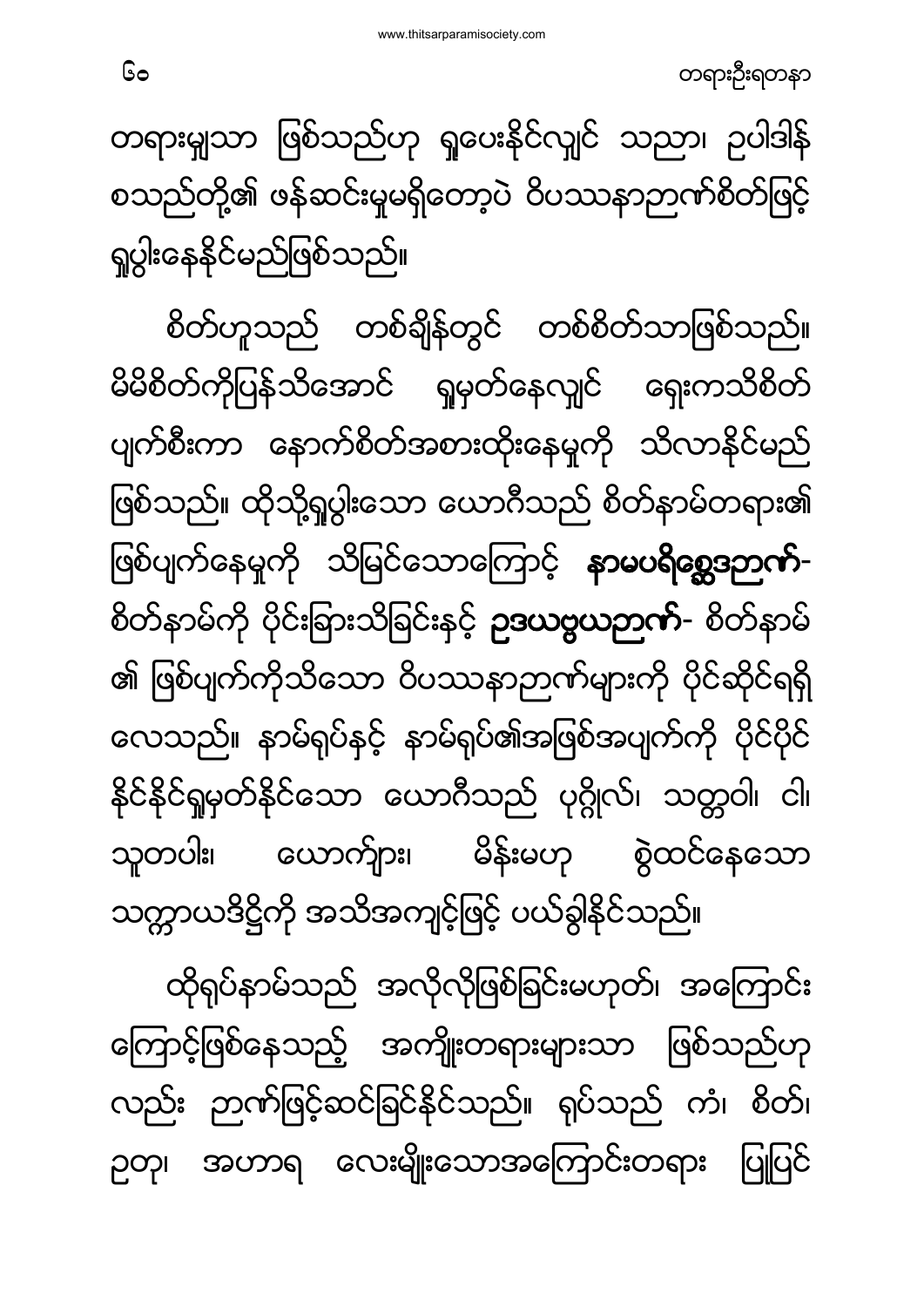စူဠသောတာပန်သည် မဟာသောတာပန်(သောတာ ပန်အစစ်) ဖြစ်ကြောင်း ရှေ့ပြေးဖြစ်သည်။ ယောဂီသည် မိမိခန္ဓာကိုယ်၌ ဉာဏ်ချ၍ ခန္ဓာဖြစ်မှုပျက်မှုများကို ဉာဏ်ရင့် လာအောင် ဆက်လက်၍ ပွါးများရမည်ဖြစ်သည်။ ထိုင်ခြင်း၊ ရပ်ခြင်း၊ စင်္ကြန်သွားခြင်း၊ လျောင်းခြင်း ကုရိယာပုတ်

ဖန်တီးမှုကြောင့် ဖြစ်ရသည်။ ထိုအကြောင်းတရား အရှိန် ကုန်သွားလျှင် အကျိုးဖြစ်သည့် ရုပ်တရားပျက်စီးရသည်။ စိတ်နာမ်တရားသည် အာရုံ ဒွါရ ဆုံတွေ့မှုကြောင့် ဖြစ်ရ သည်။ အာရုံ ဒွါရက အကြောင်းတရားဖြစ်၍ စိတ်နာမ် တရားက အကျိုးတရားဖြစ်သည်။ အကြောင်းပျက်လျှင် အကျိုးပျက်သည်။ ဤသို့ယောဂီဉာဏ်ထဲတွင် ရုပ်နာမ် တို့၏ အကြောင်းအကျိုးနှင့် ပတ်သက်၍ ဉာဏ်ရှင်းသွား လျင် ပစ္စယပရိဂ္ဂဟဉာဏ်- အကြောင်းအကျိုးကို သိမြင် သောဉာဏ်ကို ရရှိလေသည်။ နာမ်ရုပ်နှင့် နာမ်ရုပ်တို့၏ အကြောင်းအကျိုးကို သိမြင်သောယောဂီကို **PE** သောတာပန်ဟု သတ်မှတ်နိုင်သည်။ ထိုစူဠသောတာပန် အဆင့်ကိုရပြီးသော ယောဂီသည် တစ်ဘဝ၊ နစ်ဘဝ အပါယ်ကိုမကျနိုင်ဟု မိန့်ဆိုချက်ရှိသည်။

<u>မြတ်သောဓမ္မစကြာ သားသား အားသား အားသား အားသား အ</u>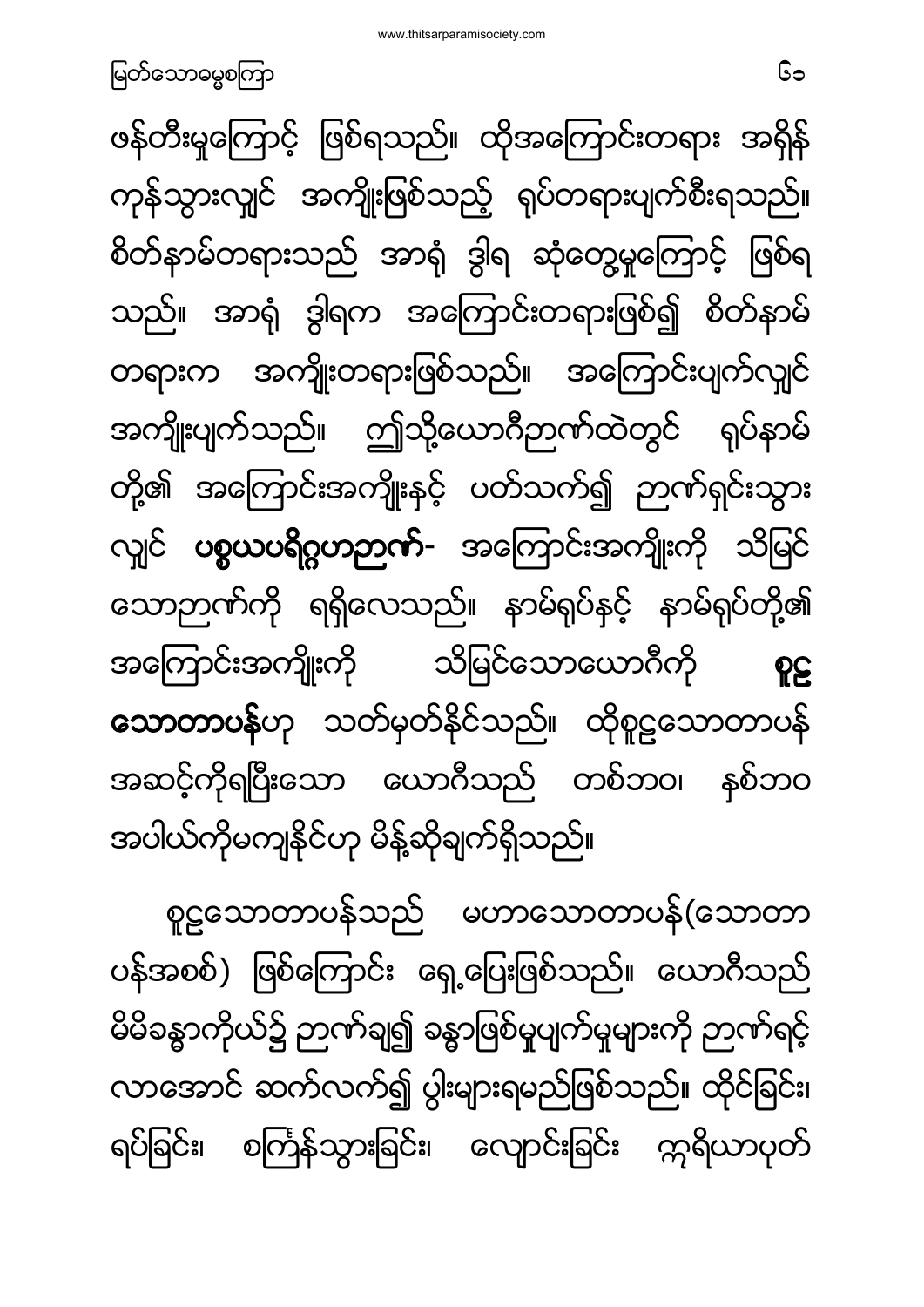ထိုပဌမနိဗ္ဗာန်ကိုရပြီးသော သောတာပန် အရိယာ ပုဂ္ဂိုလ်၏ ရရှိပြီးသောနိဗ္ဗာန်သည် ဘဝခန္ဓာ အကြိမ်ကြိမ် သေဆုံးပျက်စီးသော်လည်း သူရရှိထားသော နိဣန် ချမ်းသာသည် ဘယ်တော့မှုု ပျက်စီးခြင်းမရှိတော့ပေ။

လေးပါးဖြင့် ခန္ဓာ၏ အဖြစ်အပျက်နေမှုကို အမြဲမပြတ်ရှုပွါး လျက်အားထုတ်နိုင်သည်။ ထိုသို့အားထုတ်ပါများလာလျင် ခန္ဓာအဖြစ်အပျက် စိပ်စိပ်မြင်နိုင်ပြီး ထိုမြင်နေရသည့် အဖြစ်အပျက်များ၌ ဉာဏ်မုန်းမုန်းလာမည်ဖြစ်သည်။ ဉာဏ်မုန်းမုန်း၍ ထိုခန္ဓာရုပ်နာမ် အဖြစ်အပျက်အဆုံးကို မြင်နိုင်ခဲ့လျှင် မဂ်ဉာဏ်၊ ဗိုလ်ဉာဏ် ဖြစ်ပေါ်လာကာ ပဌမ နိဗ္ဗာန်ကို ရနိုင်မည်ဖြစ်သည်။ ထို့ကြောင့် နိဗ္ဗာန်ချမ်းသာကို လိုလားသော ယောဂီပုဂ္ဂိုလ်သည် ဤဘဝဖြင့် ဤသာသနာတွင် ပဌမနိဗ္ဗာန်ကို အနည်းဆုံးရရှိအောင် အားထုတ်သင့်ပေသည်။ ပဌမနိဗ္ဗာန်ရပြီးသော ယောဂီ သည် ငရဲ၊ တိရစ္ဆာန်၊ ပြိတ္တာ၊ အသူရကာယ်၊ အကျိုး၊ အကန်း၊ အဆွံ့၊ အအ၊ ကုဋ္ဌနုနာသည် စသော မကောင်း သောဘဝနှင့် အဆင့်အတန်းနိမ့်ကျသော ဒေသတို့တွင် ဘယ်သောအခါမျှ မဖြစ်ရတော့ပေ။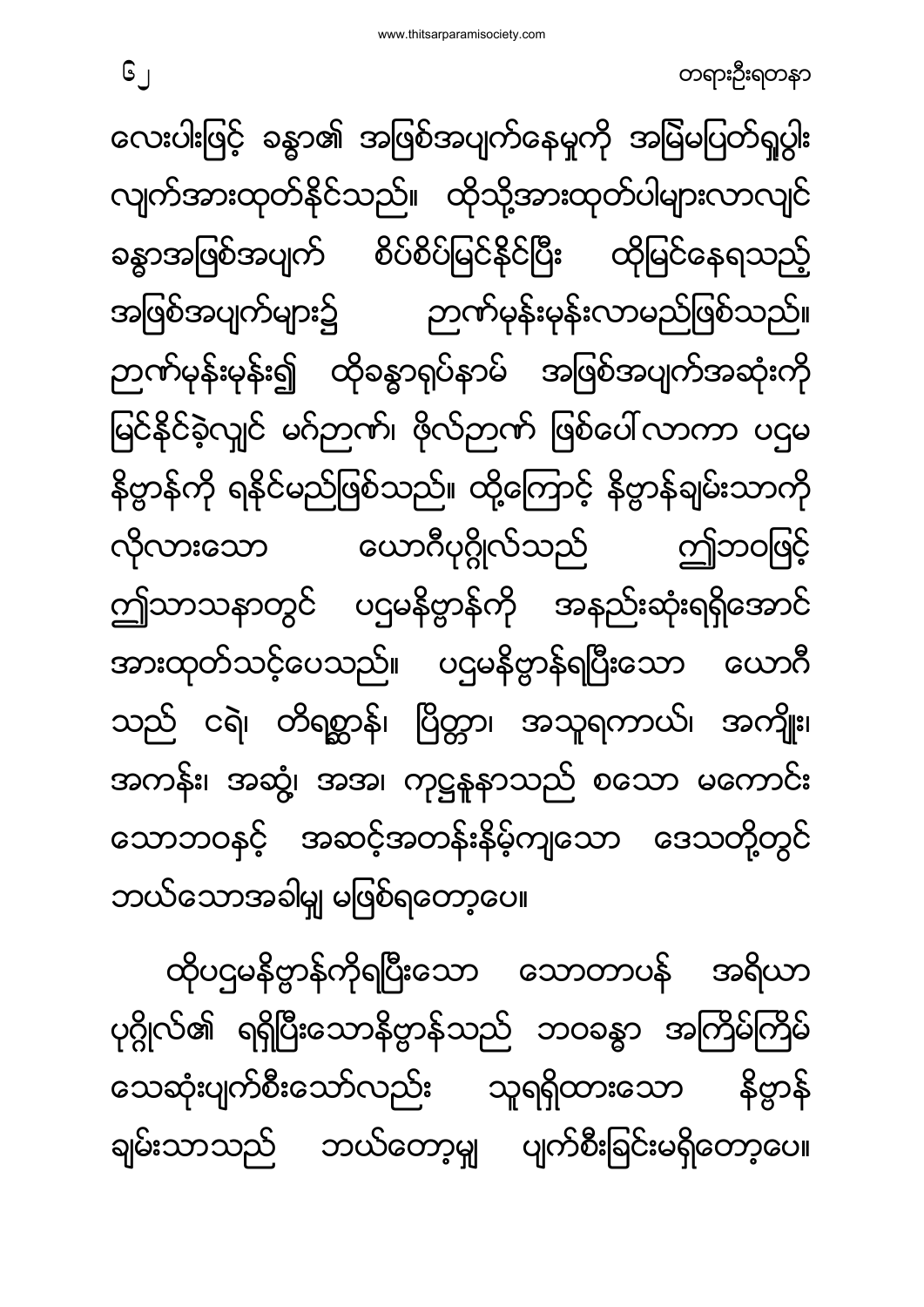STAR STAR STAR STAR STAR

သောတာပန်အရိယာ ပုဂ္ဂိုလ်သည် အကြာဆုံး (၇)ဘဝသာ ဖြစ်ရမည်ဖြစ်သည်။ တချို့သောတာပန်သည် (၂)ဘဝ၊ (၃)ဘဝဖြင့်လည်း ရဟန္တာဖြစ်ကာ နိဗ္ဗာန်ချမ်းသာကို ရယူ သွားကြပေသည်။ တချို့သောတာပန် အရိယာပုဂ္ဂိုလ်သည် တစ်ဘဝတည်းဖြင့်လည်း ရဟန္တာဖြစ်အောင် အားထုတ် တော်မူကာ တစ်ဘဝတည်းဖြင့်ပင် ပရိနိဗ္ဗာန် စံတော်မူ ကြသည်။ ဗုဒ္ဓမြတ်စွာသာသနာတော်နှင့် တွေ့ဆုံကြရသော အကျွန်ပ်တို့သည် သာသနာတော်၏ ကောင်းမြတ်သော မဂ်ဖိုလ်နိဗ္ဗာန် ဂုဏ်ကျေးဇူး အခွင့်ထူးများကို တရားအား ထုတ်သဖြင့် မိမိတို့ကိုယ်တိုင် ရယူထိုက်ကြပေသည်။

<u>မြတ်သောဓမ္မစကြာ</u>